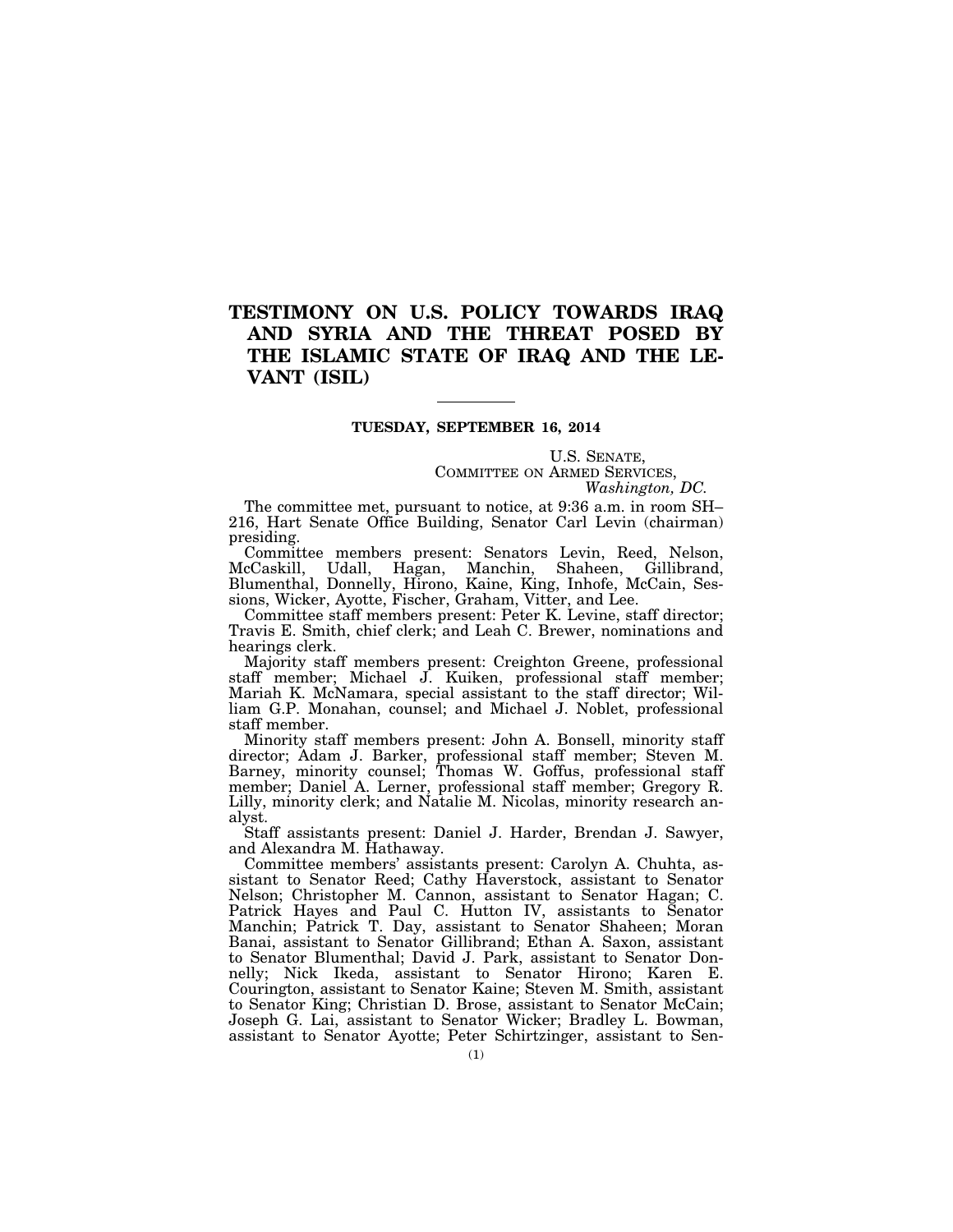ator Fisher; Craig R. Abele, assistant to Senator Graham; Joshua S. Hodges, assistant to Senator Vitter; Peter H. Blair, assistant to Senator Lee; and Victoria Coates, assistant to Senator Cruz.

#### **OPENING STATEMENT OF SENATOR CARL LEVIN, CHAIRMAN**

Chairman LEVIN. The committee will come to order. We're asking all the audience now to either take their seats and be quiet or please leave.

This morning, the committee receives testimony from the Secretary of Defense and the Chairman of the Joint Chiefs of Staff on the threat posed by the Islamic State of Iraq and the Levant, known as ISIS or ISIL, and on the President's strategy for addressing this threat.

Secretary Hagel and General Dempsey, we welcome you both. We look forward to your testimony.

ISIS has terrorized the Iraqi and Syrian people, engaging in kidnappings, killings, persecutions of religious minorities, and attacking schools, hospitals, and cultural sites. ISIS has brought home its barbarity with the brutal beheading of American journalists, James Foley and Steven Sotloff, and British aid worker, David Haines.

While ISIS is currently focused on building an Islamic caliphate in the Middle East, its poisonous ideology is hostile, not only to the region, but to the world, and there is real risk that the area it controls could become a launching pad for future terrorist attacks against the United States and our allies. This threat is amplified by foreign fighters who travel from Western countries to join with ISIS and then return to their countries of origin with advanced training and fighting experience.

I recently returned from Iraq, where U.S. airstrikes are helping Kurdish Peshmerga forces and Iraqi Security Forces break ISIS's momentum. However, our military leaders and intelligence experts uniformly say that airstrikes alone will not be sufficient to defeat ISIS. A number of elements of a successful strategy against ISIS are embodied in the approach outlined by the President last week.

First, the participation of key Arab states in the region will be critical to the effectiveness of any international coalition. If Western countries act in Iraq and Syria without visible participation and leadership of Arab nations, it will play into the propaganda pitch of the violent extremists that we are interested in dominating Iraq and Syria. ISIS's poisonous strand of Islam is a threat to all Muslim countries and can only be purged in a lasting way by mainstream Islam in the Arab world.

The international conferences in Jeddah last week and in Paris yesterday were a good start, with a number of Arab states declaring their shared commitment to develop a strategy, ''to destroy ISIL wherever it is, including in both Iraq and Syria,'' and joining in an international pledge to use, ''whatever means necessary,'' to achieve this goal.

Second, our assistance has been requested by the Government of Iraq, which has made a commitment to govern in an inclusive manner. The effort to rid Iraq of ISIS cannot be successful without the support of all elements of Iraqi society, including not only Shi'ites, Kurds, and religious minorities, but also the Sunni tribes, who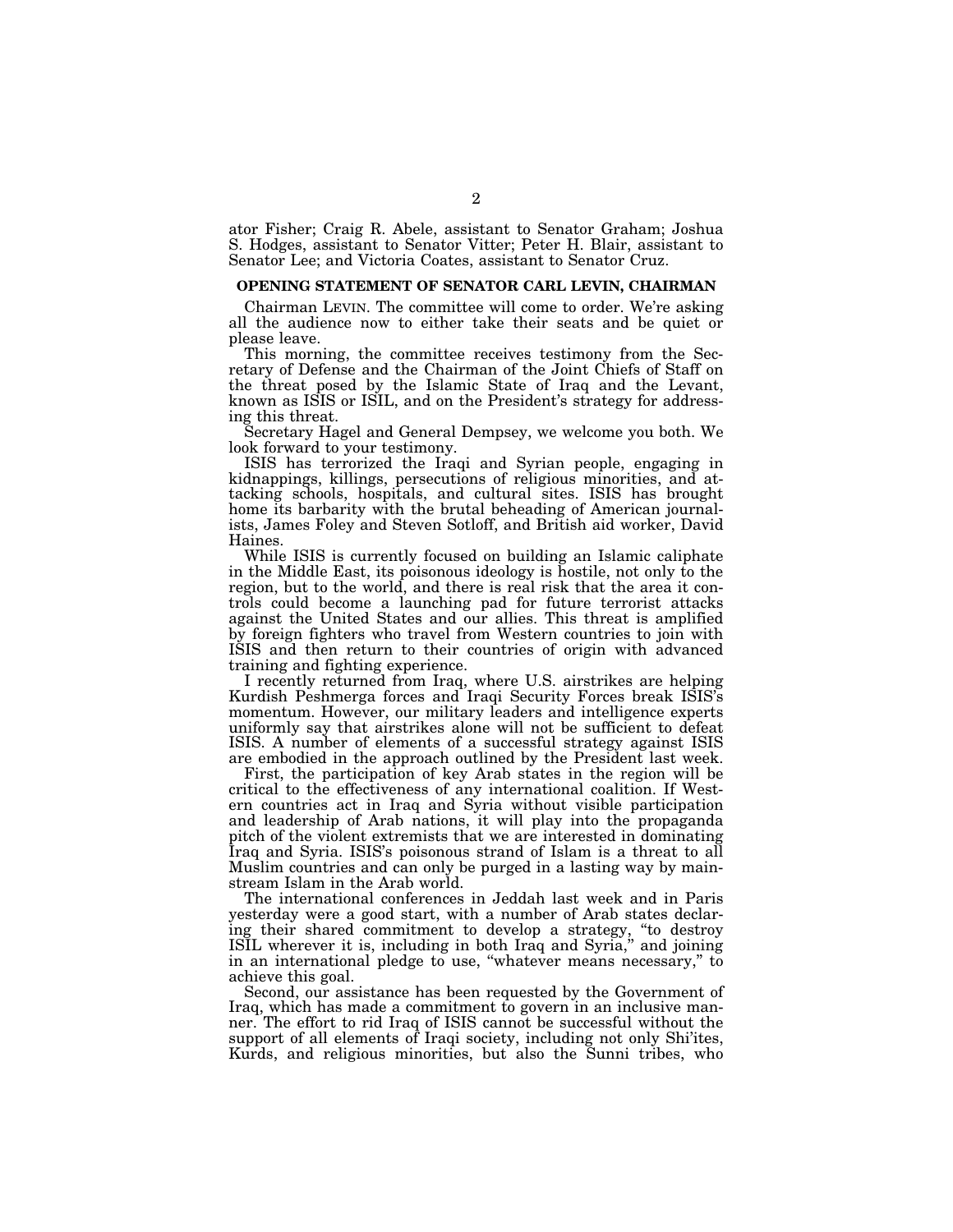strongly oppose the Maliki Government. The more the new government in Baghdad does to address the grievances of Iraq's Sunni communities, the more successful they will be in helping rid their country and the world of the ISIS poison.

Third, the President has announced that combat operations in Iraq and Syria will be carried out by Iraqis and Syrians with the support of a broad international coalition. That is the better approach, because, in this part of the world, the use of military force by Western nations can be counterproductive if it is not done correctly. In the absence of a Western target on the ground, ISIS's actions will undermine its own cause, because its brutality will continue to be targeted at fellow Muslims. We should be fully engaged in training and equipping Iraqis, Syrians, Kurds, and other local forces that are willing to take on ISIS, but we should try to counter the narrative of fanatics who attack Western combat forces on the ground as an occupation.

I believe the President, under both domestic and international law, has the authority to conduct the type of limited military campaign that he outlined last week. However, bipartisan, bicameral congressional support will make it easier for the President to build an international coalition, including the open and visible support of Arab countries. We should have the chance, before we leave, to vote on legislation that would authorize the U.S. military to openly train and equip the vetted moderate opposition in Syria, and I hope that Congress can come together to support it.

Senator Inhofe.

# **STATEMENT OF SENATOR JAMES M. INHOFE**

Senator INHOFE. Thank you, Mr. Chairman.

After a year of the White House indecision and handwringing, the President finally presented to the American people his strategy to defeat ISIS. However, that was announced last week, fell short in two vital areas that I want to share with you:

First, the President again failed to acknowledge the seriousness of the threat that ISIS poses to the U.S. national security in its homeland. His claim that America is safer may support his political narrative, but it's not true.

Secretary Hagel, I appreciate your honesty when you described ISIS, on August the 21st, and you said that it's a imminent threat to every interest we have, whether it's in Iraq or anyplace else. I agree with you. ISIS has reported 35,000 fighters, nearly three times larger than it was in June. It's tripled since June and is growing larger every day. It's estimated that at least 2,000 fighters hold Western passports and at least 100 are U.S. citizens. This, coupled with their vast resources, large safe haven, blood, thirst to kill more Americans, is a recipe for disaster. The administration continues to say, ''No specific evidence of plots against the homeland exist.'' Now, I want to remind everyone that we didn't have any specific evidence of plots against the homeland before September 11.

Now we face an extremist organization that is larger, more brutal, better networked, and better funded than al Qaeda ever was. I believe it's critical to have in the record the—that we establish today—how ISIS is fundamentally different from al Qaeda.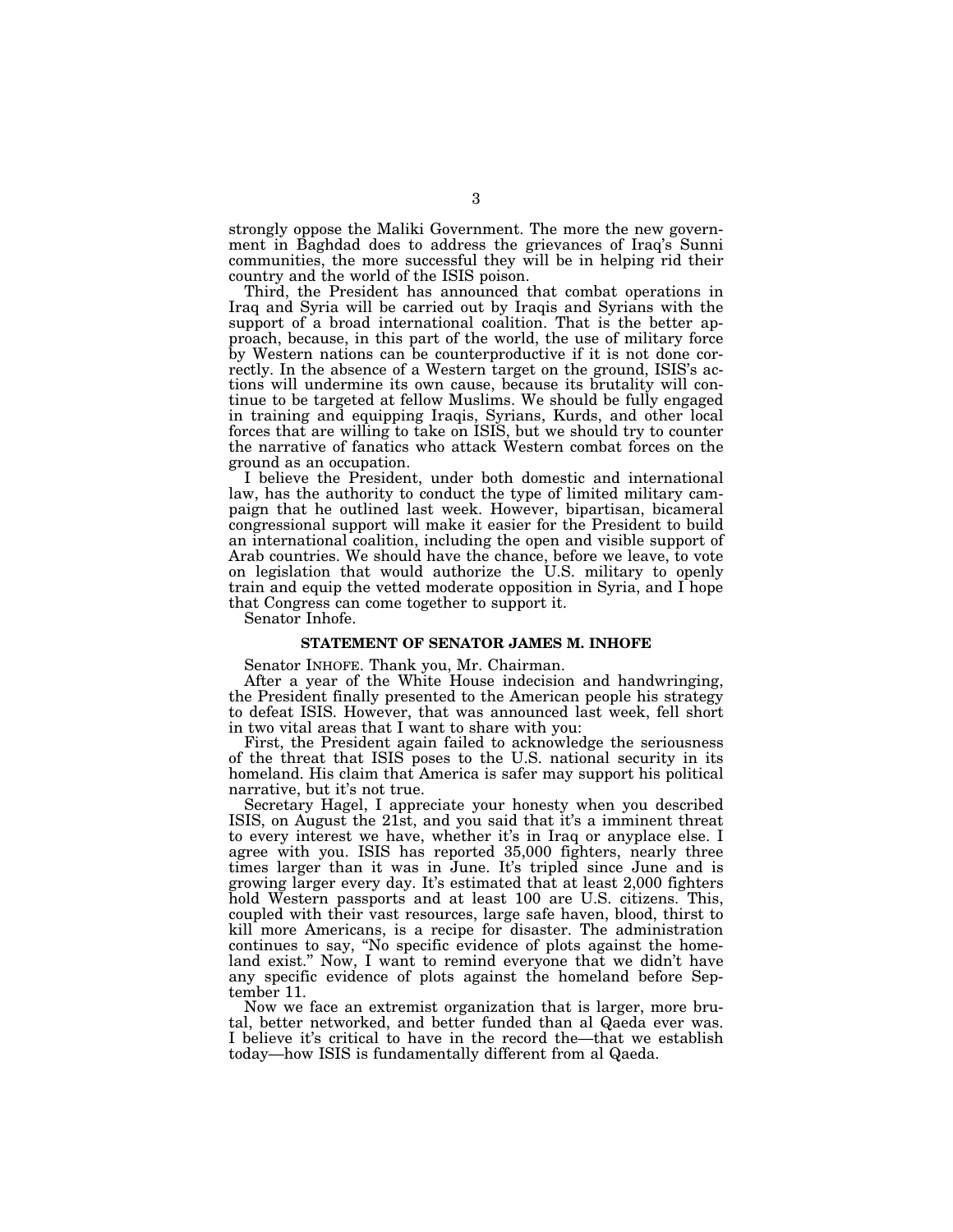First of all, al Qaeda hides in caves. ISIS takes holds of governments' territories the size of my State of Oklahoma.

Second, al Qaeda has small groups of specialized fighters using terrorist tactics. ISIS is an army, with tanks, artillery, using conventional military, insurgent, and terrorist tactics.

Al Qaeda is based in remote religions—regions of the world. ISIS sits in—on Europe's doorstep.

Al Qaeda outdated propaganda on—has—uses the outdated propaganda and Arab-language media, but ISIS uses sophisticated media in multiple languages, including English, to spread its cause

Al Qaeda spent \$1 million—this is very significant, Mr. President—Mr. Chairman—they spent \$1 million on September 11. ISIS, we were going to say, until today, takes more than \$1 million every day. There is an AP story this morning that shows, very convincingly, that they have access to an additional \$3 million every day.

Now, the second thing that I think is of—a vital area. The President's strategy to defeat ISIS is fundamentally detached from the reality on the ground. Let's be clear. ISIS commands a territory a terrorist army comprised of tens of thousands of organized fighters who have tanks, antitank missiles, and artillery. Its conventional battlefield successes have allowed it to triple its ranks in size in only 3 months. It will take an army to beat an army. But, instead, the President presented the limited counterterrorism strategy that he compared to his approach in Yemen and Somalia. The difference between al Qaeda in Yemen and Somalia and that of ISIS are enormous, and our strategy for each should reflect that reality. Taking this one-size-fits-all is a—destined for failure.

General Deptula, architect of the successful U.S. air campaign that destroyed the Taliban army on the battlefield in 2001, said and this is a quote—he said, "We need to institute an aggressive air campaign in which air power is applied like a thunderstorm, not like a drizzle.'' Furthermore, airstrikes can only be fully effective, especially in urban areas in—ISIS is entrenched in, when paired with skills of a trained air controller on the ground. The President—but, the President already ruled out boots on the ground. There was a collective sigh of relief at ISIS headquarters in Syria when they heard him say that. His claim of ''no boots on the ground'' is an insult to the men and women in Iraq today who are serving in harm's way. We already have boots on the ground, in Erbil, in Baghdad, and throughout Iraq. We should ask the pilots dropping bombs over Iraq whether they think they are in combat, pilots who have faced the real threat of having to eject over ISIS-held territory. I am not advocating an army division or combat elements on the ground, but it is foolhardy for the Obama administration to tie the hands and so firmly rule out the possibility of air controllers and special operators on the ground to direct airstrikes and advise fighter forces. It sends the wrong message to our troops, to the enemy, and to partners.

And furthermore, if Congress does authorize the training and equipping of the Syrian moderate opposition, and then pushes them into combat without advisors on the ground, that effort is most likely to fail.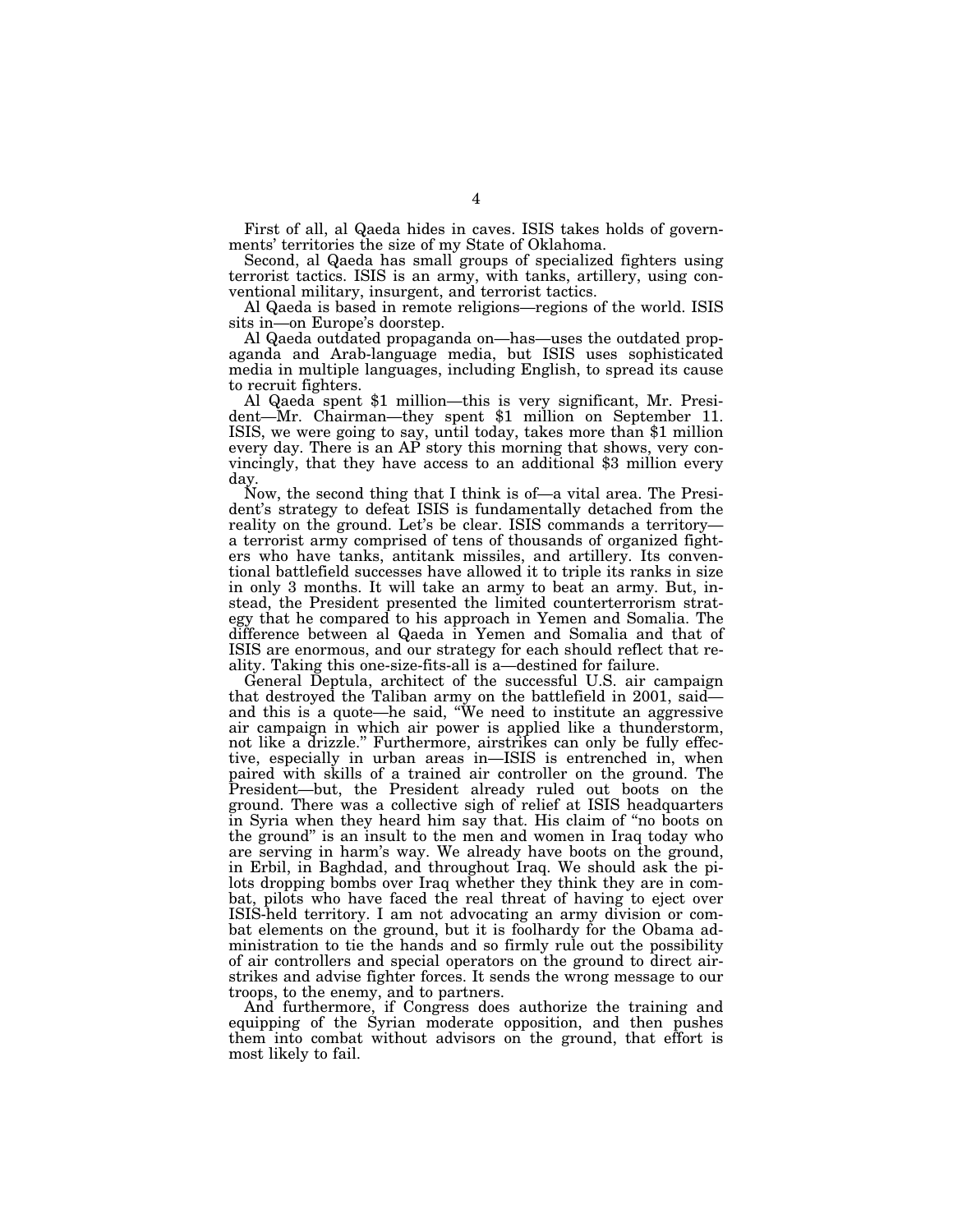And we still don't have the answers to the most important and fundamental questions about what we're ultimately trying to accomplish, such as, What does a defeated or destroyed ISIS look like?

Finally, I hope we get the answers today, not only to the President's strategy, but also about the current state of our military residents. General Dempsey, nothing significant has changed, but when you warned, on February 12th of last year, not this year, that our military's on a path where the force may become, quote, ''so degraded and so unready that it would be immoral to use force,'' unquote—when 6 years of massive budget cuts and another round of defense sequestration is on the horizon, we are still on that path. Despite this, the administration is still calling on our military to support its pivot to Asia, bolster our European allies against a growing Russian threat, successfully transition our missions in Afghanistan, support the response to the ebola—and, by the way, we hear, this morning, another 3,000 troops are going to be going over there—and now to launch a—military operations against ISIS in Iraq and Syria—unlike what the President seems to believe, you can't have it both ways. You can't slash our Defense budget, on one hand, while expecting our military to do it, on the other. If we want our military men and women to go into harm's way and defend this country, we need to give them the training, the tools, and the support they need to succeed. Without a ready, capable military, the President's imperfect strategy will remain what has become the trademark of this administration: a lot of tough talk that isn't backed by meaningful action.

I was hoping we could debate these broadly important issues with the NDAA, but we have not been able to do that, so it looks like, Mr. Chairman, that this is it.

Thank you.

Chairman LEVIN. Thank you, Senator Inhofe. Secretary Hagel.

# **STATEMENT OF HON. CHARLES T. HAGEL, SECRETARY OF DEFENSE**

Secretary HAGEL. Chairman Levin, Senator Inhofe, members of the committee, Chairman Dempsey and I very much appreciate the opportunity——

Chairman LEVIN. Okay, would you—we're asking you again to please sit down, and, if not, we're going to ask you to leave. No, thank you—thank you for—would you please now leave? Would you please now leave? I am asking you to please leave. You're acting very warlike, yourself. Would you please leave?

Thank you.

Secretary Hagel.

Secretary HAGEL. Mr. Chairman, as I was saying, Chairman Dempsey and I very much appreciate the opportunity this morning to discuss the President's strategy to degrade and ultimately defeat ISIL.

As you know—you all know—today, President Obama is in Atlanta, meeting with CDC officials regarding the ebola crisis, and then will travel tonight to Tampa to receive a briefing from the Commander of U.S. Central Command, General Austin, on oper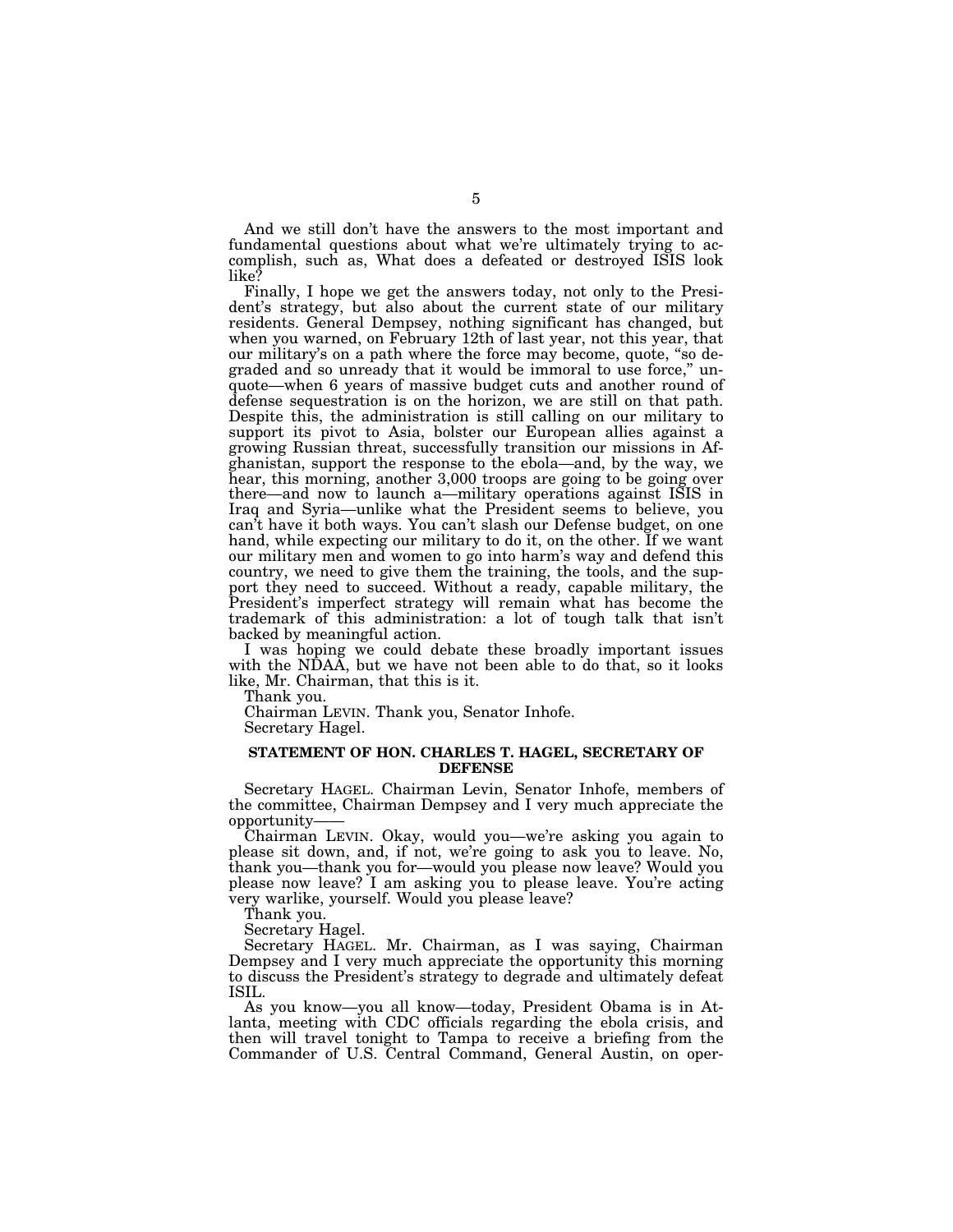ational plans to implement his ISIL strategy. I'll join the President tomorrow in Tampa for that briefing.

The Defense Department's civilian and military leaders are in complete agreement that the United States and our allies and partners must take action against ISIL and that the President's strategy is the right approach. However, as President Obama has repeatedly made clear, American military power alone cannot—will not eradicate the threats posed by ISIL to the United States, our allies, and our friends and partners in the region. Iraq's continued political progress toward a more inclusive and representative government and its programs of reform and reconciliation will be critical to achieve the progress required. We believe that new Iraqi Minister—Prime Minister Abadi is committed to bringing all Iraqis together against ISIL. To support him and the Iraqi people in their fight, the coalition will need to use all its instruments of power. We intend to use all of those instruments of power—military, law enforcement, economic, diplomatic, and intelligence—in coordination with all the countries in the region.

To succeed, this strategy will also require a strong partnership between our executive branch and our Congress. The President has made it a priority to consult with congressional leadership on the ISIL challenge, as have Vice President Biden, Secretary Kerry, and many senior members of the administration. I have appreciated the opportunities I have had to discuss the President's strategy with many members of this committee and other members of the Senate and the House over the last couple of weeks. We will continue to consult closely with Congress as this campaign moves forward.

ISIL poses a real threat to all countries in the Middle East, our European allies, and to America. In the last few months, the world has seen ISIL's barbarity up close as its fighters advanced across western and northern Iraq and slaughtered thousands of innocent civilians, including Sunni and Shi'a Muslims and Kurdish Iraqis in religious minorities. ISIL's murder of two U.S. journalists outraged the American people and exposed to the world the depravity of ISIL's ideology and tactics. Over the weekend, we saw ISIL's murder of a British citizen.

ISIL now controls a vast swath of eastern Syria and western and northern Iraq, including towns and cities in all of these areas. ISIL has gained strength by exploiting the civil war in Syria and sectarian strife in Iraq, and it has seized territory across both countries and acquired significant resources and advanced weapons. ISIL has employed a violent combination of terrorists, insurgent and conventional military tactics. ISIL has been very adept at developing technology in social media to increase its global profile and attract tens of thousands of fighters. Its goal is to become the new vanguard of a global extremist movement and establish an extremist Islamic caliphate across the Middle East. It considers itself the rightful inheritor of Osama bin Laden's legacy.

While ISIL clearly poses an immediate threat to American citizens in Iraq and our interests in the Middle East, we also know that thousands of foreign fighters, including Europeans and more than 100 Americans, have traveled to Syria with passports that give them relative freedom of movement. These fighters can exploit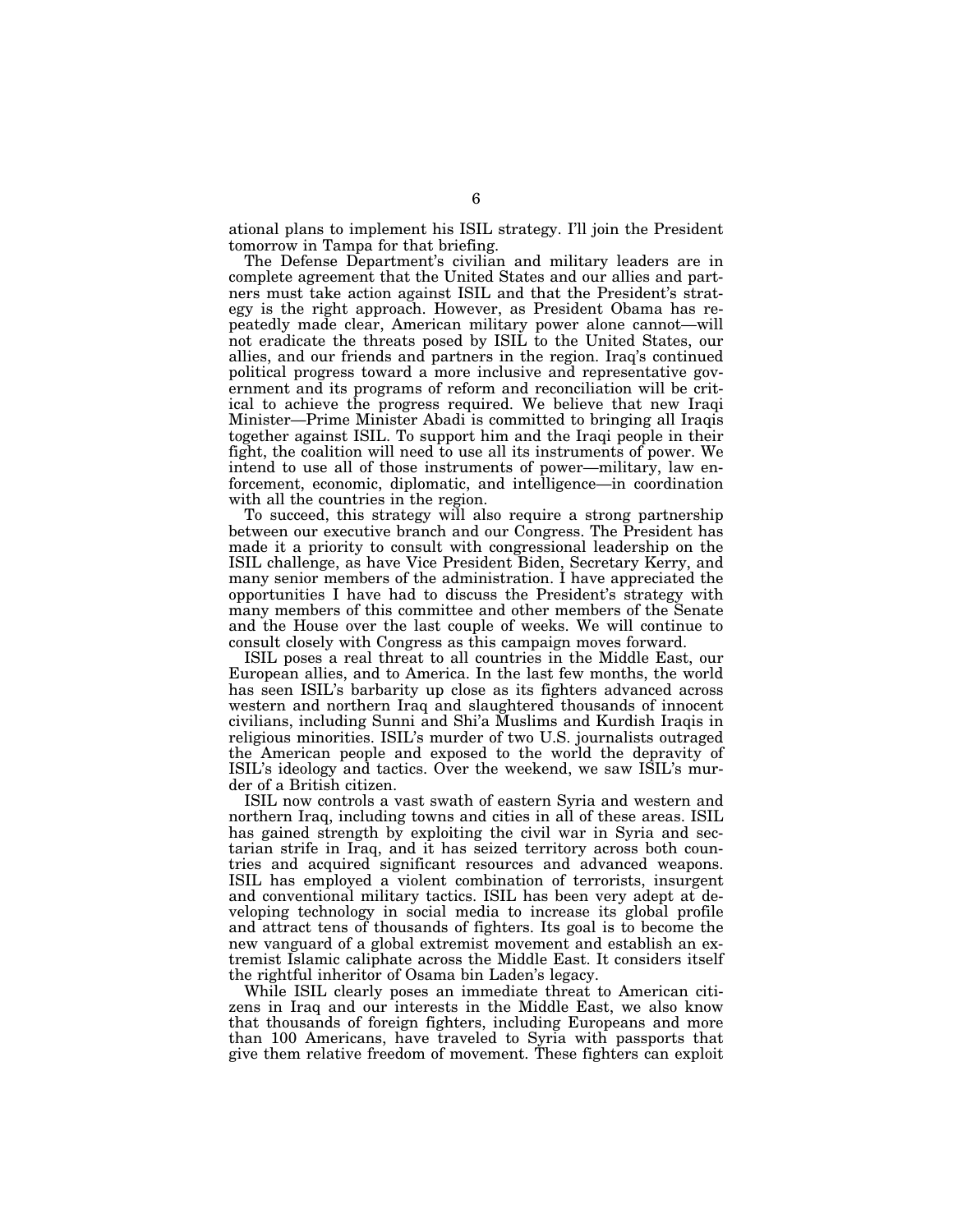ISIL's safe haven to plan, coordinate, and carry out attacks against the United States and Europe.

Although the intelligence community has not yet detected specific plotting against the U.S. homeland, ISIL has global aspirations. And, as President Obama has made clear, ISIL's leaders have threatened America and our allies. If left unchecked, ISIL will directly threaten our homeland and our allies.

In his address to the Nation last week, President Obama announced that the United States will lead a broad multinational coalition to roll back the ISIL threat. More than 40 nations have already expressed their willingness to participate in this effort, and more than 30 nations have indicated their readiness to offer military support. President Obama, Vice President Biden, Secretary Kerry, and I and others have been working, and will continue to work, to unite and expand this coalition.

At the NATO Summit in Wales, Secretary Kerry and I convened a meeting of key partners in the coalition. I then went to Georgia and Turkey. The Georgians made clear that they want to help. Turkey, by virtue of its geography and its common interest in destroying ISIL, which is holding 46 Turkish diplomats hostages, will play an important role—an important role in this effort. Turkey joined our meeting in Wales, and Secretary Kerry and I continue to discuss specific contributions Turkey will make.

Secretary Kerry convened a meeting in Jeddah last week with the foreign ministers from the six Gulf Corporation Councils, nations Egypt, Iraq, Jordan, and Lebanon, and all signed a communique to do their share in the comprehensive fight against ISIL, including joining in the many aspects of a coordinated military campaign against ISIL.

Also last week, 22 nations of the Arab League adopted a resolution at their summit in Cairo calling for comprehensive measures to combat ISIL.

And yesterday in Paris, French President Hollande, who traveled to Baghdad last weekend, hosted a conference attended by U.N. Security Council Permanent Members, European and Arab leaders, and representatives of the EU, Arab League, and United Nations. They all pledged to help Iraq in the fight against ISIL, including through military assistance.

Key allies, such as United Kingdom, France, and Australia, are already contributing military support, and other partners have begun to make specific offers.

At next week's U.N. General Assembly, we expect that additional nations will begin making commitments across the spectrum of capabilities, building on the strong Chapter 7 U.N. Security Council Resolution adopted last month, calling on all member states to take measures to counter ISIL and suppress the flow of foreign fighters to ISIL.

Also next week, President Obama will chair a meeting of the U.N. Security Council to further mobilize the international community. As you all know, former International Security Assistance Force Commander and Acting CENTCOM Commander, General John Allen, has been designated to serve as Special Presidential Envoy for the global coalition to counter ISIL. President Obama is meeting with General Allen this morning.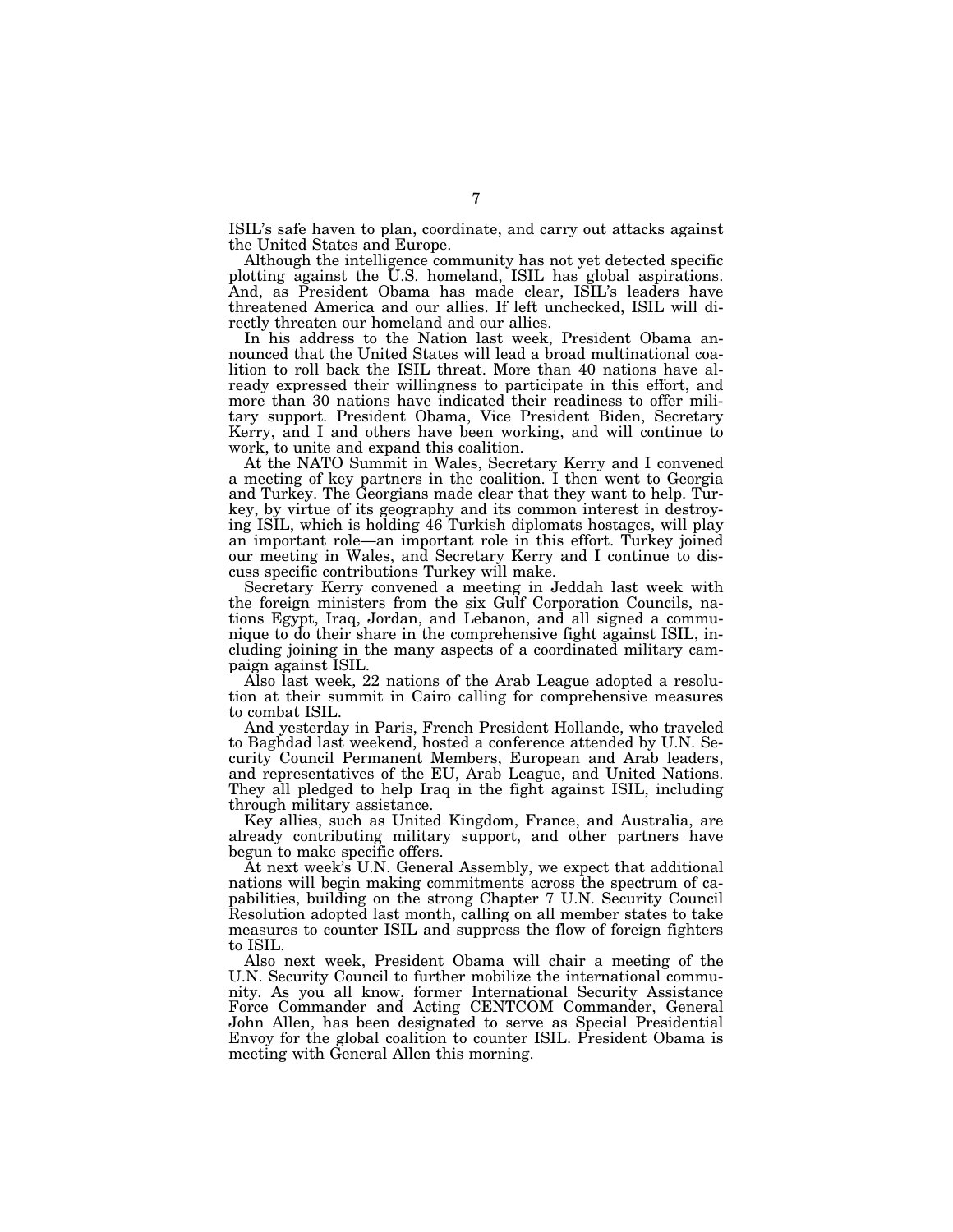General Allen will work in a civilian diplomatic capacity to coordinate, build, and sustain the coalition, drawing on his extensive experience in the region. He will be the administration's point man to coordinate coalition contributions and to build support within the region. He will work closely with General Austin to ensure that coalition efforts are aligned across all elements of our strategy.

In his address to the Nation, the President outlined the four elements of this strategy to degrade and ultimately defeat ISIL. Let me now describe how we are implementing this whole-of-government approach:

First, in close coordination with the new Iraqi government, we are broadening our air campaign to conduct systematic airstrikes against ISIL targets. To protect Americans threatened by ISIL's advances and to prevent humanitarian catastrophe, the U.S. military has already conducted more than 160 successful airstrikes, which have killed ISIL fighters, destroyed weapons and equipment, and enabled Iraqi and Kurdish forces to get back on the offensive and secure key territory and critical infrastructure, including the Mosul and Haditha dams. These actions have disrupted ISIL tactically and have helped buy time for the Iraqi government to begin forming an inclusive and broadbased governing coalition led by the new Prime Minister. That was one of President Obama's essential preconditions for taking further action against ISIL, because the Iraqi people—the Iraqi people must be united in their opposition against ISIL in order to defeat them. This will require a united and inclusive government. This is ultimately their fight.

The new broader air campaign will include strikes against all ISIL targets and enable the Iraqi Security Forces, including Kurdish forces, to continue to stay on the offensive and recapture territory from ISIL, and hold it. Because ISIL operates freely across the Iraqi/Syrian border and maintains a safe haven in Syria, our actions will not be restrained by a broader—by a border in name only. As the President said last week, ''If you threaten America, you will find no safe haven.''

The President of the United States has the constitutional and the statutory authority to use military force against ISIL in Syria as well as Iraq. And CENTCOM is refining and finalizing those plans, which General Austin will brief to the President tomorrow in Tampa. This plan includes targeted actions against ISIL safe havens in Syria, including its command and control, logistics capabilities, and infrastructure. General Dempsey and I have both reviewed and approved the CENTCOM plan.

The second element of the strategy is to increase our support for forces fighting ISIL on the ground, the Iraqi and Kurdish forces and the moderate Syrian opposition. To support Iraqi and Kurdish forces, the President announced, last week, that he would deploy an additional 475 American troops to Iraq. Part of that number includes approximately 150 advisors and support personnel to supplement forces already in Iraq, conducting assessments of the Iraqi Security Forces. This assessment mission is now transitioning to an advise-and-assist mission, with more than 15 teams embedding with Iraqi Security Forces at the headquarters level to provide strategic and operational advice and assistance. The rest of the additional 475 troops include 125 personnel to support intelligence,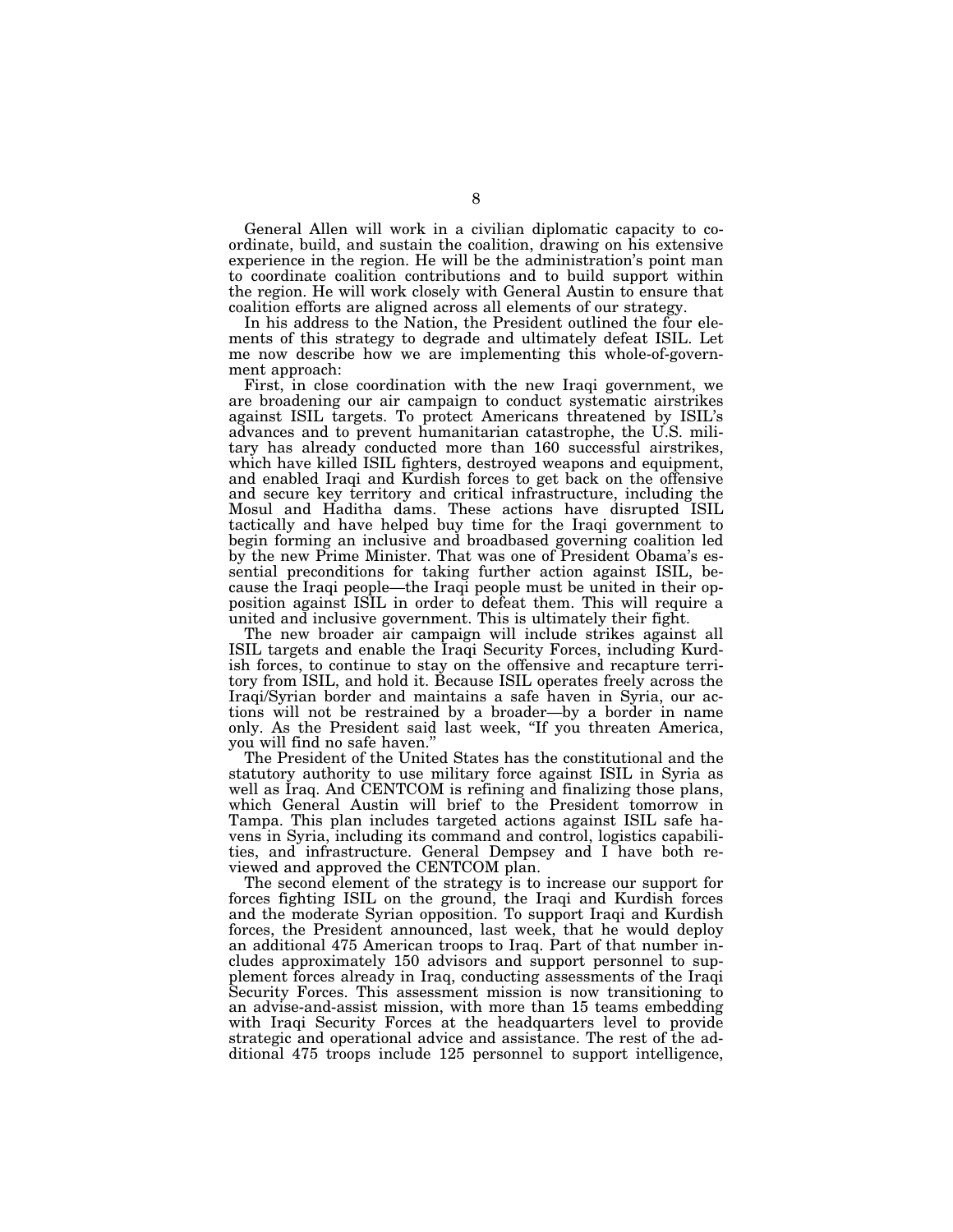surveillance, and reconnaissance missions out of Erbil and 200 personnel to increase headquarters elements in both Baghdad and Erbil, helping us better coordinate military activities across Iraq.

By the time all these forces arrive, there will be approximately 1600 U.S. personnel in Iraq responding to the ISIL threat. But, as the President said last week, American forces will not have a combat mission. Instead, these advisors are supporting Iraqi and Kurdish forces and supporting the government's plan to stand up Iraqi national guard units to help Sunni communities defeat ISIL.

The best counterweights to ISIL are local forces and the people of the area. And, as you know, in June the President asked Congress for the necessary authority for DOD to train and equip moderate Syrian opposition forces, and \$500 million to fund this program. We have now secured support from Saudi Arabia to host the training program for this mission. And Saudi Arabia has offered financial and other support, as well. The 500-million request the President made in June for this train-and-equip program reflects CENTCOM's estimate of the cost to train, equip, and resupply more than 5,000 opposition forces over one year. The package of assistance that we initially provide would consist of small arms, vehicles, and basic equipment, like communications, as well as tactical and strategic training.

As these forces prove their effectiveness on the battlefield, we would be prepared to provide increasingly sophisticated types of assistance to the most trusted commanders and capable forces. Because DOD does not currently have the authority to conduct a train-and-equip mission, the administration has asked Congress to provide the authority in the Continuing Resolution it is currently now considering. A rigorous vetting process will be critical to the success of this program. DOD will work closely with the State Department, the intelligence community, and our partners in the region to screen and vet the forces we train and equip. We will monitor them closely to ensure that weapons do not fall into the hands of radical elements of the opposition, ISIL, the Syrian regime, or other extremist groups. There will always be risk—there will always be risks in a program like this, but we believe that risk is justified by the imperative of destroying ISIL and the necessity of having capable partners on the ground in Syria.

As we pursue this program, the United States will continue to press for a political resolution to the Syrian conflict resulting in the end of the Assad regime. Assad has lost all legitimacy to govern and has created the conditions that allowed ISIL and other terrorist groups to gain ground and terrorize and slaughter the Syrian population. The United States will not coordinate or cooperate with the Assad regime. We will also continue to counter Assad through diplomatic and economic pressure.

The third element of the President's strategy is an all-inclusive approach to preventing attacks from ISIL against the homelands of the United States and our allies. In concert with our international partners, the United States will draw on intelligence, law enforcement, diplomatic, and economic tools to cut off ISIL's funding, improve our intelligence, strengthen homeland defense, and stem the flow of foreign fighters in and out of the region.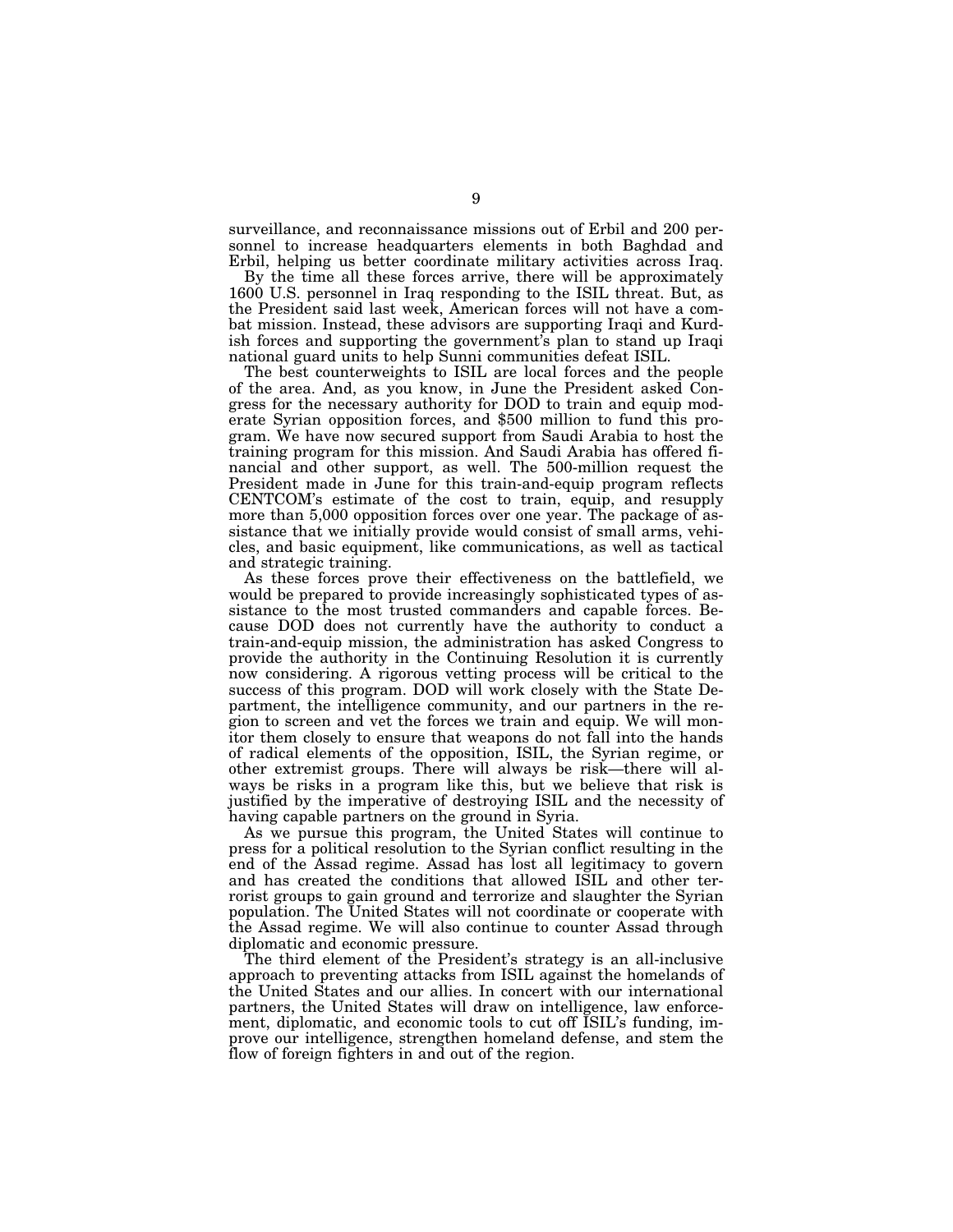The Department of Justice and the Department of Homeland Security have launched an initiative to partner with local communities to counter extremist recruiting. And the Department of Treasury's Office of Terrorism and Financial Intelligence is working to disrupt ISIL's financing and expose their activities.

The final element of the President's strategy is to continue providing humanitarian assistance to innocent civilians displaced or threatened by ISIL. Alongside the Government of Iraq, the United Kingdom, Canada, Australia, and France, U.S. troops have already delivered lifesaving aid to thousands of threatened Iraqi civilians on Mount Sinjar and the Iraqi town of Amirli. In total, the U.S. military conducted 32 airdrops of food and supplies, providing over 818,000 pounds of aid, including nearly 50,000 gallons of water and nearly 122,000 Meals Ready to Eat in these operations. In addition to this assistance, last week the State Department announced an additional 48 million in aid for civilian organizations to meet the urgent needs of Iraqis displaced by ISIL. Our total humanitarian assistance to displaced Iraqis is now more than \$186 million for fiscal year 2014.

The United States is also the single largest donor of humanitarian assistance for the millions of Syrians affected by the civil war. Last week, Secretary Kerry announced an additional 500 million in humanitarian assistance. Since the start of the Syrian conflict, the United States has now committed almost \$3 billion in humanitarian assistance to those affected by the civil war.

All four elements of this strategy require a significant commitment of resources on the part of the United States and our coalition partners.

Mr. Chairman, I think everyone on this committee understands fully, this will not be an easy or a brief effort. It is complicated. We are at war with ISIL, as we are with al-Qaeda. But, destroying ISIL will require more than military efforts alone, it will require political progress in the region and effective partners on the ground in Iraq and Syria. As the Congress and the administration work together, we know this effort will take time. The President has outlined a clear, comprehensive, and workable strategy to achieve our goals and protect our interests.

Mr. Chairman, Senator Inhofe, thank you for your continued support, and that of this committee, and your partnership.

Thank you.

[The prepared statement of Secretary Hagel follows:]

Chairman LEVIN. Thank you very much, Secretary Hagel.

Thank you. Would you please leave? Would you please leave the room now? We are asking you nicely, but—we are asking you nicely to please leave the room. Look, we are asking you nicely. Would you please leave the room? Thank you. We have asked you for the last time. Thank you very much. Thank you for leaving, and thank you. Goodbye.

Now, General Dempsey, as soon as the noise is removed from the room.

We would ask all of you to avoid these kind of outbursts. They are not doing anybody any good, including hearing what this testimony is, and they are not doing you and whatever your cause is any good, either.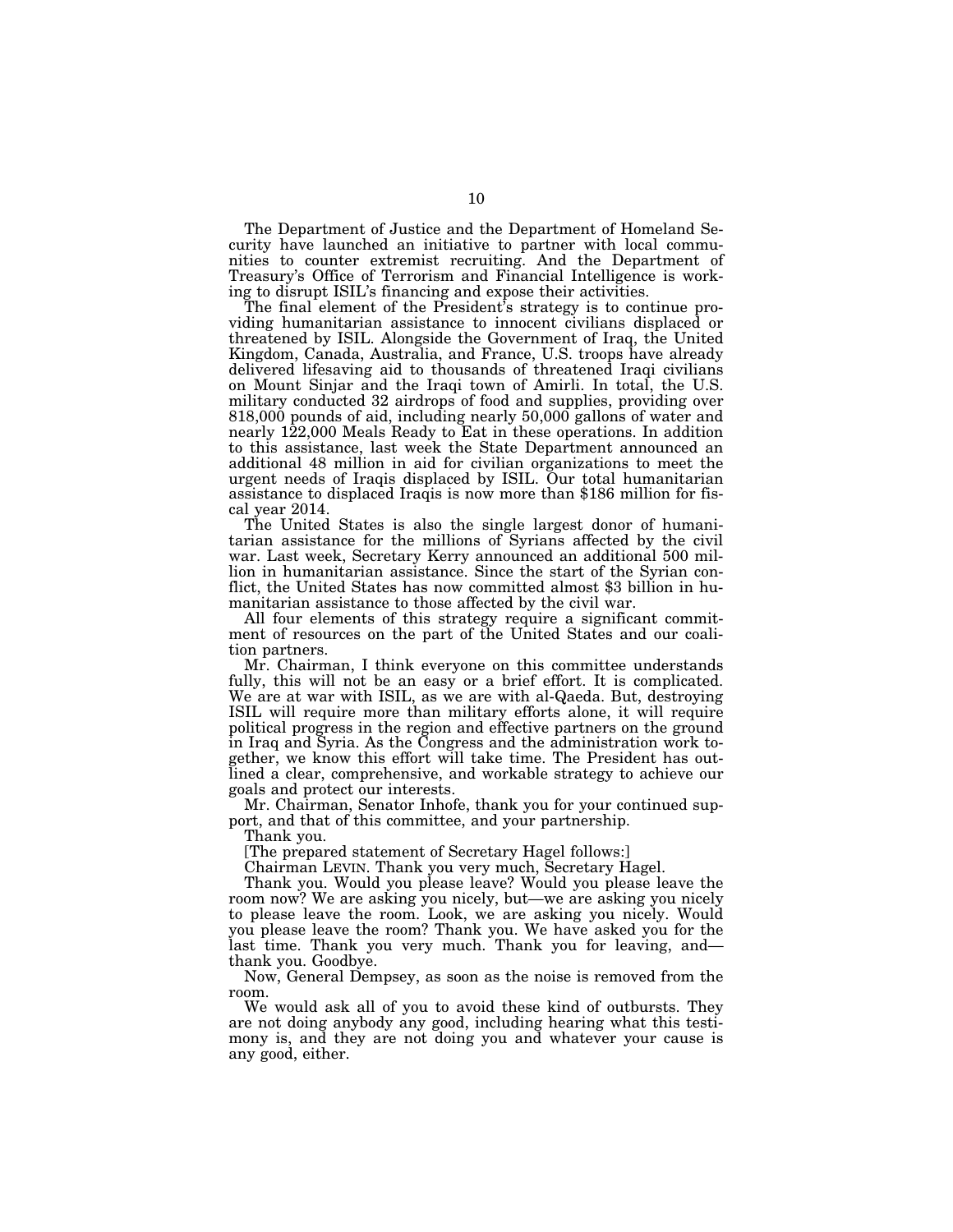Thank you very much. Would you please—I am asking you nicely to please leave the room. We are asking you again. Would you please remove this gentleman? Thank you very much. Goodbye. Goodbye. Thank you.

General Dempsey.

## **STATEMENT OF GEN MARTIN E. DEMPSEY, USA, CHAIRMAN, JOINT CHIEFS OF STAFF**

General DEMPSEY. Thank you, Chairman and Ranking Member Inhofe, members of the committee. I do appreciate the opportunity to appear before you this morning.

Secretary Hagel has described in detail the elements of our strategy against ISIL. The role the United States military is taking is, in my judgment, appropriate. This is an Iraq-first strategy, but not an Iraq-only one.

Job one is empowering the Iraqi ground forces to go on the offensive, which they are already beginning to demonstrate. This requires a partnership with a credible Iraqi government, which is also showing positive signs of becoming inclusive of all of its population.

Within this partnership, our advisors are intended to help the Iraqis develop a mindset for the offensive and to take actions consistent with offensive. Our military advisors will help the Iraqis conduct campaign planning, arrange for enabler and logistics support, and coordinate our coalition activities. If we reach the point where I believe our advisors should accompany Iraq troops on attacks against specific ISIL targets, I will recommend that to the President.

As long as ISIL enjoys a safe haven in Syria, it will remain a formidable force and a threat. So, while this work in Iraq is taking place, we will simultaneously pressure ISIL in Syria. With coalition partners and contributions, we will begin building a force of vetted, trained, moderate Syrians to take on ISIL in Syria. We will work to ensure that they have a Syrian chain of command and report to a moderate political authority. This force will work initially at the local and community level and help pull together Syrians who have most felt the harsh hand of ISIL.

In conjunction with that long-term effort, we will be prepared to strike ISIL targets in Syria that degrade ISIL's capabilities. This won't look like a "shock and awe" campaign, because that's simply not how ISIL is organized. But, it will be a persistent and sustainable campaign.

I want to emphasize that our military actions must be part of a whole-of-government effort that works to disrupt ISIL financing, interdict the movement of foreign fighters across borders, and undermine the ISIL message. Given a coalition of capable, willing regional and international partners, I believe we can destroy ISIL in Iraq, restore the Iran—correction—the Iraq/Syria border, and disrupt ISIL in Syria.

ISIL will ultimately be defeated when their cloak of religious legitimacy is stripped away and the population on which they have imposed themselves reject them. Our actions are intended to move in that direction. This will require a sustained effort over an extended period of time. It is a generational problem, and we should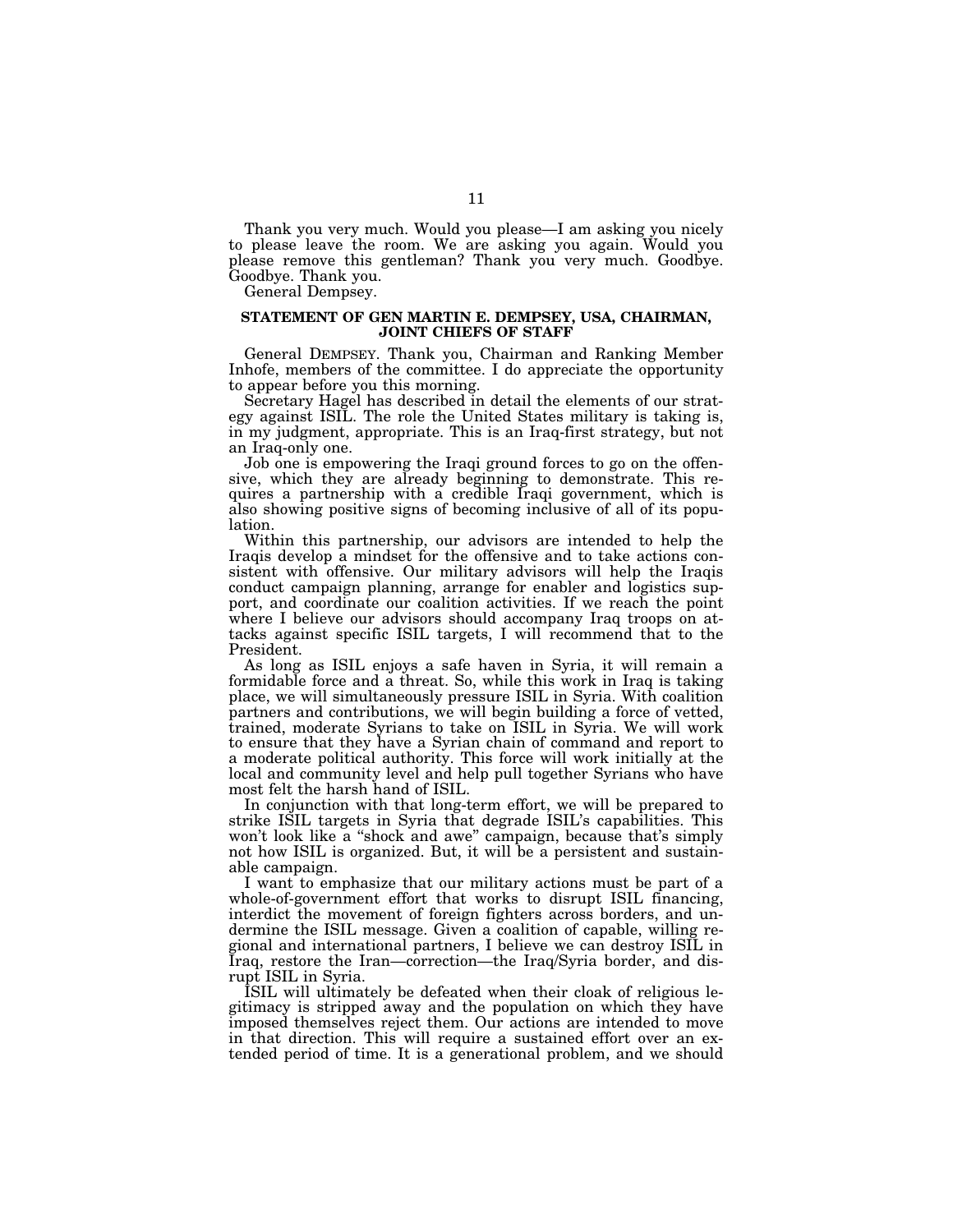expect that our enemies will adapt their tactics as we adjust our approach.

As the situation in the Middle East evolves and continues to demand our attention, we are also balancing other challenges in other regions, ebola being the most recent, along with reassuring our European allies against Russian aggression and continuing our mission in Afghanistan. But, our young men and women in uniform are doing so much more. They conduct hundreds of exercises, activities, and engagements every day, actions that deter conflict and reassure allies around the world. They are performing magnificently.

But, I am growing increasingly uncomfortable that the will to provide means does not match the will to pursue ends. The Secretary and I are doing what we can inside the Department to bridge that gap, but we will need your help. If we do not depart from our present path, over time I will have fewer military options to offer to the Secretary and to the President, and that is not a position in which I want to find myself.

Thank you.

[The prepared statement of General Dempsey follows:]

[COMMITTEE INSERT]

Chairman LEVIN. Thank you very much, General Dempsey.

We are going to have a 6-minute first round. We have a lot of us here, and we all want to have an opportunity. And then, if we go around once and have a reasonable hour facing us, we will try to have a very short second round. But, we just won't know that until we get to it.

General Dempsey, let me start by asking you for your professional military opinion of the military strategy which was announced by the President last week. Do you personally support the strategy?

General DEMPSEY. I do, Mr. Chairman.

Chairman LEVIN. Can you tell us why?

General DEMPSEY. Because the nature of the threat is such that, as I mentioned, it will only be defeated when moderate Arab and Muslim populations in the region reject it. And therefore, the way forward seems to me to run clearly through a coalition of Arab and Muslim partners, and not through the ownership of the United States in this issue.

And so, the strategy does that. It seeks to build a coalition, encourage the—an inclusive government to address the grievances that have caused this in the first place. It applies military—U.S. military power where we have unique capability to do so. And over time, it allows those populations to reject ISIL.

Chairman LEVIN. And, in terms of utilizing the—on the ground, the forces that are Syrian and Iraqi rather than Western forces, is that part of the thinking at this time, as well, to avoid a Western ground force in a Arab or Muslim country, for the same reason that you just gave?

General DEMPSEY. Well, I do think that the approach to build a coalition and enable it leaves me to leverage our unique capabilities, which tend to be, as I mentioned, the ability to train and plan and provide intelligence and provide air power.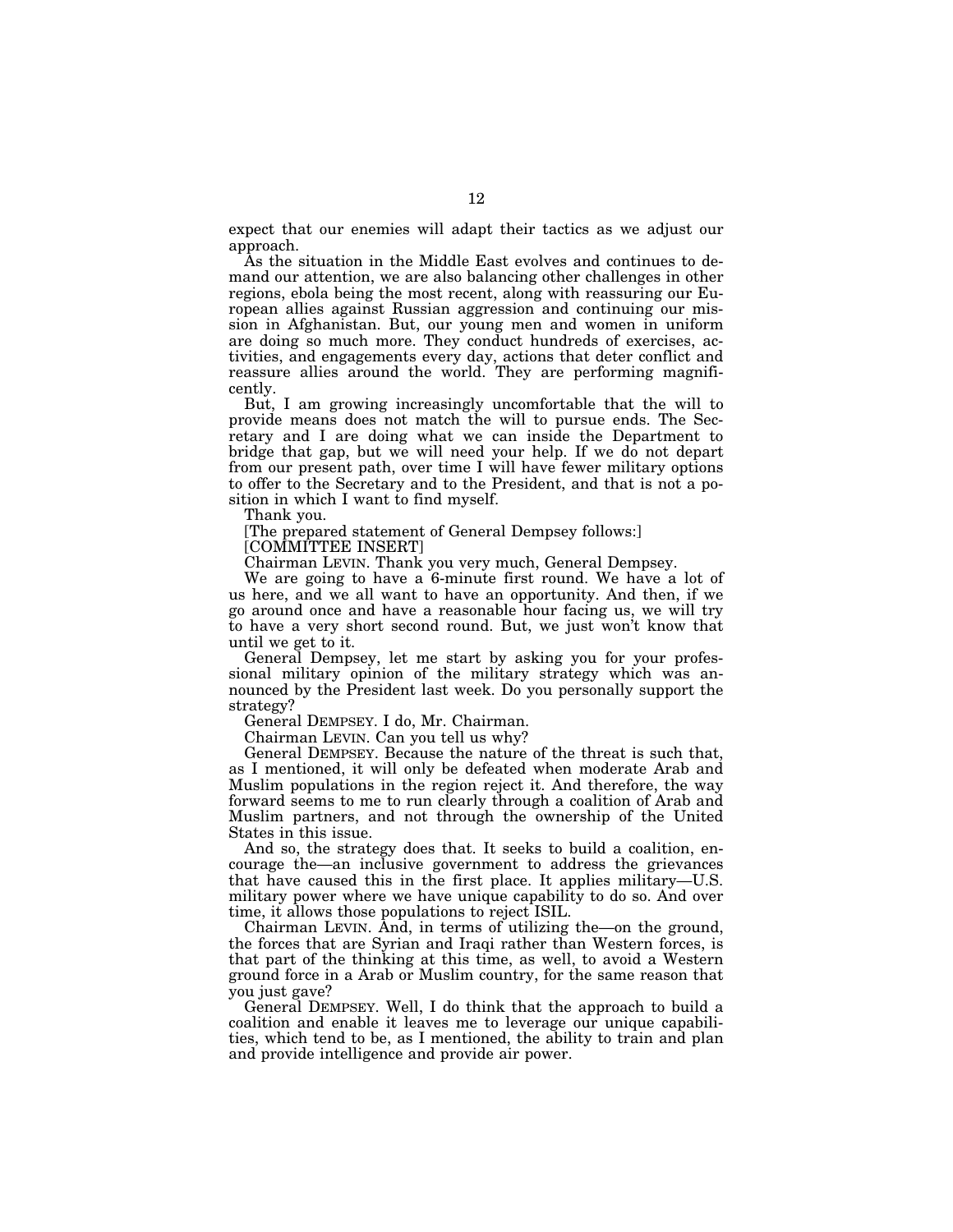As I said in my statement, however, this—my view at this point is that this coalition is the appropriate way forward. I believe that will prove true. But, if it fails to be true, and if there are threats to the United States, then I, of course, would go back to the President and make a recommendation that may include the use of U.S. military ground forces.

Chairman LEVIN. Secretary Hagel, how important is it—and you've made reference to this, but I would like you to elaborate that the coalition have very strong visible participation by Arab and Muslim states?

Secretary HAGEL. Mr. Chairman, you just reflected, in your question to General Dempsey, on the point, and I would pick up where General Dempsey left off. This is not a West-versus-East issue. This is not a U.S./European coalition against Muslim countries or a Muslim region. It's important that the world see, especially the people of the Middle East see, that the threat that is confronting them first, and all of us, needs to be addressed by the people of their region as well as all nations and all people in the world. To have Arab Muslim nations be present and public about their efforts in this coalition helps that. And it's critically important to the ultimate success of winning against all extremist factors and factions in the Middle East, specifically ISIL.

Chairman LEVIN. And that same approach of having the force the people of these countries basically purge the strand of Islam that is so poisonous that is trying to take over in their countries, leads, I gather, to—is one argument for using indigenous national forces on the ground rather than outside, and particularly Western, forces.

Secretary HAGEL. Yes. I said in my statement, Mr. Chairman, that the most significant powerful force against extremism in the Middle East are the people, themselves, who will not accept this kind of barbarity and brutality. The Muslims of the world know that what ISIL represents in no way is what their religion, what their ethnicity, what their background represents. And to have the local forces be involved, supported by local people, is the most significant thing I think we can do as we support them, as we are doing and will continue to do in every way, to defeat ISIL and other extremist threats.

Chairman LEVIN. I believe that you have testified that the goal is to—on the equip and training of Syrian people—that the goal is to equip and train about 5,000 in 1 year. Now, how is that, first of all, going to match up against the ISIL numbers? And—well, let me just start with that one.

Secretary HAGEL. Well, as I have said, and the President said, and General Dempsey has said, and I think in our briefings here, in our closed session briefings we have had with members of the Senate and the House and our staff here last week—this week— 5,000 is a beginning, Mr. Chairman. This is part of the reason this effort is going to be a long-term effort.

But, we will do it right. We will be able to train and equip these forces through our ability to give them tactical, give them strategic guidance in leadership, the kind of equipment they need, where they can move not just as bands of a few people, but as legitimate forces. Five thousand alone is not going to be able to turn the tide;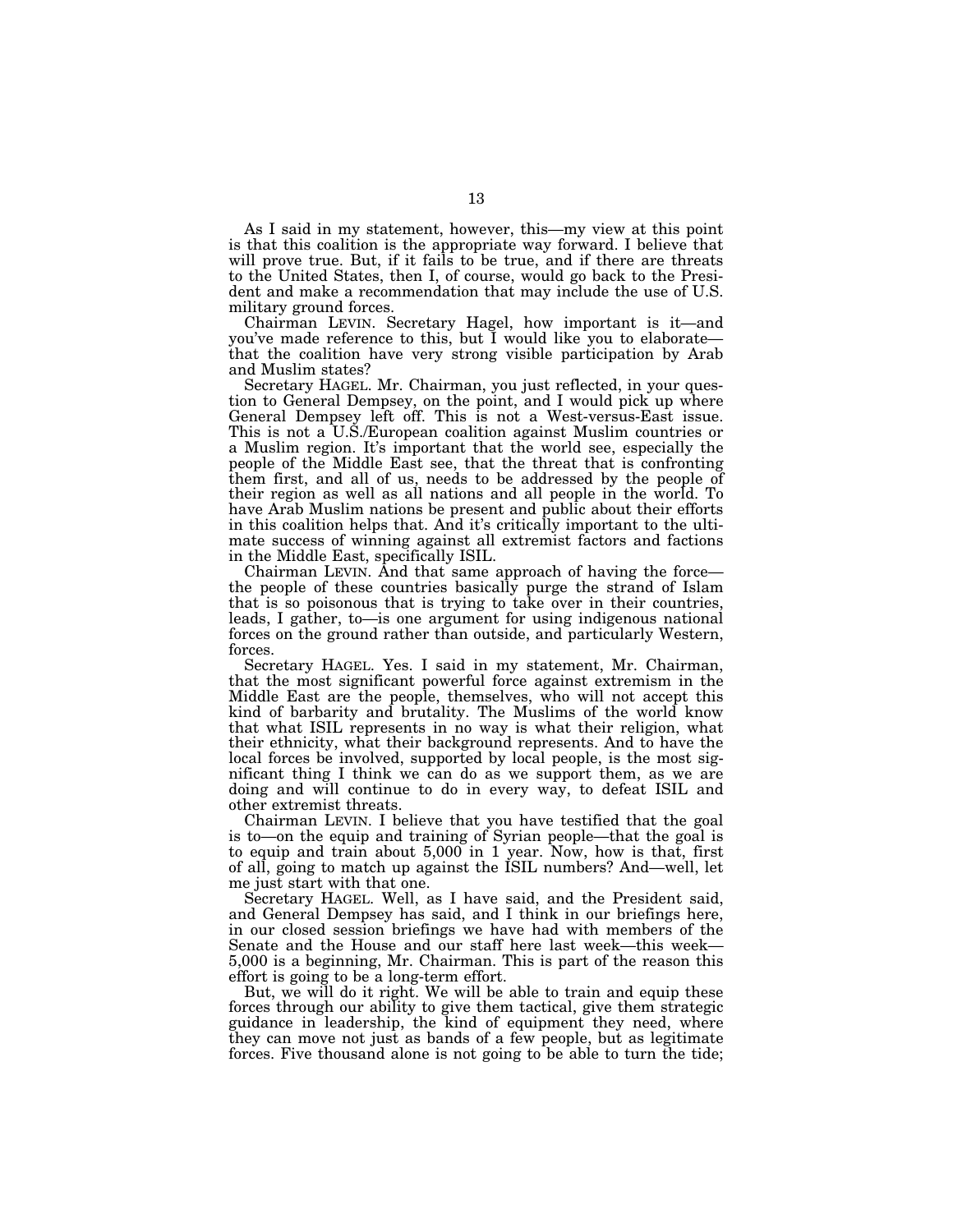we recognize that on this side. On the ISIL side, on the different estimates that continue to come out, those estimates float, Mr. Chairman, because it is hard to pinpoint at any one time exactly what the strength of ISIL is. We know it's significant. We know, because of their successes over the last few months, they have picked up significant support. We also know that a lot of that support is forced support, "You will either be part of this or your families killed, or you will be killed.'' So, it is an imperfect process.

But, the 5,000 per year that—and we may do better; we might be able to do better than—but, we do not want to overstate or overpromise, because we want the right people, our part of the overall strategy that I articulated here, as outlined by the President.

Chairman LEVIN. Thank you very much.

Senator Inhofe.

Senator INHOFE. Thank you, Mr. Chairman.

I would ask that you turn the maps over. This is just for reference. We put this together, with the help of the military, with the help of some think tanks, and they—the colors represented there, the orange would be what is under ISIL control right now; the gray would be the Kurdish control; and then, the brown would be the ambitions of ISIL.

Do you look at that map and find any problem with it, either one of you? It's-

General DEMPSEY. Actually, Senator, in terms of their ambition, I think that is probably understating their ambition.

Senator INHOFE. Yes.

General DEMPSEY. I think, if left unaddressed, they would aspire to restore the ancient Kingdom of al-Sham, which includes the current state of Israel and runs all the way down to Kuwait. But, that's a-

Senator INHOFE. Yes, we are trying to be conservative on this-

General DEMPSEY. Yes.

Senator INHOFE.—but let people know, this is a big area, and it's a major-

Secretary Hagel, do you have a problem with this?

Secretary HAGEL. No. I think General Dempsey stated it exactly right.

Senator INHOFE. All right.

Okay. The—according to some of the reports, the U.S. intelligence agencies believe that ISIL does not represent the immediate threat to the United States. In fact, Daniel Benjamin, who was President Obama's top counterterrorism advisor during his first term, he said—and this is a quote—he said, ''Members of the Cabinet and top military officers all over the place describing the threat in lurid terms that are just not justified.''

And I appreciate, Secretary Hagel, the statement you made when you said that ISIS poses "an imminent threat to every interest we have, whether it's in Iraq or anyplace else." Do you still agree with that statement?

Secretary HAGEL. I do.

Senator INHOFE. Do you, General Dempsey? General DEMPSEY. Yes, I do, Senator.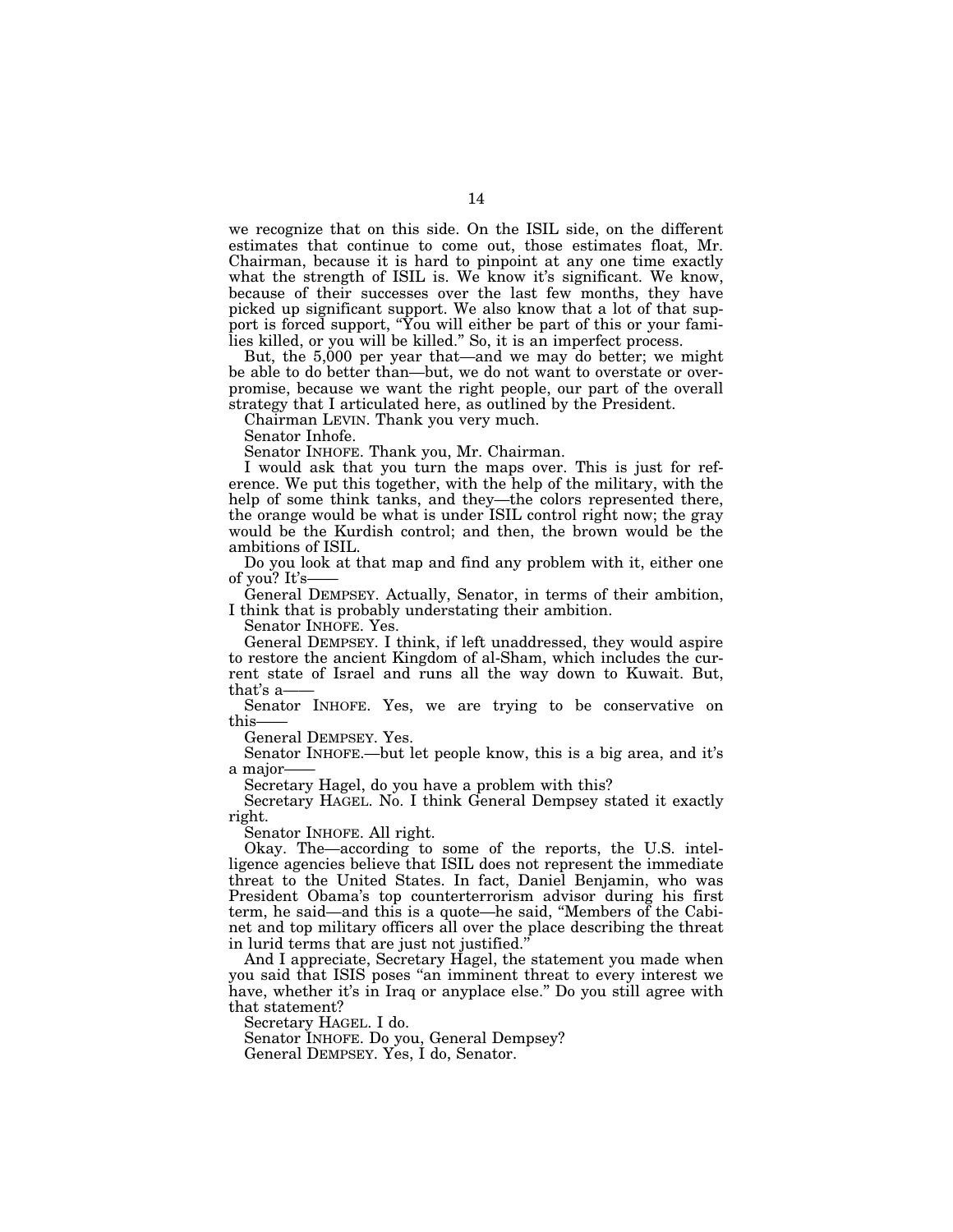Senator INHOFE. You know, one of the things that I was glad to see is that the American people—there's been a wake-up call. Last week, there was a poll that was the—a CNN poll—that 70 percent of the people in America believe it's a threat to our homeland. Then yesterday, another one came out. This was a Wall Street Journal poll, the same thing, 70 percent of the people. So, I think that wake-up call has taken.

Now, when President Obama—and this gets back to some of the statements you made in your opening remarks—he said, ''Our objective is clear. We will degrade and ultimately destroy ISIL through a comprehensive and sustained counterterrorism strategy.'' Now, it's clear—and we have talked about this side—this is an army. And I outlined, in my opening statement, the six basic differences between al-Qaeda and what we are facing right now. Do you generally agree with that?

General DEMPSEY. What I generally agree with, Senator, is that they have been using conventional tactics until such time as we applied air power, and that they're-

Senator INHOFE. So-

General DEMPSEY.—they're beginning to adapt now.

Senator INHOFE. So, now you don't agree that that strategy that we would impose against terrorists or some group is appropriate today with looking in terms of the giant army that we are facing.

General DEMPSEY. No, I agree we have to build the capability of the ISAF and the Pesh to address it conventionally——

Senator INHOFE. Okay.

General DEMPSEY.—while also including a counterterrorism component in our strategy.

Senator INHOFE. Okay.

Secretary Hagel, I would like to get in the record here as to who is in charge of the war, because we hear people like Ambassador Beecroft in the State Department that—saying that they are in a lot of the control. I—my—if it's CENTCOM Commander Austin, then I feel a lot better about it. Is that who is in control of this? It's now military?

Secretary HAGEL. Yes. As I said in my opening statement, Senator—I tried to frame some of that up in—for example, what I mentioned about General Allen's role, initial role, as a coordinating role. But, I also said that he would work directly in that coordination with General Austin as-

Senator INHOFE. Yes.

Secretary HAGEL.—as the CENTCOM Commander. That's why President Obama will be with the CENTCOM Commander in Tampa tomorrow to go over the plan.

Senator INHOFE. Sure. Sure.

Well, Mr. Secretary, I—my concern is, I don't want people to be under the delusion that this is just another effort—another terrorist effort that we are going to be pursuing.

Asked by a reporter on September 11th to define victory against ISIL, the White House Press Secretary said, ''I didn't bring my Webster's Dictionary with me up here.'' Secretary Hagel, you didn't bring yours, either. Can you define what victory looks like to the United States——

Secretary HAGEL. When we——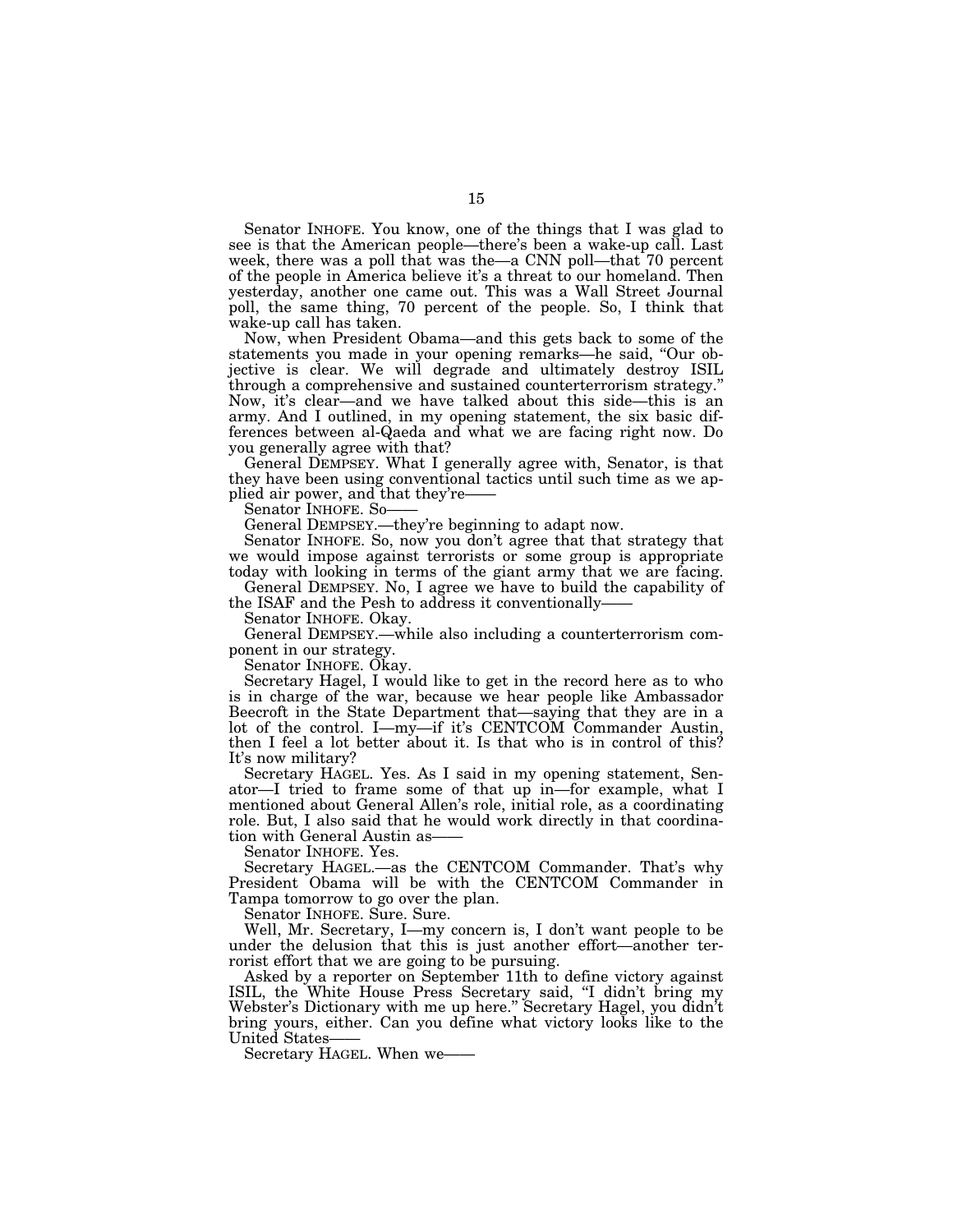Senator INHOFE.—against ISIL?

Secretary HAGEL. Well, I believe victory would be when we complete the mission of degrading and destroying, defeating ISIL, just as the President laid out that was his objective.

Senator INHOFE. Yes. Well, I understand that. That is not the— I got a different interpretation when I listened to his speech. When he said, on the fight against ISIL, quote, ''It will not involve American combat troops fighting on the soil. American forces will not have a combat mission.''

In your opinion—let me ask you two questions, General Dempsey—in your opinion, are the pilots dropping bombs in Iraq, as they're now doing, a direct combat mission? And, second, will U.S. forces be prepared to provide combat search and rescue if a pilot gets shot down, and will they put boots on the ground to make that rescue successful?

General DEMPSEY. Yes and yes.

Senator INHOFE. Good. Well, I appreciate that.

And then, the—lastly—the last question I have, because I know I have gone beyond my time. We have been complaining about what is happened in the funding, and then—now we are looking at the—at sequestration and all of this. In light of all of this that's occurred since we originally started talking about the funding that would be necessary, do you think we are adequately funded now to take care of all these things that we—I stated in my opening statement and you have also agreed to? Where are we on our funding? Are we adequate?

Secretary HAGEL. Well, two answers to your question. But, no is the first-

Senator INHOFE. Okay.

Secretary HAGEL.—basic answer. But, the budget that we will be coming up here presenting, as you know, in a few months, will contain what we believe is going to be required to carry forward, for the longer term, this effort. But, in the short term, this is why we are asking for the \$500 million authority for the train and equip. Plus, as you know, the President had asked, a few months ago, for a \$5 billion counterterrorism partnership fund, plus a billion-dollar European initiative fund, as well.

So, I think what General Dempsey said in his closing comments in his statement probably summarized pretty well. As you have noted, all of the different pressures that are now coming down on this country, residing, a good amount of it, at the Defense Department, one of the things that we have been warning about is sequestration over the last year and a half. So, we will come forward, in our budget for the next fiscal year, with some new requests.

Senator INHOFE. Okay. And-

General DEMPSEY. If I—could I just elaborate? On behalf of the Joint Chiefs, because we've discussed this frequently about our ability to balance capability, capacity, and readiness.

Last year, we said that we—the size of the force that was projected over the course of the POM, over the Future Year Defense Plan, was adequate to the task if the assumptions made were valid. And some of the assumptions we made were about commitments, and some of the assumptions we made were about our ability to get paid compensation, healthcare changes, infrastructure changes,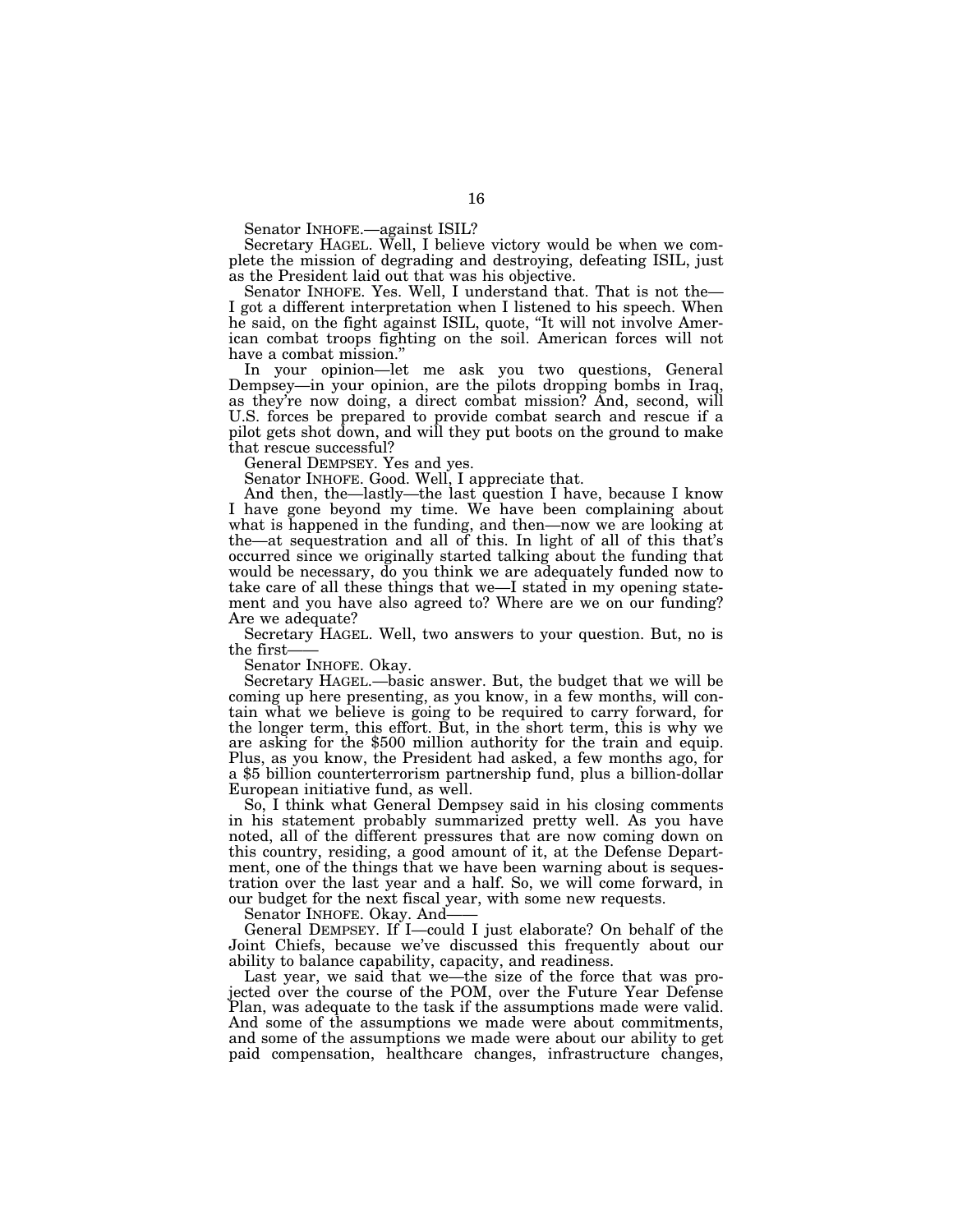and weapon systems. We didn't get any of those, actually, or very few of them, and the commitments have increased. So, this—we do have a problem, and it will—I think it'll become clear through the fall. And it's not a problem that we can solve just with OCO. That is to say, the operational contingency funds. There's a base budget issue here, too, we have to get at.

Senator INHOFE. I know that's true. I know that's true. But, you mentioned the Chiefs, and Odierno and the other Chiefs have come and testified in this room before us that, even before these things erupted, it was not adequate. As we all know, risk increases when the adequacy is not met.

Thank you, Mr. Chairman.

Chairman LEVIN. Thank you very much.

We have a quorum here now, and so I am going to ask the committee to consider the list of 2458 pending military nominations. They have been before the committee the required length of time. Is there a motion-

Senator INHOFE. I so move.

Chairman LEVIN.—to favorably report the nominations? Is there a second?

Senator REED. Second.

Chairman LEVIN. All in favor, say aye. [A chorus of ayes.]

Opposed, nay. [No response.]

The motion carries. Thank you very much.

Senator Reed.

Senator REED. Well, thank you, Mr. Chairman.

And, gentlemen, thank you for your testimony.

General Dempsey, we have had a debate going on and on about no boots on the ground, some boots on the ground, no boots on the ground. It might help us all if you would clarify precisely what our forces are doing in Iraq today. And you all suggested that if the situation changes, you might recommend or come to us with a recommendation that they would enhance their mission or change their mission. But, can you clarify what they are doing?

General DEMPSEY. Yes, I can. Thanks for asking, Senator.

The—first of all, I think everyone should be aware, when we talk about combat forces, we—that's all we grow. We—when we bring a young man or woman into the military, they come in to be a combat soldier or a combat marine or a combat—we don't bring them in to be anything other than combat-capable. But, that is different than how we use them. And, in the case of our contributions in Iraq right now, the airmen, as the chairman—as the ranking member mentioned, are very much in a combat role. The folks on the ground are in a—very much a combat advisory role. They are not participating in direct combat. There is no intention for them to do so. I have mentioned, though, that if I found that circumstance evolving, that I would, of course, change my recommendation.

An example. If the Iraqi Security Forces and the Pesh were at some point ready to retake Mosul, a mission that I would find to be extraordinarily complex, it could very well be part of that particular mission to provide close combat advising or accompanying for that mission. But, for the day-to-day activities that I anticipate will evolve over time, I don't see it to be necessary right now.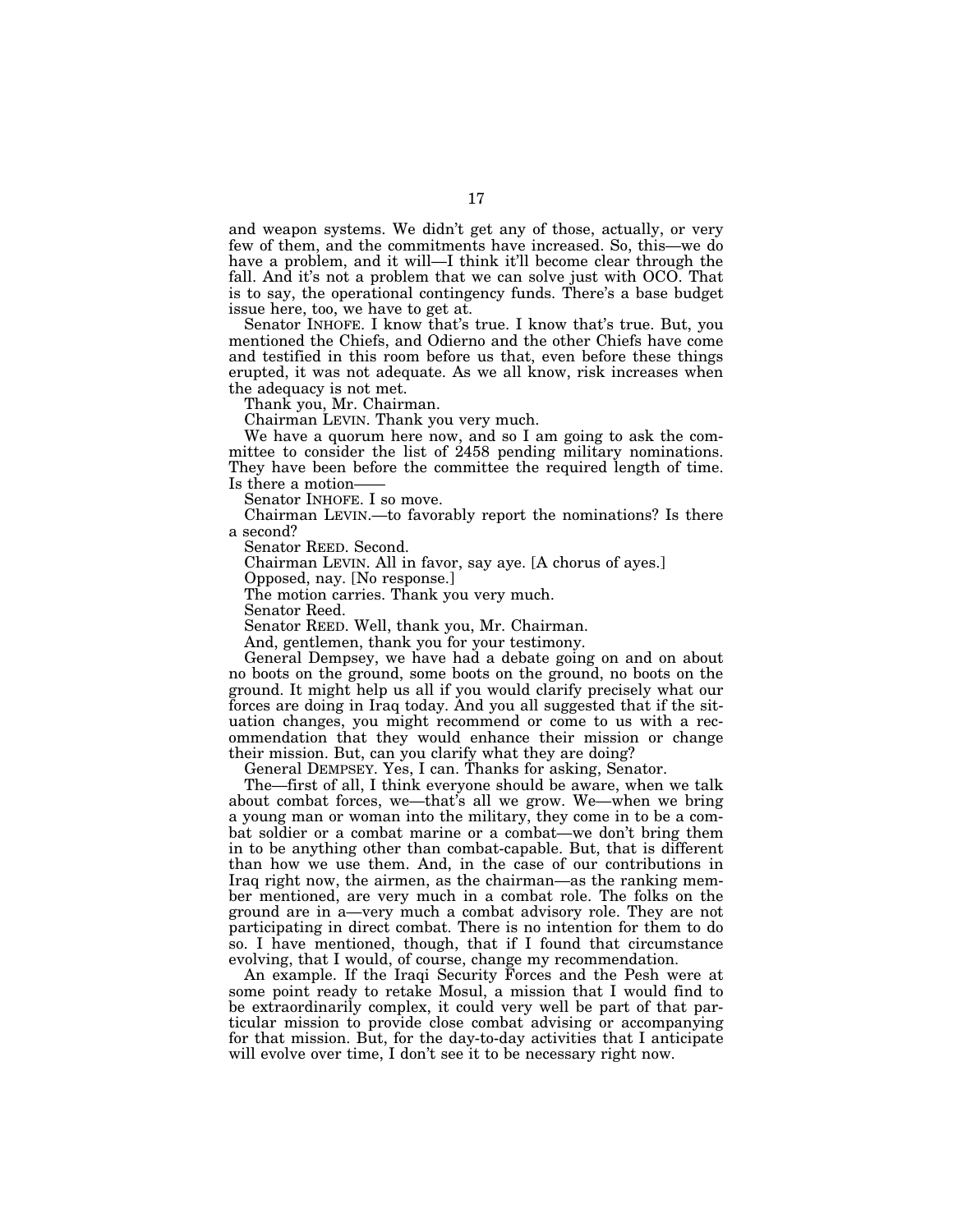Senator REED. One of the presumptions—and I will just raise it—would be, because we are using air power, that there is sufficient capacity in the Iraqi forces to coordinate that air power on the ground? Is that sort of the issue you are looking at, or that is an issue-

General DEMPSEY. No, we have, Senator. And we have come—let me use the Mosul Dam operation as a great example of that. So, on the ground, we had the Peshmerga, and we had the counterterrorist service from the Iraqi Security Forces, and then, in a—an operation center in Erbil, we had our own folks, using predator feeds and a system we call the ROVER to be able to help the Iraqis manage the battle on the ground. Incredibly complex. Three languages: English, Kurdish, and Arab. And we worked through it. It was a real challenge, but we worked through it. And, as we did, we learned some things about how to use advisors from remote locations.

I am not saying this will work every place, every time. But, we pulled that mission off, and I think it's a good template for future operations.

Senator REED. And—but, I presume one of the areas you are really looking at is these capable Iraqis who can communicate and coordinate on the ground, their special forces particularly.

General DEMPSEY. Trained by us, that's right.

Senator REED. Right.

Mr. Secretary, we are—or, you are proposing, the President's proposing, to train about 5,000 individuals a year to go back into Syria. The Saudis have agreed to host it in some manner. How do you integrate these forces back into Syria? Will they go in as units? Will they—what's the plan after they are trained? Because I think that is part of the issue.

Secretary HAGEL. Senator, one of the points that I made a couple of minutes ago, in answering Senator Inhofe's question, was the point about training them as units so they can operate as units, which is—as you know, with your military experience, is critically important as you build an effective opposition force, not just a hitand-run group of rebels, but an effective force—command-control, tactics, strategy. And so, yes, that is the fundamental training principle of how we begin.

The length of the time here depends on a number of things, but we are probably talking about 8 weeks per cycle. That might move, within a week or two. But, that's the intent of how they would train up.

The CENTCOM leaders are already focused on that, are already structured to do that, are preparing. And one of the things the President will get tomorrow, as he spends the day with General Austin and the CENTCOM planners and commanders in Tampa, is taking him through that entire structure.

Senator REED. Thank you.

General Dempsey, I think in your remarks, or the Secretary's remarks, you suggested that the immediate operations will probably most likely be in Iraq, simply because we have the Iraqi National Security Forces, we are already partnering them, we just conducted strike. But, that will put ISIL in the position of, as we hopefully become more effective, of making a decision to reinforce or to re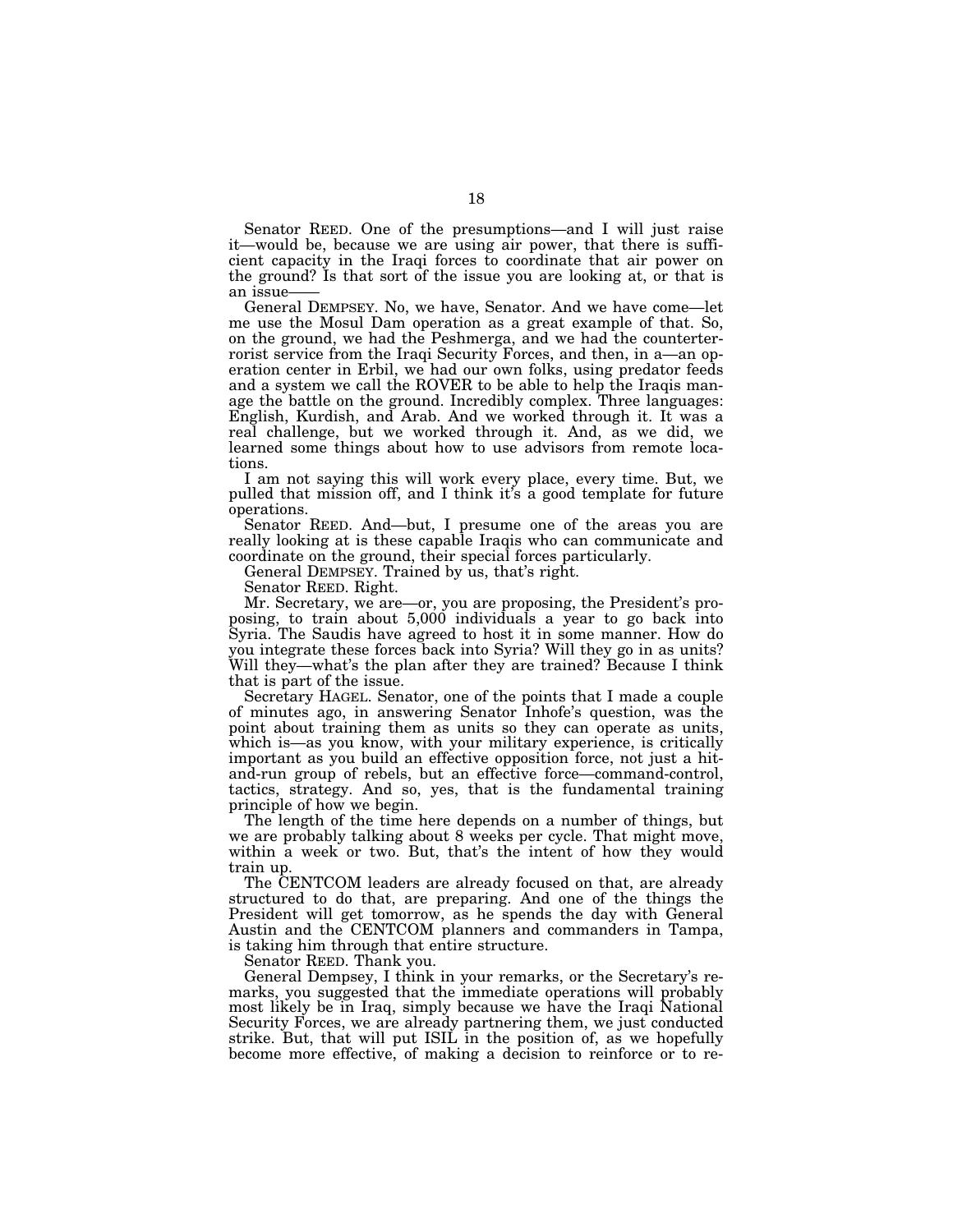spond in Iraq and weaken them in Syria or to pull back into Syria. So, I think your strategy is probably the most effective use of what we have at the time, but would you like to comment on that?

General DEMPSEY. Well, the strategy is to squeeze ISIL from multiple directions so that they can't do what they have been doing, which is maneuver places where they're not under pressure. So, if we can get the Government of Iraq to reach out to these populations that have been disadvantaged during the Maliki regime so that the ISIL doesn't have a free-flowing stream in which to float, and if we can get the ISAF—and we have done an assessment of the 50 brigades of the ISAF around Baghdad, we know which ones are capable of partnering and improving their capabilities—if we can get enough of them to go on the offensive, both west and north, get the Peshmerga to squeeze from the—from north to south, and then find a way, over time, in Syria initially to disrupt using air power, and eventually to pressure using a moderate opposition, then I think we place ISIL in an untenable position. And in the middle of that, restore the border so they can't flow back and forth freely.

Senator REED. Thank you.

Thank you, Mr. Chairman.

Chairman LEVIN. Thank you, Senator Reed.

Senator McCain.

Senator MCCAIN. Thank you, Mr. Chairman.

I thank the witnesses.

I understand that, according to your testimony, that we will be training and equipping approximately 5,000 in one year. Is that correct?

Secretary HAGEL. Yes.

Senator MCCAIN. Is—and ISIL now—the estimates are that there are some 31,000 metastasizing in a very rapid fashion into a much larger force. To many of us, that seems like a inadequate response to what-

Chairman LEVIN. Would you please be quiet. I am asking you now to please leave the room. Please remove this lady. Please remove her. The disruptions are not going to be acceptable to anybody. They are not—they are not helping you in any way. Please remove the lady from the room. Thank you very much, to our officers. Thank you.

Senator MCCAIN. I always appreciate special attention from this group, Mr. Chairman. [Laughter.]

Chairman LEVIN. Senator McCain.

Senator MCCAIN. And obviously, this group of 5,000, as you mentioned, in unit-sized deployments will be back in Syria, fighting against ISIL. They will also be fighting against Bashar Assad, which they have been doing for a number of years before ISIL was ever a significant factor. Now, they will be fighting against Bashar Assad. And Bashar Assad will attack them from the air, which he has done, and with significant success, not only against them, but there's been 192,000 people who have been slaughtered in Syria since the onset. If a—if one of the Free Syrian Army is fighting against Bashar Assad, and he is attacking them from the air, would we take action to prevent them from being attacked by Bashar Assad?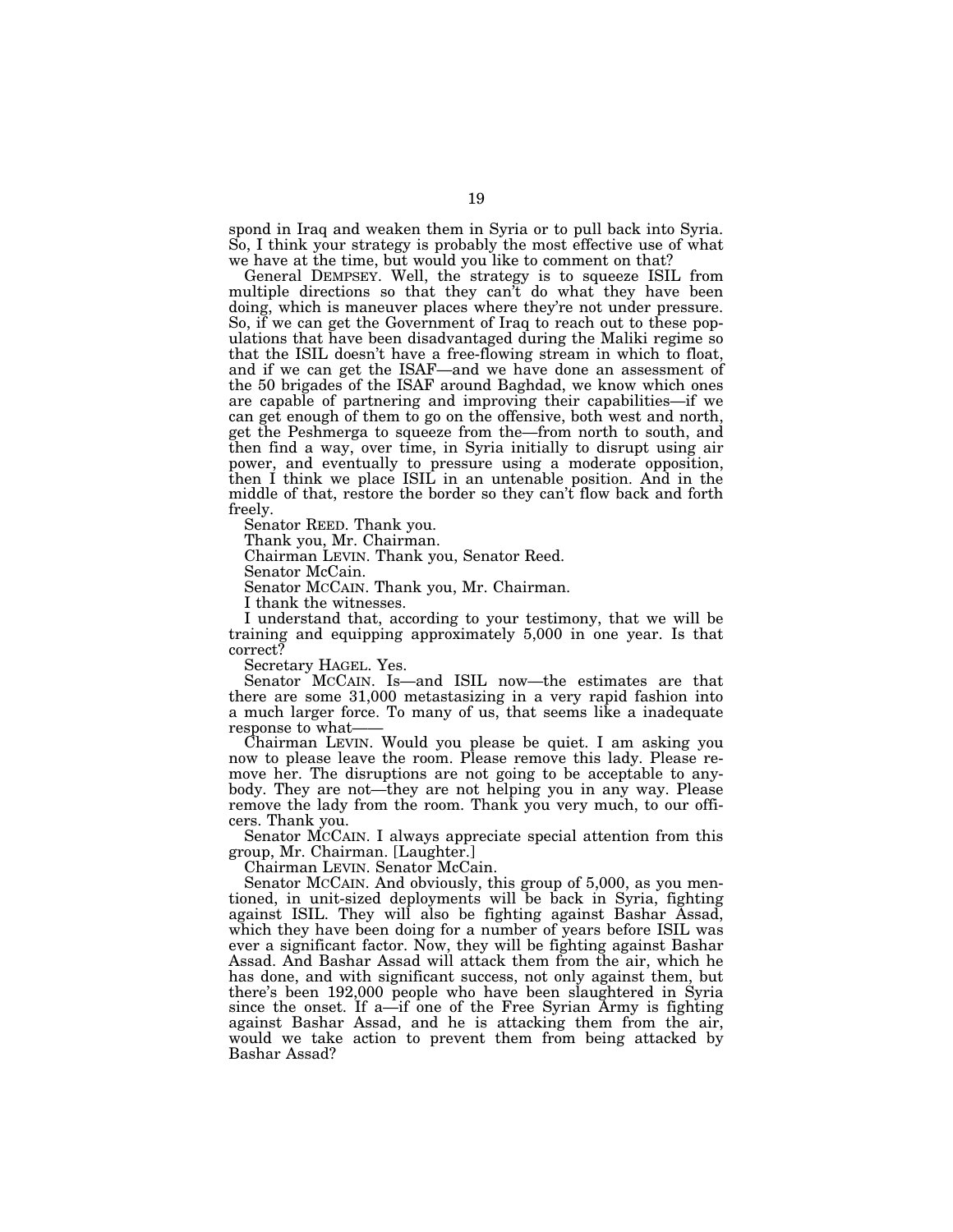Secretary HAGEL. Senator, let me begin. To the first part of your question, the 5,000.

Senator MCCAIN. I—dispense with that. I'd like to answer the question, Will we—if the Free Syrian Army units are attacked from the air by Bashar Assad, will we prevent those attacks from taking place and take out Bashar Assad's air assets, both helicopter and fixed wing, that will be attacking the Free Syrian Army units?

Secretary HAGEL. Well, we're, first of all, not there yet, but our focus is on ISIL. And that is the threat-

Senator MCCAIN. So we heard.

Secretary HAGEL.—right now to our country and to our interests and to the people of the region. So, what we are training these units for, yes, is a stabilizing force in Syria, as an option, but the first focus is, as I just said, as the President laid out in his statement to the country

Senator MCCAIN. I take it from your answer that we are now recruiting these young men to go and fight in Syria against ISIL, but if they are attacked by Bashar Assad, we are not going to help them. Is that correct?

Secretary HAGEL. They will defend themselves, Senator.

Senator MCCAIN. Will we help them against Assad's air——

Secretary HAGEL. We will help them, and we will support them as we have-

Senator MCCAIN. How will we help them-

Secretary HAGEL.—trained them.

Senator MCCAIN. Will we repel Bashar Assad's air assets that will be attacking them?

Secretary HAGEL. Any attack on those that we have trained who are supporting us, we will help them.

Senator MCCAIN. I guess I am not going to get an answer. But, it seems to me that you have to neutralize Bashar Assad's air assets if you are going to protect these people that we are arming and training and sending in to fight.

Is that inaccurate, General Dempsey?

General DEMPSEY. The coalition we are forming, Senator, won't form unless—if we were to take Assad off the table, we would have a much more difficult time forming a coalition. But, I think what you are hearing us express is an ISIL-first strategy. I don't think we'll find ourselves in that situation, given what we intend to do with——

Senator MCCAIN. You don't think that the Free Syrian Army is going to fight against Bashar Assad, who has been decimating them? You think that these people you are training will only go back to fight against ISIL? Do you really believe that, General?

General DEMPSEY. What I believe, Senator, is that, as we train them and develop a military chain of command linked to a political structure, that we can establish objectives that defer that challenge into the future. We do not have to deal with it now.

Senator MCCAIN. That's a fundamental misunderstanding of the entire concept and motivation of the Free Syrian Army. The—it is Bashar Assad that has killed many more of them than ISIL——

General DEMPSEY. I agree.

Senator MCCAIN.—has. And for us to say that we are going to go in and help and train and equip these people, and only to fight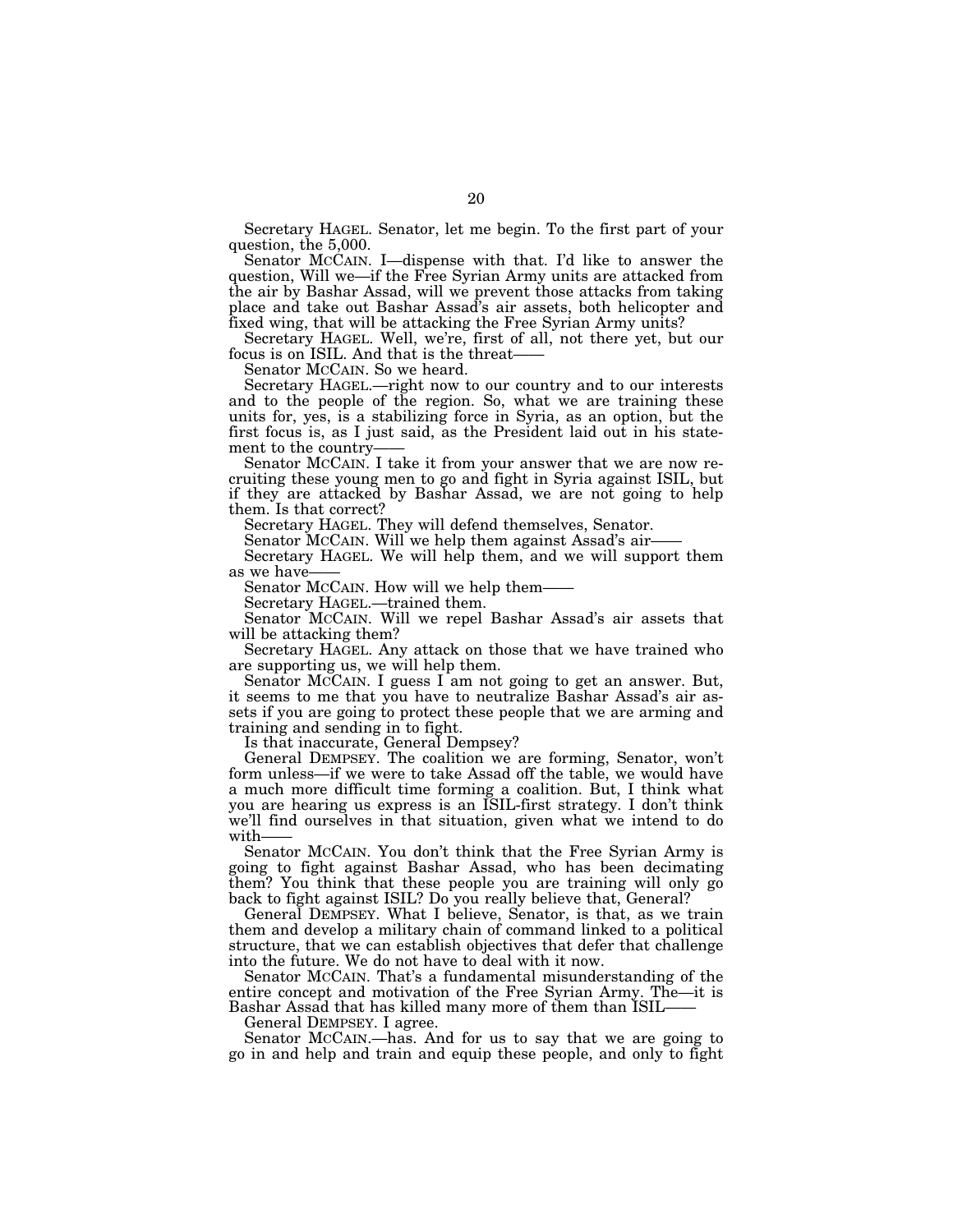against ISIL, you're not going to get many recruits to do that, General. I guarantee you that. And that's a fundamental fallacy in everything you are presenting the—this committee today.

General—Secretary Hagel, was the President right, in 2012, when he overruled most of his national security team and refused to train and equip the moderate opposition in Syria at that time?

Secretary HAGEL. Senator, I was not there at the time, so I am limited——

Senator MCCAIN. Well, I'll ask General Dempsey, then. He was there at the time.

General DEMPSEY. I am sorry, Senator, when you asked the question-

Senator MCCAIN. Was the President right, in 2012, when he overruled his Secretary of Defense, Secretary of State, and Director of the CIA, and refused to train and equip the moderate opposition forces in Syria, which, according to your testimony, we are doing today?

General DEMPSEY. Senator, you know that I recommended that we train them; and you know that, for policy reasons, the decision was taken in another direction.

Senator MCCAIN. Thank you.

Are you concerned, Secretary Hagel, about our southern border? We received testimony from our homeland security people that our border is porous and the people who are now free to travel to the United States and also other radical elements might cross our southern border to attack the United States.?

Secretary HAGEL. I am always concerned about-

Senator MCCAIN. I mean, is that a serious-

Secretary HAGEL.—our borders.

Senator MCCAIN.—concern of yours?

Secretary HAGEL. I think we have to always look at these things as

Senator MCCAIN. Do you think we have to——

Secretary HAGEL.—serious concerns-

Senator MCCAIN. In other words, do you think we have to improve our border security, especially on the southern border?

Secretary HAGEL. We can improve our border security.

Senator MCCAIN. Thank you.

My time is expired.

Chairman LEVIN. Thank you very much, Senator McCain.

Senator Nelson.

Senator NELSON. Senator McCain, you're aware that there were published reports of covert training. Covert training.

Senator MCCAIN. I am aware of it. And I am also aware of the scale of the training that was required. And I am also aware of the situation today. And I am also aware 192,000 people have been slaughtered, a lot of them with these so-called ''barrel bombs,'' which are—and the use of chlorine gas—which has caused a humanitarian disaster of incredible proportions. Yes, I am aware of that.

Senator NELSON. General Dempsey, are you aware of the published reports of covert training?

General DEMPSEY. Senator, I—we don't comment in public about any aspect of covert training.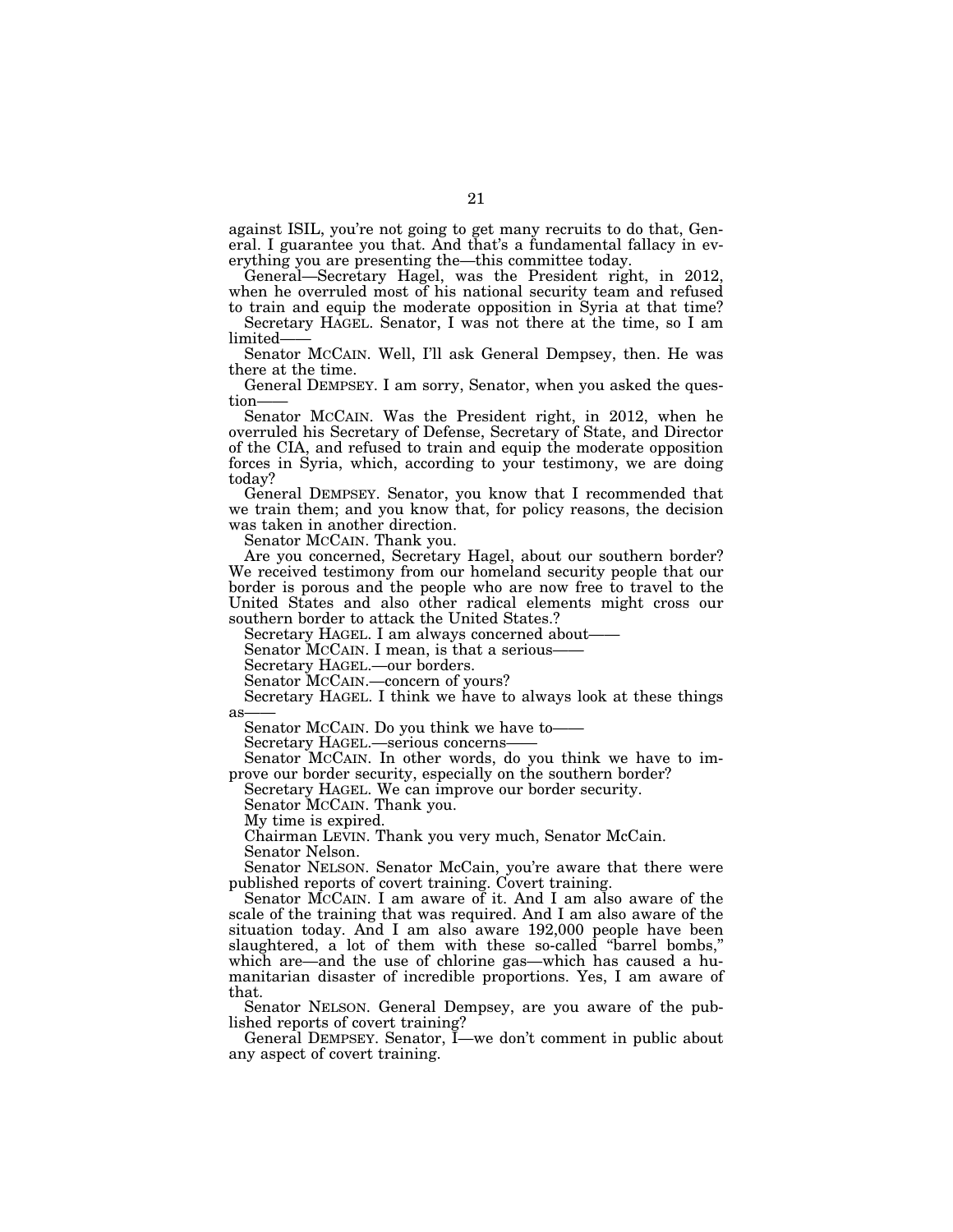Senator NELSON. Mr. Secretary, as you know, I believe that the President has the constitutional authority to go on and attack ISIS. This is going to be for the long haul. And eventually this issue will have to come to Congress for authorization for the use of military force. And you all have an appropriations request right now.

My question is, If Congress does not approve—and I have heard some Members of Congress say that they are not going to vote to approve this \$500 million request—if they did that and refused before we adjourn to go home for the election, what kind of message do you think that sends?

Secretary HAGEL. Well, I think that message would be very, very seriously misunderstood and misinterpreted by our allies, our friends, our partners around the world, and our adversaries. This is a clear, clear threat, what the President has talked about, the threat to this country from ISIL, and what his request is, and reaching out to the Congress for partnership as he has done, in consultation with many, many Members of the Congress, to be partners in this effort to protect this country. And if the Congress would not agree to that request, it would be a pretty devastating message that we send to the world.

Senator NELSON. I happen to-

Chairman LEVIN. All right, all right, would you please—would you please not take advantage of the freedom of this place? And will you please remove this lady from the room? Thank you. This disruption is not helping either the facts to be known or helping your cause in any way.

Senator NELSON. As you know, Mr. Secretary, I've taken this position that I think he has the—he, the President—has the constitutional authority to go on and attack inside Syria. The fact that you're making this request, and, as you've testified here today, that you'll train up 5,000 over the course of the next year, does that basically mean any kind of coordinated effort on the ground in Syria is delayed for a year?

Secretary HAGEL. If we don't have ground capability in a moderate opposition, yes, it affects a rather significant dimension of the overall strategy.

Senator NELSON. As you know, some people are saying that attacking ISIS, both in Iraq and Syria, is playing into their hand by then them using that to divide Muslims against us. What is your opinion?

Secretary HAGEL. This is why the coalition, including, out front, publicly, Muslim Arab countries, is so critical to this. And I noted that in—I think in one or two of my answers this morning, as well as in my testimony.

Senator NELSON. Can you shed any more light—as ISIS, as one of the two of you have testified, recedes into an urban area and takes shelter there among a civilian population, how, in Iraq, for example, can the Iraqi Security Forces be able to root them out of that civilian territory?

Secretary HAGEL. Well, this, again, is why we need the people why we need the people, themselves, in Iraq, in Syria, to support a unified unity, inclusive, representative government in Iraq to help them do that. The Sunni tribes are critical to this. What's allowed so much of this to happen, Senator, as you know, as you vis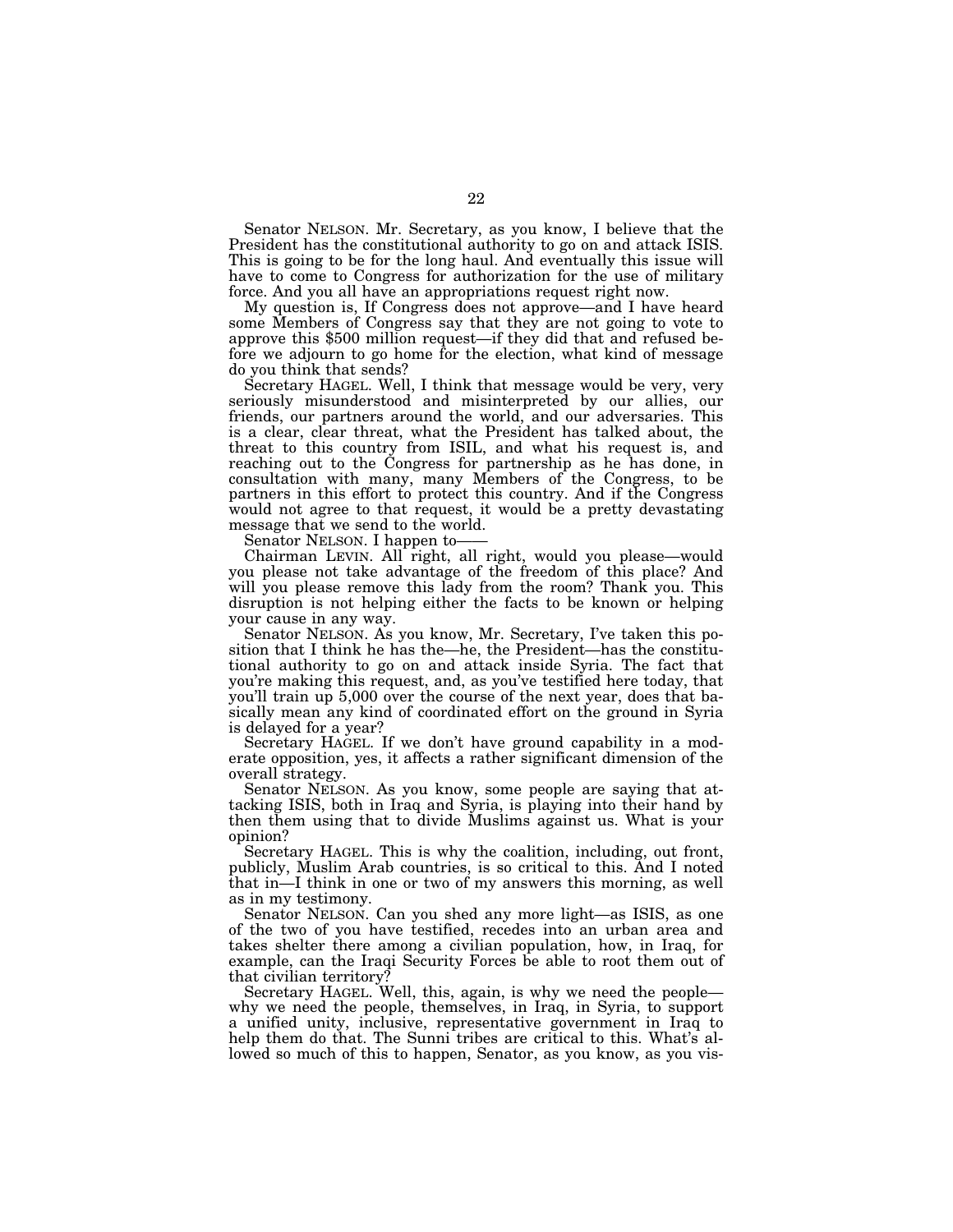ited there many times, is—the last government in Iraq, over the last 5 years, have actually exacerbated the effort and intentionally destroyed the capability of a unity government to bring in the Sunni/Shi'a/Kurdish populations to a government that they would trust, that they could have confidence in, that they knew would work in everyone's interest. So, your question cuts directly to the overall effort, here, of what the President talked about in a new, inclusive unity government, which we have some confidence in, but we believe that a body will do. And, so far, in his appointments to his cabinet, we have seen evidence of that inclusiveness.

Chairman LEVIN. Thank you very much, Senator Nelson.

Senator Wicker.

Senator WICKER. Thank you.

Gentlemen, thank you for your testimony today.

Here's how I view it. The surge in Iraq, ordered by President George W. Bush, worked. President Obama rejected the advice of many of his top military leaders to leave a residual force. Our administration did not make every effort that it possibly could to gain a Status of Forces Agreement in Iraq. And so, we completely withdrew. And now ISIS is there, controlling large parts of the territory and wreaking the havoc that the President's responding to.

I am willing to help the President, and to help you gentlemen, take this hill again if I believe there is a plan that will work and be successful. If training 5,000 troops in—at the—by the end of one year is going to help us be successful against something that's already metastasized, and at 31,000, which is the size of ISIS now, I want to help, if we can be convinced it will work, and also if we can have some assurance that we will not throw away our gains this time, as we did after the surge worked.

General Dempsey, in answer to the question by the Chairman of this committee, ''Do you support the President's strategy?'' you say that you do. Now, the Washington Post reports that Mr. Obama has rejected the recommendation of his top military commanders that U.S. Special Operation Forces be deployed to assist Iraqi army units in fighting the rebels. Is that report by Rajiv Chandrasekaran correct, in the Washington Post? And where did you come down on that recommendation?

General DEMPSEY. No, that report is not correct. And where I came down on the recommendation, in terms of having advisors accompany—this is the issue we're describing, whether advisors, who are already there and generally resident in headquarters—whether they would accompany the Iraqi Security Forces into combat. I have not come to an occasion where I believe that's necessary. They are doing fine. We're able to provide them air power using full motion video and systems-

Senator WICKER. Who is doing fine?

General DEMPSEY. The Iraqi Security Forces and the Peshmerga are moving back on the offensive.

But, as I said, Senator, if I get to the point where, for a particular mission, I think they should accompany, I'll make that recommendation.

Senator WICKER. Yes, and I did hear you say that, and I at least appreciate that.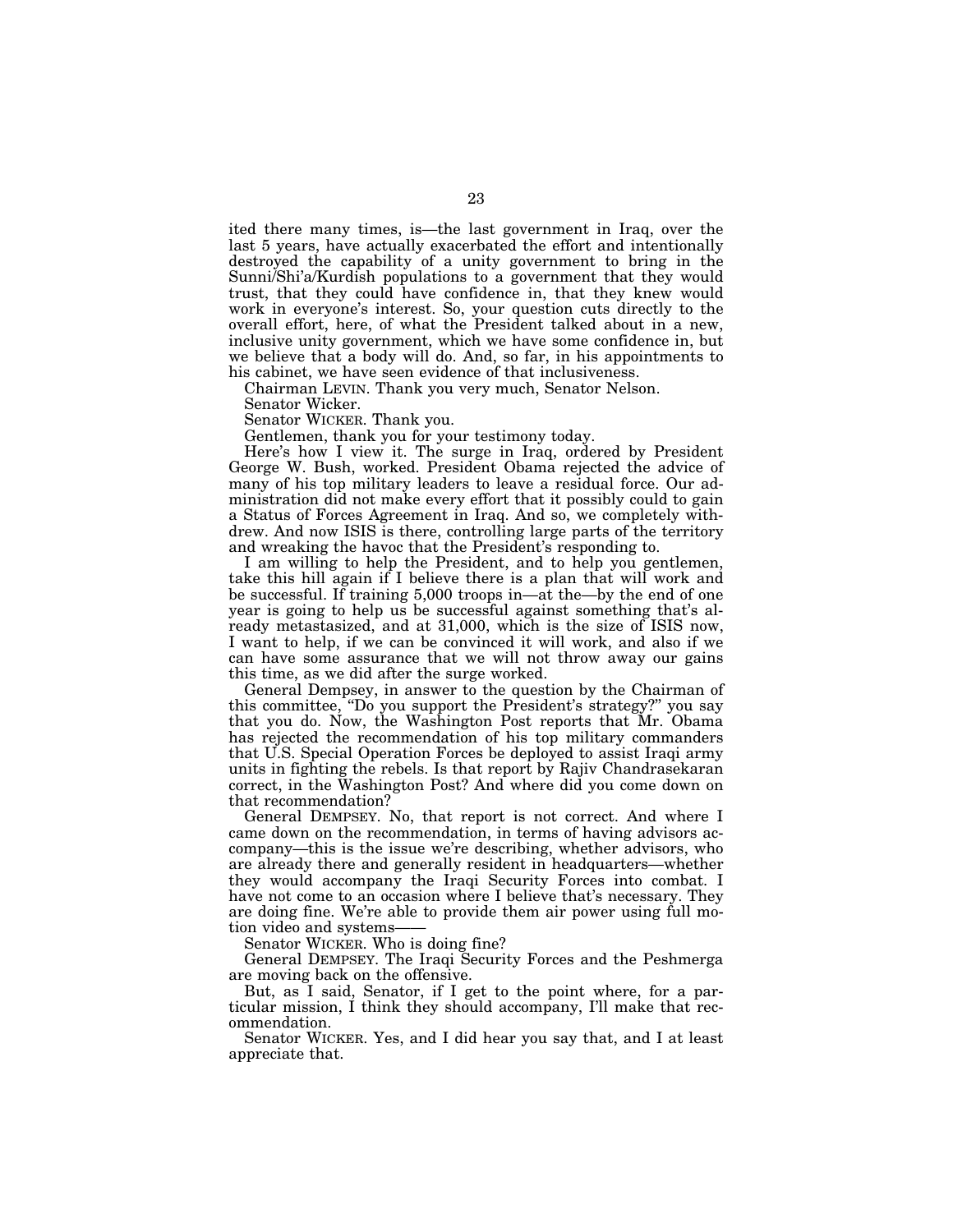Let me submit for the record a column in today's Post, Mr. Chairman, by Marc Thiessen in—wherein he talks about General Lloyd Austin, a top commander, U.S. Forces in the Middle East. And to quote Mr. Thiessen, "In 2010, General Austin advised President Obama against withdrawing all U.S. forces from Iraq, recommending that the President instead leave 24,000 U.S. troops to secure the military gains made in the surge and to prevent a terrorist resurgence. Had Obama listened to Austin's counsel, the rise of the Islamic State could have been stopped.'' Where did you come down on that debate, General Dempsey, at that point?

General DEMPSEY. Well, actually, Senator, as you know, we don't debate anything in the military. We provide options and——

Senator WICKER. A discussion.

General DEMPSEY.—and let our elected officials make their decisions.

It's well known that all military leaders believed we needed to leave some residual force in Iraq to continue the development of the security forces. I—you know, there's a—there is a debate, in which I am not a participant, about whether we tried as hard as we could to leave it there. And that's a debate that will continue, I believe. But, I thought we should have left forces there. I traveled to Iraq, and I—I was the Chief of Staff of the Army at the time discussed it with the Prime Minister.

Look, I don't know what—how history will exactly describe this. Let me describe Nouri al-Maliki as a very difficult partner most of the time, and in particular on that issue.

Senator WICKER. Well, on the issue of trying hard enough, I think anybody that's really observed the situation would acknowledge that a government—a U.S. Government that can go into Iraq today and persuade the Prime Minister to step down could certainly have mustered the skills to get them to sign a Status of Forces Agreement. So, it's obvious to me that we didn't try very hard.

And let me just reiterate to you, I want us to win. I want us to defeat ISIS. But, I want a plan that can be successful, and I am not sure 5,000 trained in a year can be successful against 31,000. And I want to make sure that we don't make the same mistake again by throwing those gains away.

One quick question to you, Secretary Hagel. In reading your testimony about what the coalition partners are going to do, I have no idea specifically what we are asking of them or what they're what we can expect. They've expressed their willingness, they've indicated their readiness, they want to help, to do their share, begin making commitments, take measures to suppress the flow. I have no idea, based on your testimony, what our coalition partners are expected to do, or even what we want them to do.

Secretary HAGEL. Senator, my intent was not to give you that inventory this morning and go through that. First of all——

Senator WICKER. Are you able to?

Secretary HAGEL. We can do that privately, in closed session, with a number of countries. That's what we're doing right now. We're in the process of doing that right now. As I mentioned, over the last 2 weeks, we've been building the coalition. We've been organizing the coalition. General Allen's main job, as I noted in my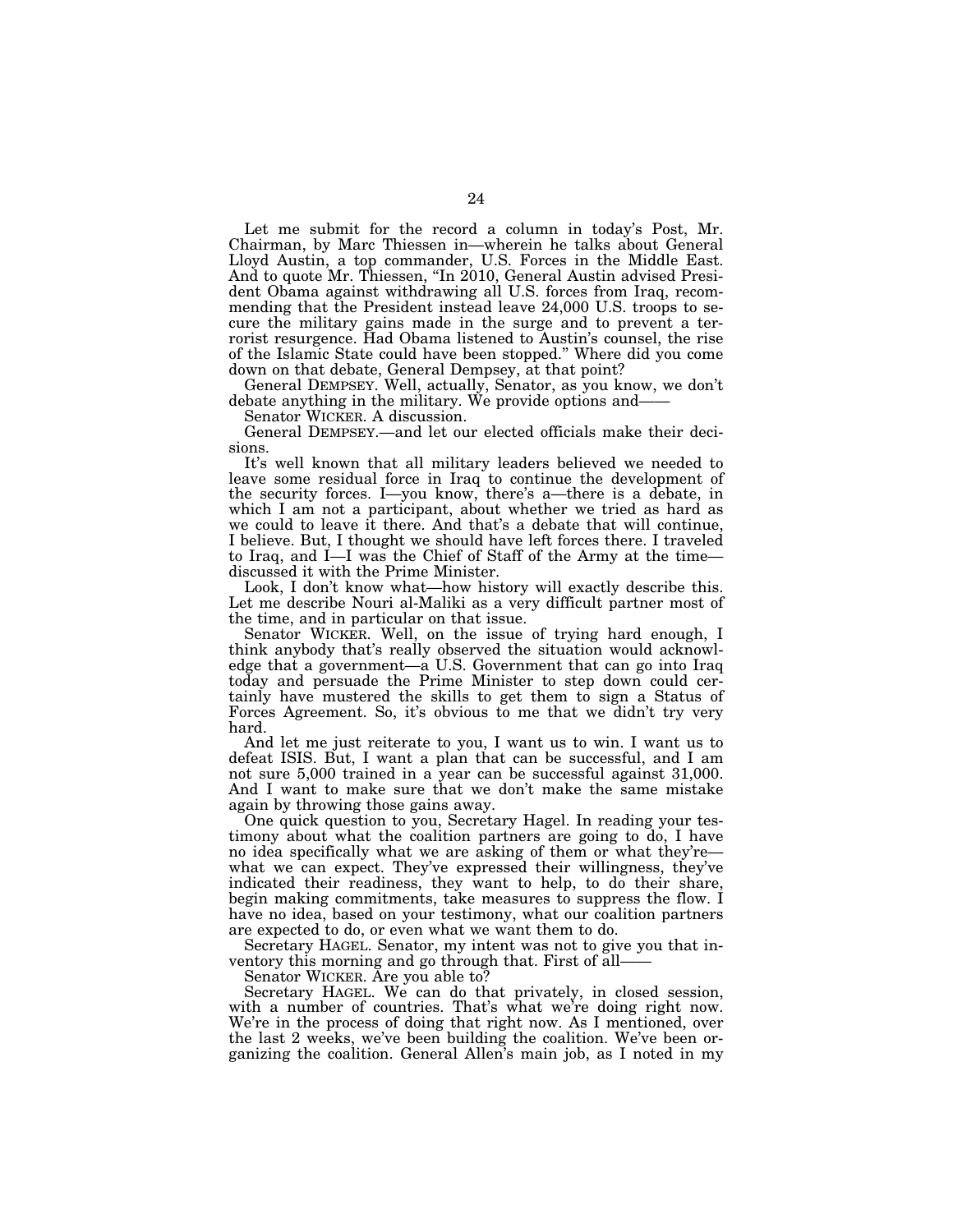testimony, is doing that right now. He's meeting with the President this morning. We have all finalized that effort. We have a list of over 40 nations who we have talked to. Most have come to us, who have volunteered specific areas of expertise, what they would do. We'll make specific requests. But, that's ongoing right now. That's part of the plan the President discussed-

Senator WICKER. Will Saudi pilots in Saudi jets be involved in airstrikes?

Secretary HAGEL. Like I said, it's part of the plan, and I don't want to get into the specifics of that in an open hearing. But, as I said in my testimony, as Secretary Kerry has said as recently as yesterday, we have Middle Eastern allies who have said that they will be involved in military operations with us. And, for right now, at an opening hearing, let me leave it-

Chairman LEVIN. Thank you——

Secretary HAGEL.—that way. But, let me assure you that that is going on right now, and it's a key part of what we need to do.

General DEMPSEY. And if I could assure the Senator that, when Lloyd Austin and I convene a Chief of Defense Conference soon, after the President approves the campaign plan—there's a couple of things we have to accomplish. One is, we need to make the campaign plan the Iraqi campaign plan, not CENTCOM's campaign plan. Second, the contributions of, in particular, the Arab nations need to be real. It can't—in our—and this is military, now. I'm not looking for political support, I'm looking for special forces advisors, I'm looking for trainers, I'm looking for tankers, I'm looking for ISR, and I'm looking for strike aircraft.

Chairman LEVIN. Thank you very much——

Senator WICKER. Thank you.

Chairman LEVIN.—Senator Wicker.

Senator McCaskill.

Senator MCCASKILL. Just to clarify a different set of circumstances, when Maliki and the Government of Iraq told us to get out and refused to do a Status of Forces Agreement, I am pretty sure Iran was with them on that, correct? Iran was very close to Maliki, and Iran wanted us out of Iraq as much as the Iraqi government did at that point in time. Is that a correct assessment, Secretary Hagel and General Dempsey?

General DEMPSEY. Yes, I guess I'm stuck with this one because I was the one here, right? But—and here I am, I said I did not want to get into the debate; now I am in the debate.

You know what? I—who knows what was going through Prime Minister Maliki's head at the time. I mean, there was this—I mean, I can tell you from personal contact with him, he had a almost obsessive notion of his sovereignty-

Senator MCCASKILL. Right.

General DEMPSEY.—and wanting to establish it. Was he influenced by Iran? Undoubtedly.

Senator MCCASKILL. Right.

General DEMPSEY. But, it is pretty hard to say, Senator. But, what I-

Senator MCCASKILL. But-

General DEMPSEY.—will tell you, he was a very reluctant partner.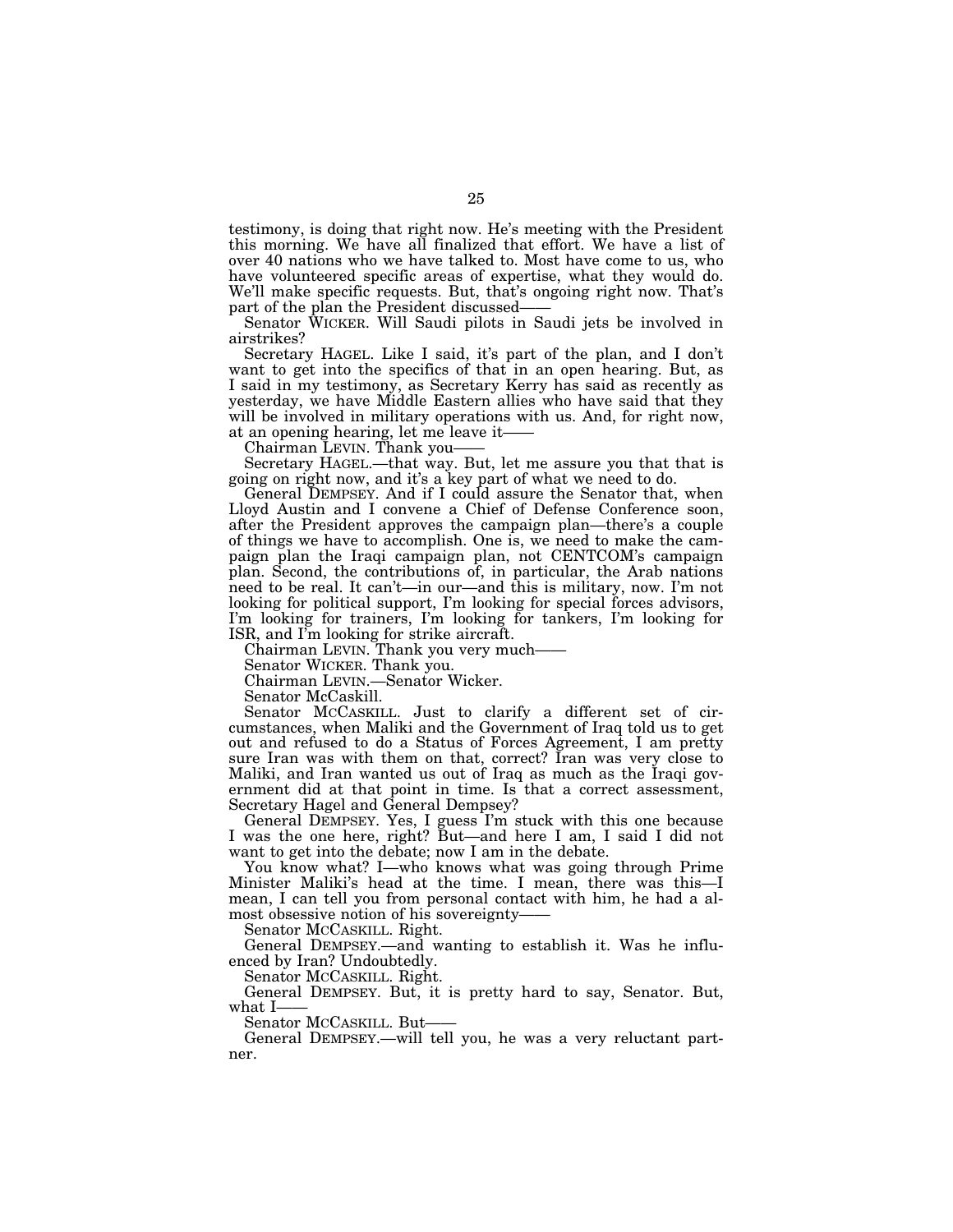Senator MCCASKILL. I guess the point I am trying to make is, it's a much different situation now, in terms of getting Maliki to step down. Iran was very concerned about ISIL taking over Iraq and what that meant. And clearly there was pressure being exerted for Maliki to step down, by Iran. So, us getting—I think, for us to take credit for getting Maliki to step down is unrealistic, in light of what the geopolitical forces were in their neck of the woods at that point in time.

Secretary HAGEL. I was here, on this episode, and I can tell that it wasn't the United States that pushed Maliki out; it was his own people, Iran being part of that. So, it wasn't the United States dictating that Maliki stay or not stay. Let's not forget that Iraq is a sovereign nation, it has elections. We may not like the outcomes, but it is a sovereign country. That was the entire point when General—or when President Bush signed the December 2008 agreement to leave Iraq.

Senator MCCASKILL. Right.

Secretary HAGEL. It was a sovereign nation. So, the United States didn't force or push, through some new system of influence, Maliki out. It was the people that made that decision.

Senator MCCASKILL. I want to touch on the issue of the Shi'a militia. As we looked at the surge, one of our successes in the surge was certainly our ability to bring over moderate Sunnis. And that was noted at the time and talked about a great deal, about our ability to finally get the cooperation of a lot of moderate Sunnis. Clearly, the moderate Sunnis have thrown in with ISIL because of the problems—political problems that they were confronted with, in terms of exclusion from the Iraqi government. So, the clerics put out the call to repel ISIL to the Shi'a militias, and they have been partially responsible for the successes that there have—that have occurred on the ground.

What are we doing? This is just one of many complex problems that presents itself in this tangle that we are in. And one of the most complex is, How are we going to deal with the empowerment of the Shi'a militia within the Iraqi Security Forces, moving forward, as we try to ultimately get a political solution, which is a unified government and security forces that represent all parts of that country?

General DEMPSEY. Couple of things, Senator. One is, you know, I'm a little reluctant—in fact, I try not to ever talk about ''the Sunni'' as a monolithic block. I mean, if the Senator's chart was still up there, it looks like ISIL has geographic objectives. It actually has tribal objectives. It eats its way tribe by tribe, wherever it goes. And the fact that it ends up in Mosul is actually more happenstance of the tribe they are trying to pursue. If we showed the tribes on that slide, there would probably be 48 to 54 different tribes that ISIL is—has, in some ways, coerced or coopted or driven away. So, the Sunni are not monolithic in any sense, and we have to remember that.

The second thing is, on your question about the Shi'a militia. Look, I think our offer of support, here, should—needs to—is—will be conditional. And that is, for example, there were 50 Iraqi brigades that we assessed. Twenty-six of them we assessed to be reputable partners. That is to say, they have remained multiconfes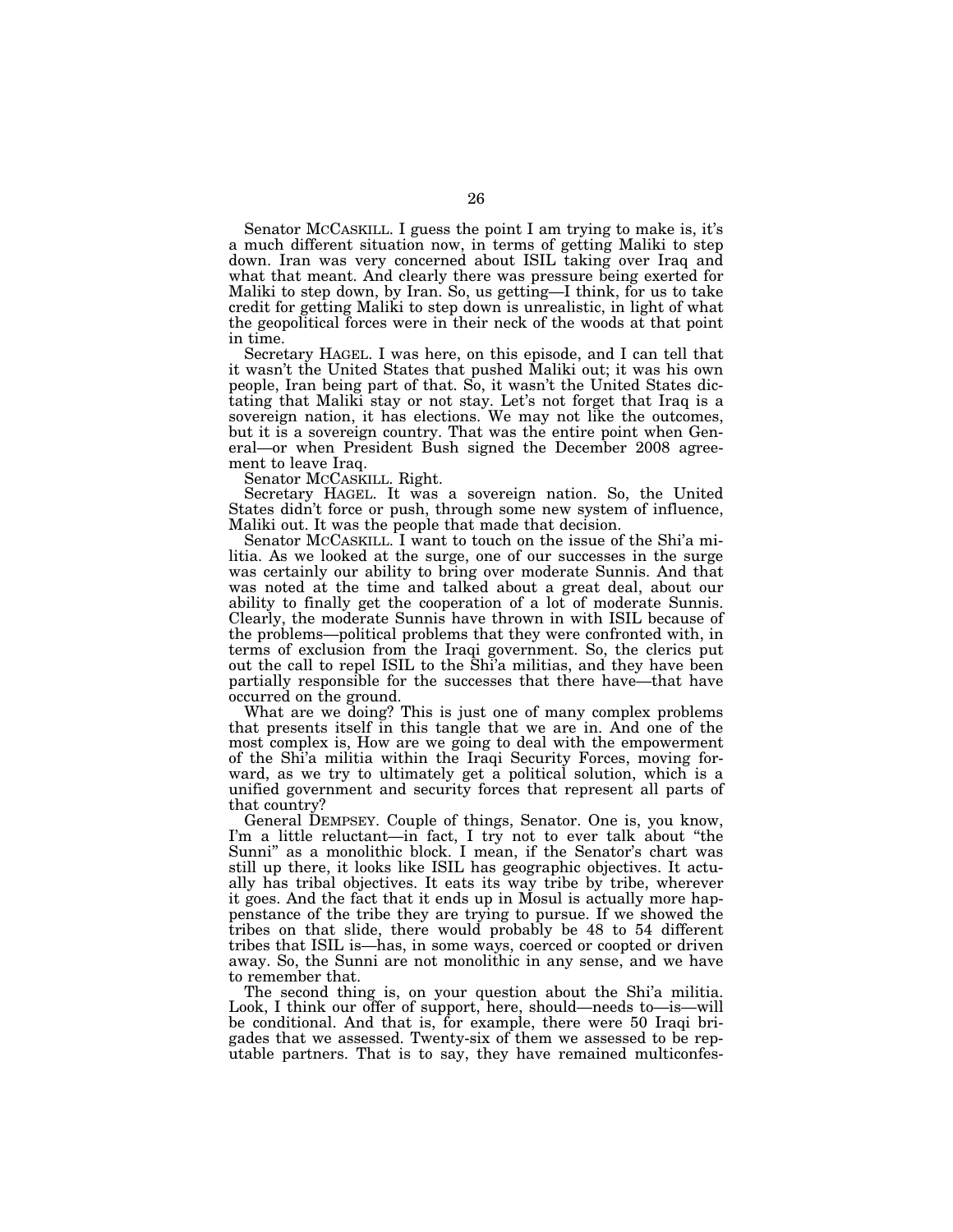sional, they are well led, they still have their equipment, they seem to have a certain cohesion and a commitment to the central government. The other 24 concerned us a bit on the issue of infiltration and leadership and sectarianism.

So, we can apply our support conditionally, and that's the way we influence the outcome I think you're discussing.

Senator MCCASKILL. Finally, if—I'm assuming that this is a contingency operation and wanted to point out that the new provisions of the war contracting legislation that have been put into law should be applicable for this effort. I know that there is some talk that you've asked for cost estimates for security assistance mentors and advisors in Iraq through a contracting platform. And I don't know, are we building training facilities in Saudi, the American government? And, if so, I just wanted to sound the alarm now, before rather than after, because usually I am hollering about after— I want to sound the alarm before, that all these contracting provisions that we've worked so hard to get into place, that we don't go down the road of mistakes that we have traveled so frequently around this contracting space in contingencies.

Secretary HAGEL. Well, I can assure you, Senator, that any commitments we made, in contracting or anything else, we will follow the law clearly and consult with Congress.

Senator MCCASKILL. Thank you.

Chairman LEVIN. Thank you, Senator McCaskill.

Senator Ayotte.

Senator AYOTTE. Thank you, Mr. Chairman.

I want to thank both of you for your service during these challenging times.

I wanted to follow up, General Dempsey, on a question that Senator Wicker had asked you about, about providing our advisors or our Special Forces, embedding them with the Iraqi forces. And I believe you said that you don't believe that that is necessary right now. Would you agree with me, though, that airstrikes are much more effective with having our Special Forces, or having a sort of JTAC capability, in terms of the effectiveness of strikes on the ground, with our people?

General DEMPSEY. It depends on the kind of contact that the two forces are having. And let me explain.

When the two forces are separate, when ISIL is at some geographic separation from the Iraqi Security Forces, it's not very difficult at all to discriminate between the targets.

Senator AYOTTE. Sure. But, when—isn't our problem with when they are not out in open space, when we have to distinguish between, for example, civilian targets and-

General DEMPSEY. That is correct.

Senator AYOTTE.—military targets, that—

General DEMPSEY. Yes.

Senator AYOTTE.—our people are very effective at that?

General DEMPSEY. Yes, absolutely. And that is where I was headed. If they—if we get into a circumstance where the forces are very intermingled, then the target discrimination becomes more difficult.

But, I will say, this isn't a light switch, either you do it or you don't. There are technologies available, that we didn't have 5 years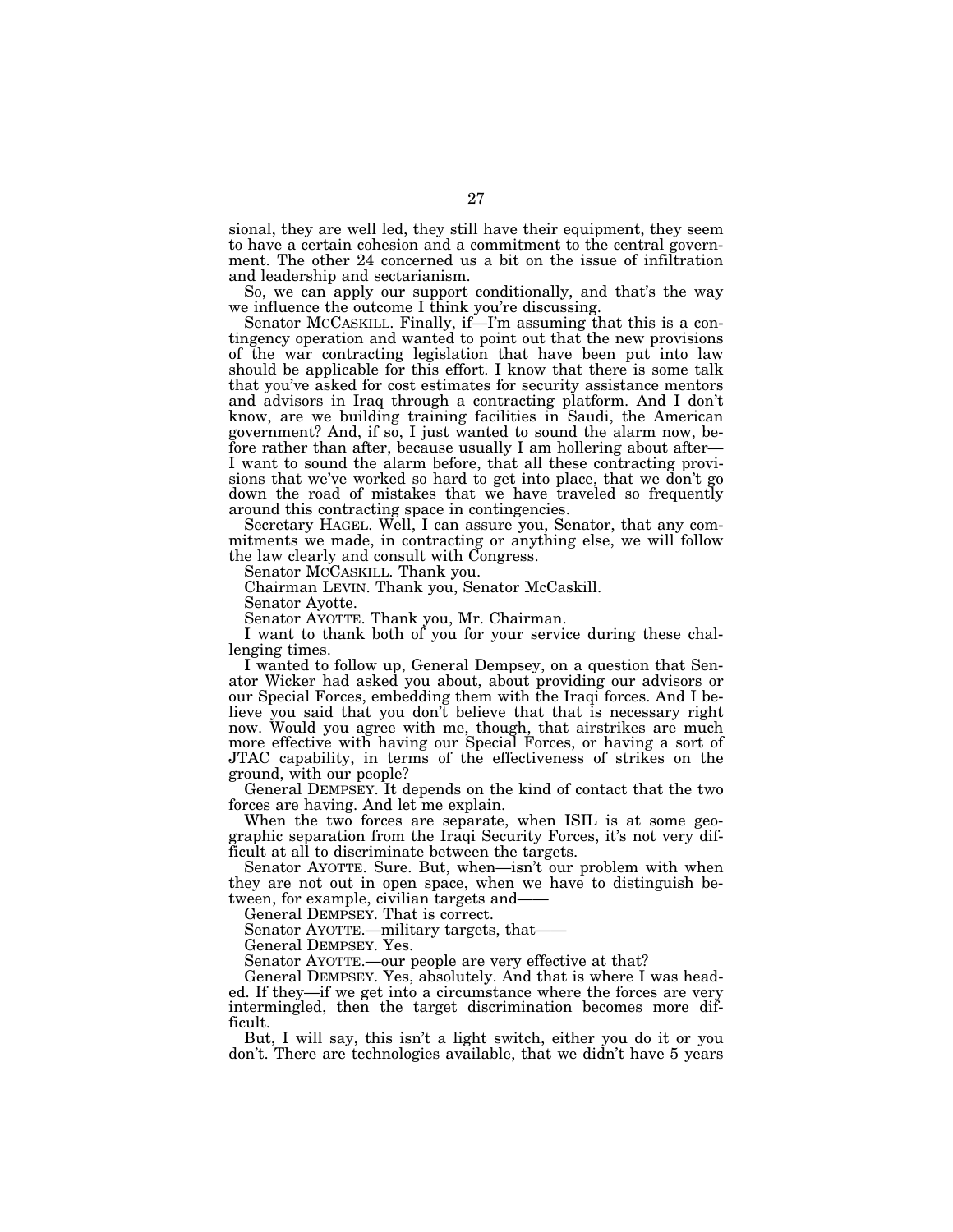ago, that allow us to actually apply force and to see the situation on the ground in ways we couldn't before. But, I'm—I'm not walking away from what I said. If we get to the point where I think we need the JTAC with the Iraqi Security Forces, I'll make the recommendation. But, I'm not there.

Senator AYOTTE. You do not think we need that at this time?

General DEMPSEY. I do not.

Senator AYOTTE. Can I ask you a question? Does General Austin—has he made a recommend—what was his thought on this, given that he's the CENTCOM Commander and his prior experience in Iraq?

General DEMPSEY. We—on the Mosul Dam operation, the one I described earlier, which was very complicated, as much by the introduction of three—of the two different forces speaking two different languages, he did suggest that we should use the JTACs in an accompany role. As we discussed it and worked through it, he found a way to do it, as I described it to you.

Senator AYOTTE. So, he has not made recommend—so, he has not made recommendations, beyond the Mosul Dam operation, that we should embed our Special Forces or, certainly, JTAC capability-

General DEMPSEY. Not at this time.

Senator AYOTTE.—with the forces?

General DEMPSEY. No, he shares my view that there will be circumstances when we think that'll be necessary, but we haven't encountered one yet.

Senator AYOTTE. Well, I think we've had experience this—with this, though, haven't we, prior in Iraq, with having our forces embedded, and also with Afghanistan, of our people being quite effective, in terms of targeting the airstrikes? You would agree with me?

General DEMPSEY. Absolutely. We know how to do that.

Senator AYOTTE. Yes. I think that I certainly—thinking about as we are dealing with civilian populations, I'm not confident how this is going to happen without the assistance of our trained special operators on the ground, here.

But, I appreciate that you've said that you have not ruled this out.

General DEMPSEY. I have not, in terms of recommendations.

Senator AYOTTE. Thank you. Has the President ruled it out?

General DEMPSEY. Well, at this point, he's—his stated policy is that we will not have U.S. ground forces in direct combat. So, yes.

Senator AYOTTE. Including operators and JTAC and—embedded on the ground.

General DEMPSEY. That's correct. But, he has told me, as well, to come back to him on a case-by-case basis.

Senator AYOTTE. So, let me ask you about the threat that we face, Secretary Hagel, General Dempsey. So, General Allen, who I have great respect for, and I know both of you do, as well, he has been appointed the Special Presidential Envoy for the global coalition to counter ISIL. And we all know his experience, not only in Iraq, but in Afghanistan. So, he has described, in August, ISIS as or, ISIL as a clear and present danger to the United States. Do you agree with his characterization?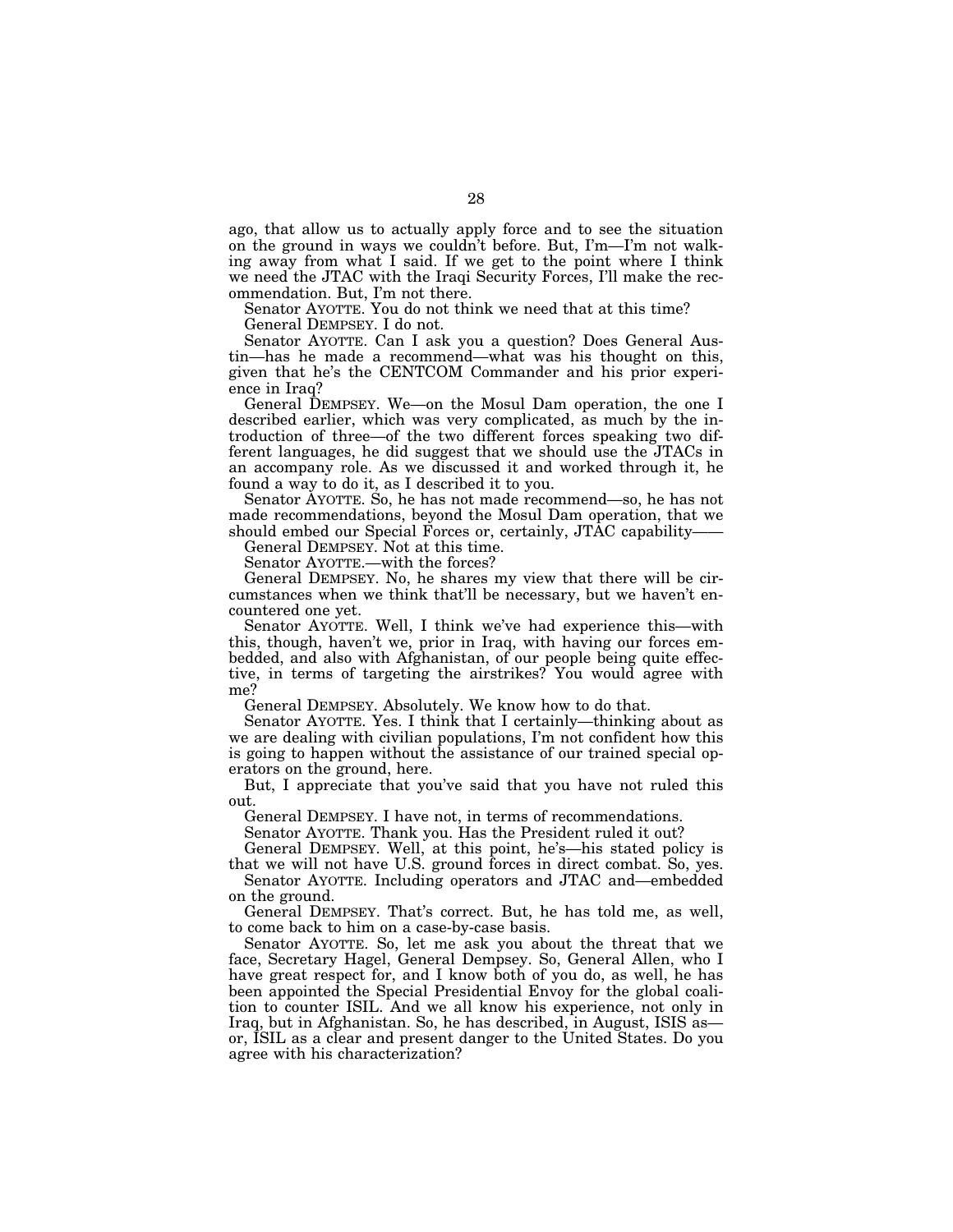Secretary HAGEL. Senator, I was asked the question earlier, whether I agreed, still, with what I had said. I—my words were quoted back to me about an imminent threat to America's interests around the world. And I said, yes, I do, ISIL is a threat to America, our allies, our interests around the world. I'm not going to answer for General Allen, but I think we all agree, at least within the administration—General Allen, General Dempsey, General Austin, me, the President, others—that ISIL is a threat. I said that in my testimony. The President of the United States said it last week in his speech.

Senator AYOTTE. Well, do you believe it's a present threat to us? Secretary HAGEL. Well, a present threat, meaning they murdered two Americans over the last couple of weeks. I'd say that's a pretty imminent threat.

Senator AYOTTE. Yes, I would agree-

Secretary HAGEL. And other threats that they have in—and how they threaten us-

Senator AYOTTE. Well, as you know, our prayers continue to go out to the Foley and Sotloff families, who—Jim Foley was from New Hampshire, and Steven Sotloff went to school in New Hampshire, so I believe it's an absolute clear and present threat to us.

Let me ask you about the Americans who have joined. In Homeland Security Committee last week, we had testimony from our top homeland security officials, as well as from the FBI, about the 100 Americans that have either gone to Syria or attempted to go to Syria. And what I learned was that this is not a firm number. How confident are we that we have track of these individuals, that we know that there's only 100 involved?

And I would ask the same question with regard to those who are holding Western passports, where we know that many of those countries—unfortunately, Jim Foley's murderer, as you know, had a British accent, and we have a—we're—have a visa waiver program with Great Britain. So, how confident are—we are in those numbers, as we look at this homeland threat, the ability and track of those individuals to come back to the United States of America in some way.

Secretary HAGEL. Well, Senator, I think, like any of these threats, they're—they always present imperfect situations. And when you ask ''how confident,'' well, we are as confident as we can be, but you're constantly working at trying to make it better, more secure. I announced in—today in my testimony, it was announced a couple of days ago, what we're doing with Homeland Security, what we're doing with Justice, what we're doing with our Border Patrol, in coordination with all of these other nations, on identifying these individuals that we do know, or we are pretty sure of, are in the Middle East, Syria or wherever. There may be some we don't know. But, we're constantly refining and focusing on this. I don't think we can ever be too confident that we've got it all. But, we have some confidence that we do have the numbers about right.

Senator AYOTTE. Well, I thank you. My time is up. But, what I heard in the Homeland Security Committee last week did not give me a great degree of confidence, in terms of what we don't know, because the FBI has basically said that 100 number could be many more; and also we know less, even, about those where we do not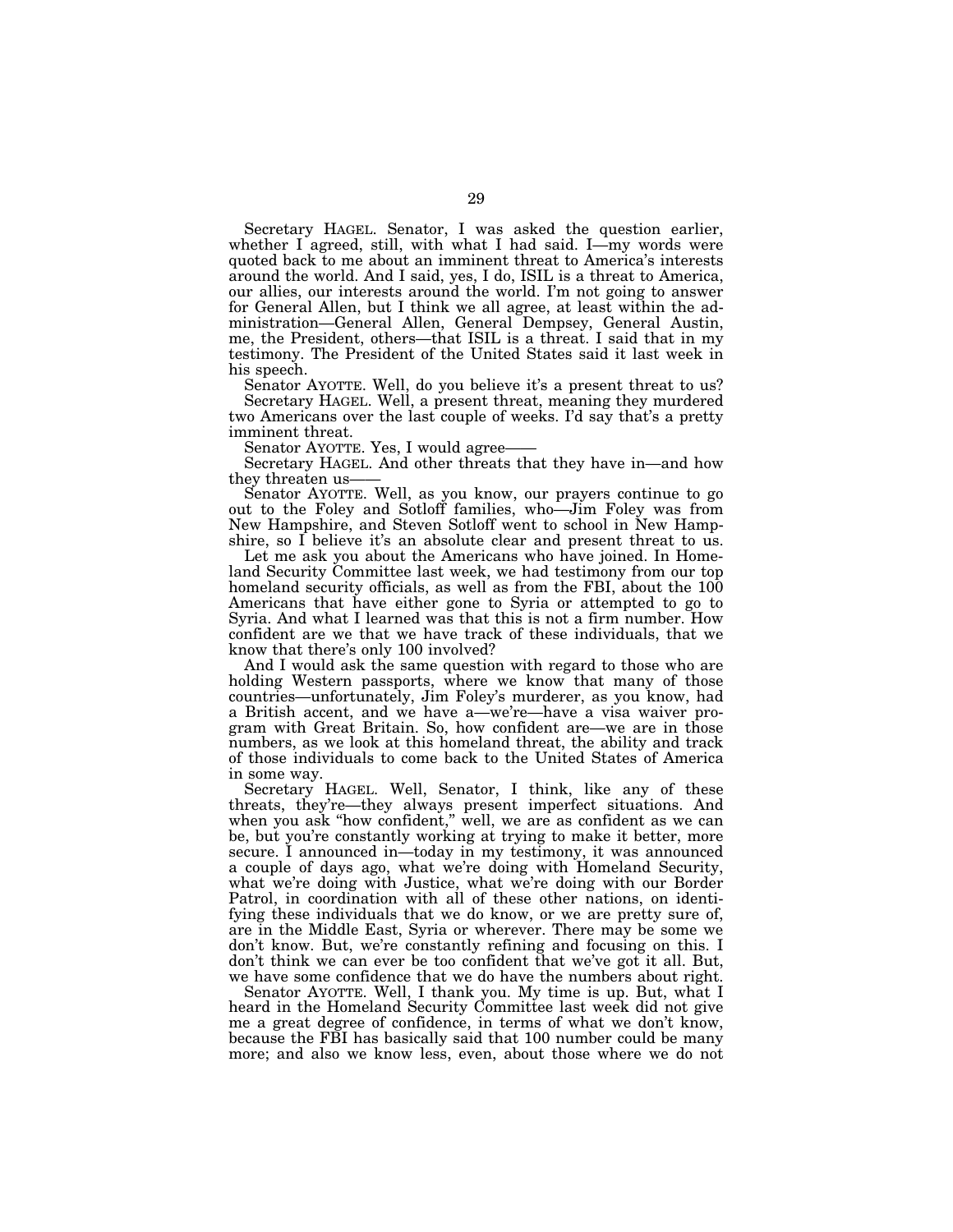always have full intelligence-sharing with all the Western passport-holders. So——

Secretary HAGEL. No, that's right.

Senator AYOTTE.—I think this is a real issue for us.

Secretary HAGEL. It is an issue.

Senator AYOTTE. Thank you.

Secretary HAGEL. Thank you.

Chairman LEVIN. Thank you.

Senator Wicker made a request, that I failed to acknowledge, that a column from the Washington Post be inserted in the record. It will be inserted in the record.

I will also insert in the record Secretary Gates's paragraph, which reads as follows in his book, "In the end, the Iraqi leadership did not try to get an agreement through their parliament that would have made possible a continued U.S. military presence after December 31. Maliki was just too fearful of the political consequences. Most Iraqis wanted us gone," close quote.

[The information referred to follows:]

[COMMITTEE INSERT]

Chairman LEVIN. Senator Udall.

Senator UDALL. Thank you, Mr. Chairman.

Good morning, gentlemen.

It is very clear that ISIL presents a very serious threat to U.S. interests and allies in the Middle East, and the group's actions have left no doubt that it's going to take both brains and brawn to defeat them. We've got to hit them hard. We've got to deny them safe haven. And we have to bring strategic capabilities of the United States and a committed international alliance to bear against them. And we need to work with our partners on the ground to eliminate the conditions that have allowed this cancer to spread so quickly. And the rise of ISIL should serve as a warning to leaders throughout the Middle East. And I would urge, as I think we all have, that the new Iraqi government must take immediate steps to move past the shortsighted and harmful policies that have contributed to the current crisis.

This is going to take our best effort. I know we have it in us. And we do need to get it right.

So, General Dempsey, in that spirit, let me direct a question to you. In order to defeat this enemy, we will need to be tough and smart. And you noted, last month, that defeating ISIL will require all application of all tools of national power: diplomatic, economic, information, and military. Could you describe how these tools would be used as part of a well-planned international effort to confront this threat?

General DEMPSEY. First, let me align myself with your assertion that an inclusive Government of Iraq that reconciles with the three—that reconciles the three major groups—Sunni, Shi'a, and Kurd—is absolutely a necessary precondition to the defeat of ISIL inside of Iraq.

And so, to your point, there has to be a—an integration of diplomatic, economic, in the sense of support for the Government of Iraq, as well as counterfinancing efforts so that the money that a Senator previously described that ISIL is garnering every day can be interdicted, tracked, and disrupted, the flow of foreign fighters.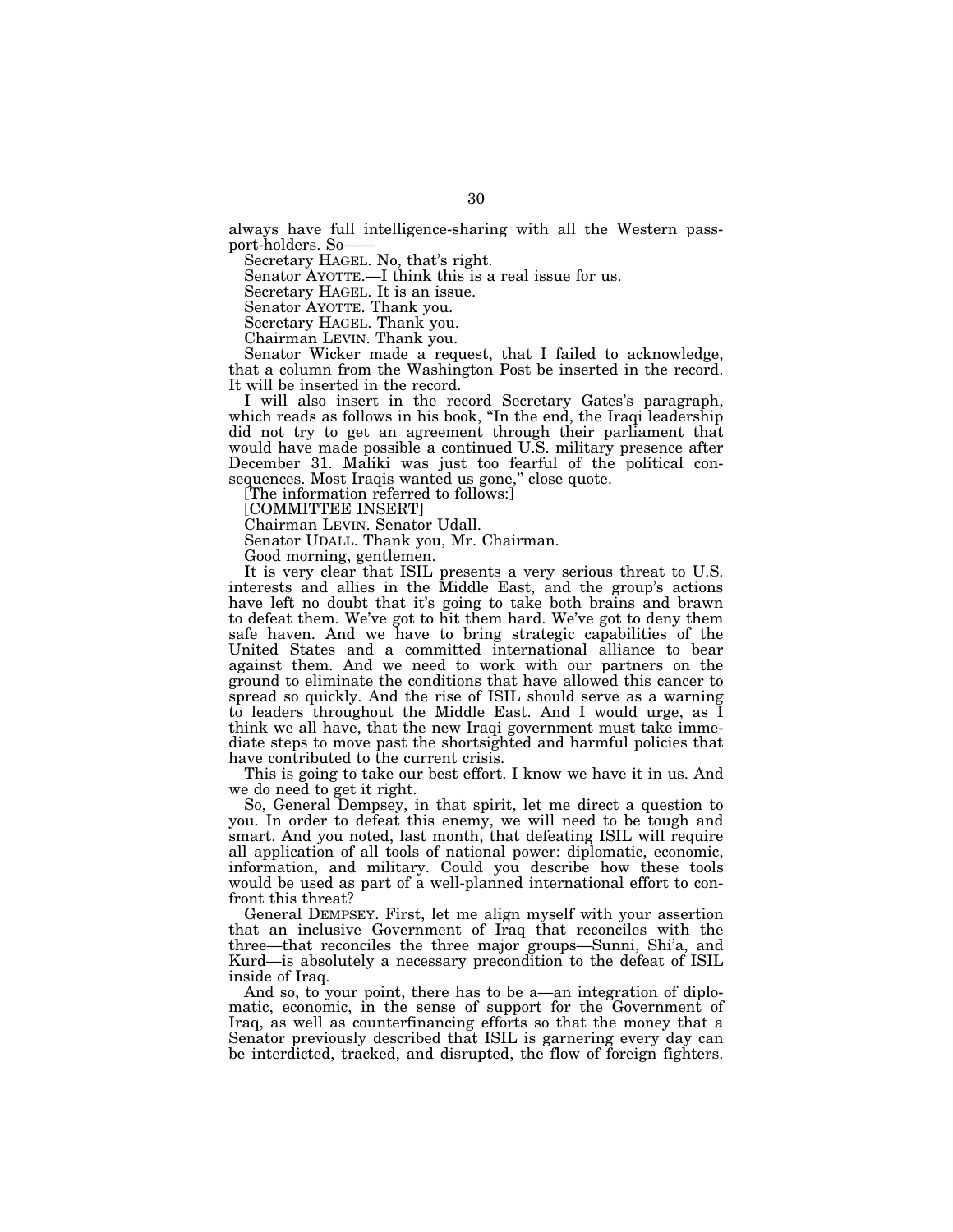And those are kind of strategic regional issues, really, because ISIL knows no boundaries, you know, knows no borders. So, we have we absolute—it's not a matter of convenience that we form a coalition, it's a matter of necessity.

And then tactically—that is strategically—tactically, we have got to get enough of the Iraqi Security Forces and enough of the Peshmerga to go from defense to offense, to put it about as bluntly as we can. And, as we do, the Government of Iraq has to fill in behind that.

So, I mean, to be candid, there's some risk, here, that the—the three big risks that I would mention to you are if the Government of Iraq fails to become inclusive—and, though the signs are promising, they haven't yet fully delivered; second, if a coalition forms, but doesn't have endurance—because this is going to take several years; and then the third risk is retribution—you know, when the—when we encourage and assist the Iraqi Security Forces and the Pesh to regain lost territory, we have to be alert for the fact that, unless the Government of Iraq is there to embrace the people and show that they work together, there could be some retribution on the part of those who may have been seen as complicit with ISIL.

So, we've got some challenges ahead, but we are open-eyed to them, and I think we've got a good campaign plan.

Senator UDALL. I'd follow up on that. You've got significant experience on the ground in Iraq, and I think you know the region as well as anyone. Our military will be able to provide advice and assistance, clearly, but can you explain the reasons why it's important for the Iraqi Security Forces to take the lead in fighting back against ISIL on the ground?

General DEMPSEY. The author, Tom Friedman, has a famous saying, that no one in the history of mankind has ever washed their rental car. And I find that to be a good way to remember that ownership is ultimately what measures commitment. And I think it's clear that they have to own this—with our help and with the help of regional partners, but they have to own it.

Senator UDALL. I talked with Senator Graham last week, and we were discussing the fact that it's, I think, now time for the Arab leaders to really, truly step up. If this isn't an existential threat to them, it's certainly close to one. And I think that's what you are saying and what we're saying, as the United States.

Mr. Secretary, good to see you. Do you consider ISIL to be an associated force of al Qaeda? And could you explain your reasoning?

Secretary HAGEL. It has been an associated force of al-Qaeda. It has, over time, essentially displaced al Qaeda. But, there are still affiliations, to this day. But, it has been associated with al Qaeda.

Senator UDALL. General Dempsey, let me turn back to you. We've been talking about Syria. It's, I think, one of the most complex military environments we've ever seen. And, as you plan the mission to train and equip moderate Syrian opposition forces, how does the DOD define ''moderate,'' and how do we take further steps to ensure that the weapons and the training we provide won't fall into the hands of these extremists groups?

General DEMPSEY. Well, Senator, I'd suggest to you that, though I recommended doing this a couple of years ago, we've—we learned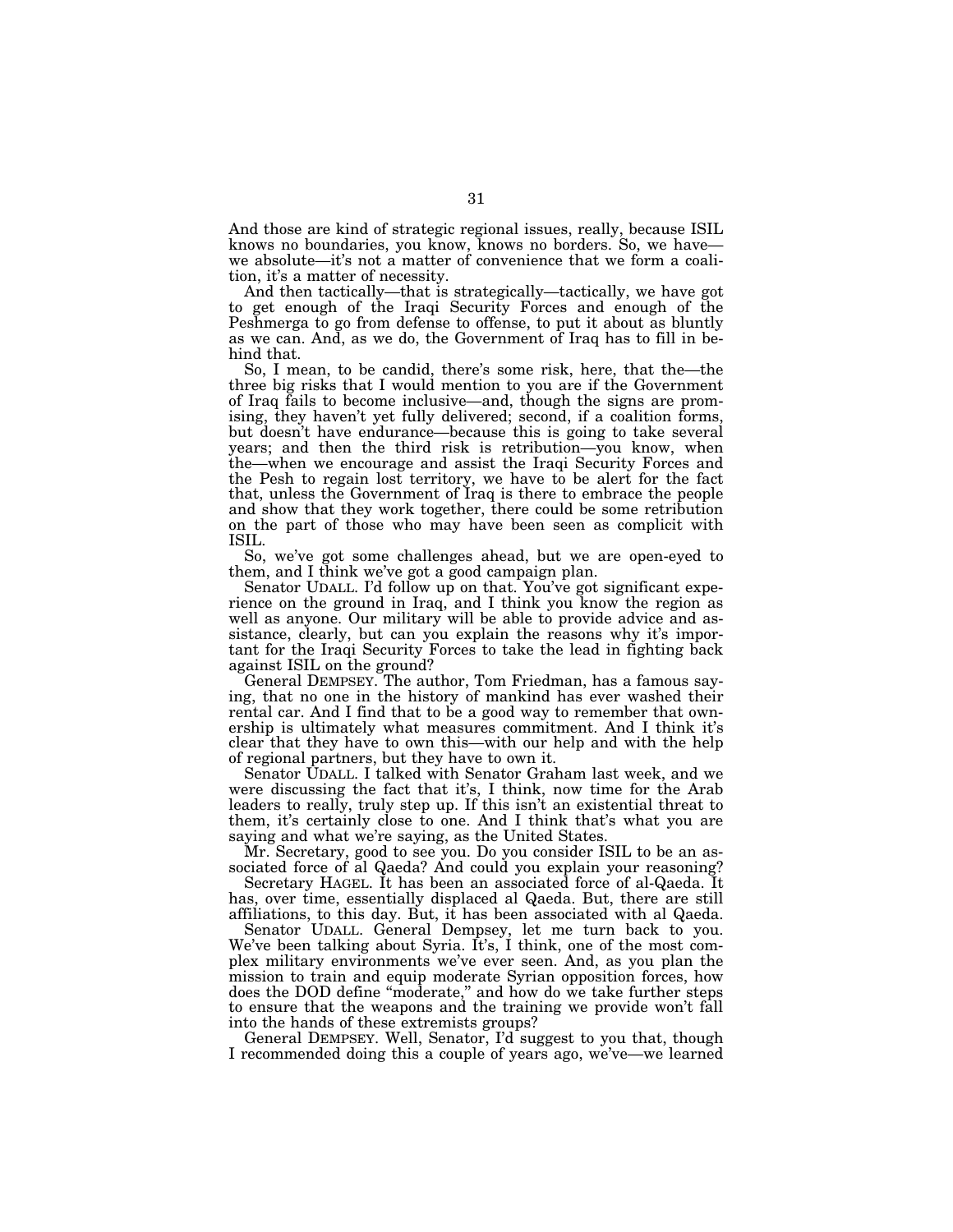a lot in the intervening time. We've learned a lot because of the nonlethal assistance we've provided, because we've had to make contacts with certain groups in order to flow that nonlethal assistance. And we've learned a lot, as well, from our coalition partners who have been interacting with the Free Syrian Army. We also have learned some lessons in vetting in places like Iraq and Afghanistan. We are very closely partnered with our intelligence agencies. And so, I would suggest to you that we've come a long way in our ability to vet.

In terms of defining a moderate opposition, I don't think that'll be as—I don't think that'll be difficult, actually. The region has become so polarized that those who are radical in their ideologies have made their move, and those that have not have actually demonstrated great courage in not making a move.

So, I think we'll be able to find the moderate opposition. I hope we can find them in the right numbers.

By the way, the 5,400 is capacity. It's just what we can throughput at several training bases in the course of a year. As the Secretary said, it's not the desired end state for a moderate Syrian opposition.

One last thing about developing a Syrian opposition. It really needs to be developed with a chain of command responsive to some Syrian political structure, not responsive to us. These can't be simply surrogates and proxies; they have to be tied, linked to some political structure that ultimately could assist in the governing of Syria when, finally, the Assad regime is either overthrown or, through the negotiation, is changed.

So, the important difference in what we're trying to do, here, is build a force that can, over time, actually contribute to stability in Syria, not just fight.

Senator UDALL. Thank you, gentlemen.

Chairman LEVIN. Thank you, Senator Udall.

Senator Vitter.

Senator VITTER. Thank you, Mr. Chairman.

Thank you both for your service, very much.

Did either or both of you give the President any advice regarding a possible new AUMF? And, if so, what was it?

Secretary HAGEL. Senator, obviously the question of authority was asked early on as we developed a strategy and our advice to the President. Does he have the constitutional authority which he believes he does? And his legal counsel told him he did. Does he have the statutory authority, which he believes he does, and he has said that as to his legal counsel saying the same thing. And we believe that—the same, that he has both statutory and constitutional authority. So, that was a recommendation that I made.

He also noted, as you recall from last week's statement to the American public, that he welcomed any additional authority that the President would give him, because he, feeling strongly that it is important that a strong partnership between Congress and the President always be established and always be seen in the eyes of the world.

Senator VITTER. Let me restate my question. You're saying he has legal authority without a new AUMF. A new AUMF could, nev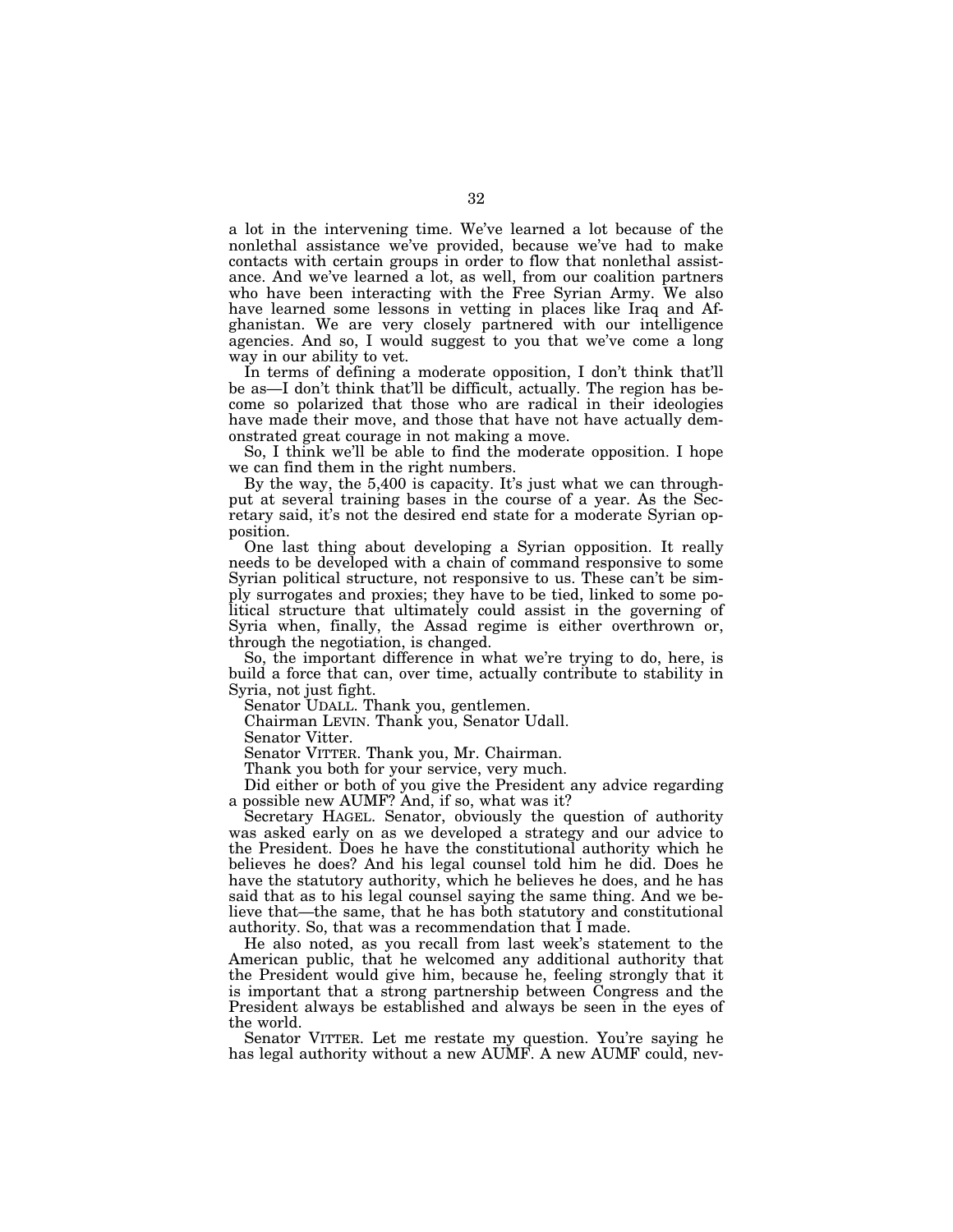ertheless, be helpful. Did either or both of you give him advice about whether to seek one?

Secretary HAGEL. Well, I'll speak for myself, and the Chairman can answer it. I did not advise him to seek any additional authority. I asked our general counsel and our attorneys what they thought, but I did not specifically say to——

Senator VITTER. General?

General DEMPSEY. No, I haven't had a conversation in the interagency about whether—what a new AUMF would look like.

Senator VITTER. Okay. The current estimate of ISIS fighters is about 35,000. Is that correct?

General DEMPSEY. I think the last number I saw was actually 31-, but it's an inexact science because of the fact that these—as I said, the—there are tribes that are coopted.

Senator VITTER. Right.

General DEMPSEY. Sometimes they would be counted in that number, but their heart's not in it.

Senator VITTER. And that number-

General DEMPSEY. But, the latest number is 31,000.

Senator VITTER.—in the low- to mid-30s-

General DEMPSEY. Right.

Senator VITTER.—is clearly a huge growth over the last several months, correct?

General DEMPSEY. It is. And I assess it's growth because of their success. So, the reporting probably lags facts on the ground. And when that report was assembled, they were at their height of success.

Senator VITTER. And what's your best guesstimate about what it might be a year from now?

General DEMPSEY. I haven't formed one, so I'd be happy to take that one for the record.

[The information referred to follows:]

[INFORMATION]

Senator VITTER. Okay. And, given that number, and presumably increasing numbers, I take it everyone agrees some fighting force on the ground on the other side is necessary. What do you think that number has to be over time?

General DEMPSEY. Do you mean the other side of the border, sir, or do you mean——

Senator VITTER. No, no, no. I mean our side of the fight——

General DEMPSEY. Oh.

Senator VITTER.—against ISIS.

General DEMPSEY. I think that the—in Iraq, I think the combined forces of that part of the Iraqi Security Forces we assess to be—remain viable, and the Pesh, is adequate to the task of defeating ISIL in Iraq. I have concerns about the Syria side of this, for obvious reasons.

Senator VITTER. And again, what do you think the Syrian number on our side of the fight needs to move to?

General DEMPSEY. The problem on the Syrian side is less about how big the moderate opposition should become and more about how the—the lack of a inclusive government in Damascus affects the equation. In other words, the environment inside of Syria remains ripe for groups like ISIS because of the unwillingness of the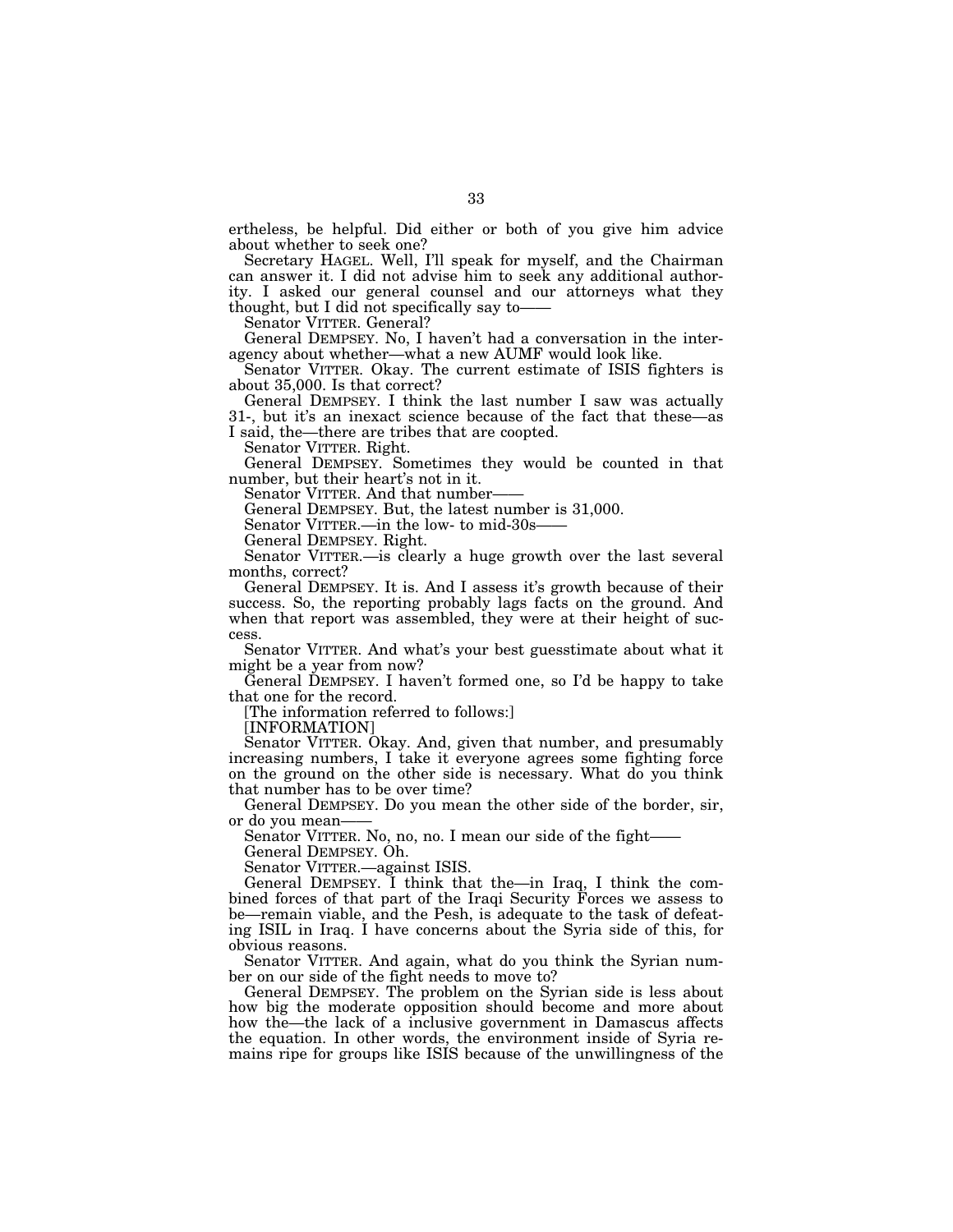Syrian regime to reach out to the Sunni population, which makes it challenging to determine how big a ground force would have to be.

Senator VITTER. I mean, do you have any number in mind, any guesstimate about, as we speak, what would be a minimal optimal ground force?

General DEMPSEY. Some time ago when this came up, in looking at the kind of tasks that we might assign to a force of that size, to include, for example, restoring the Syrian side of the Iraq/Syria border, the number that our military planners were considering was about 12,000.

Senator VITTER. Okay. Besides training up Syrians on our side, what are the plans to add to that number to come up with a significant fighting force on our side in Syria?

General DEMPSEY. Besides the training and equip mission we've just described——

Senator VITTER. Right.

General DEMPSEY.—or we're describing?

Senator VITTER. I mean, I take it the training and equip mission we're all in favor of can't approach that number anytime soon, that we know of.

General DEMPSEY. That's why I've said, consistently, this takes a persistent and enduring commitment. But, not anytime soon, that's correct.

But, I'll tell you, if you're asking me, ''How does the opposition in Syria finally prevail on—against ISIL?''—I think it's going to require the assistance of, in particular, Jordanians and probably some of the Syrian Kurds and probably the Turks.

Senator VITTER. And, going back to the overall ISIS number of 31- or 35,000, what percentage of that would you guesstimate is in Syria?

General DEMPSEY. About two-thirds.

Senator VITTER. So, great majority in Syria.

Okay, thank you, Mr. Chairman.

Chairman LEVIN. Thank you, Senator Vitter.

Senator Hagan.

Senator HAGAN. Thank you, Mr. Chairman.

And, Secretary Hagel and General Dempsey, thank you for your service.

I am pleased that the strategy that the administration has developed for defeating ISIS does include the training and equipping the moderate Syrian opposition. This is something that I've pushed for over a year, in part to prevent the power vacuum among the rebels that would allow a group like ISIS to gain strength. Air power alone, while important, does not win a conflict like this.

Reports of nearly 40 nations agreeing to support the fight against ISIS are a promising signal. And, while ISIS presents a severe threat to our National security, it's—also threatens many countries around the world, especially those in the Middle East. The U.S. cannot bear this fight alone, and a strong coalition, including the neighboring Arab states, is obviously critical to destroying ISIS.

Secretary Hagel, what is the administration's plan for going after the funding streams that are supporting ISIS? For example, it's been reported recently that anywhere between \$1 to \$2 million a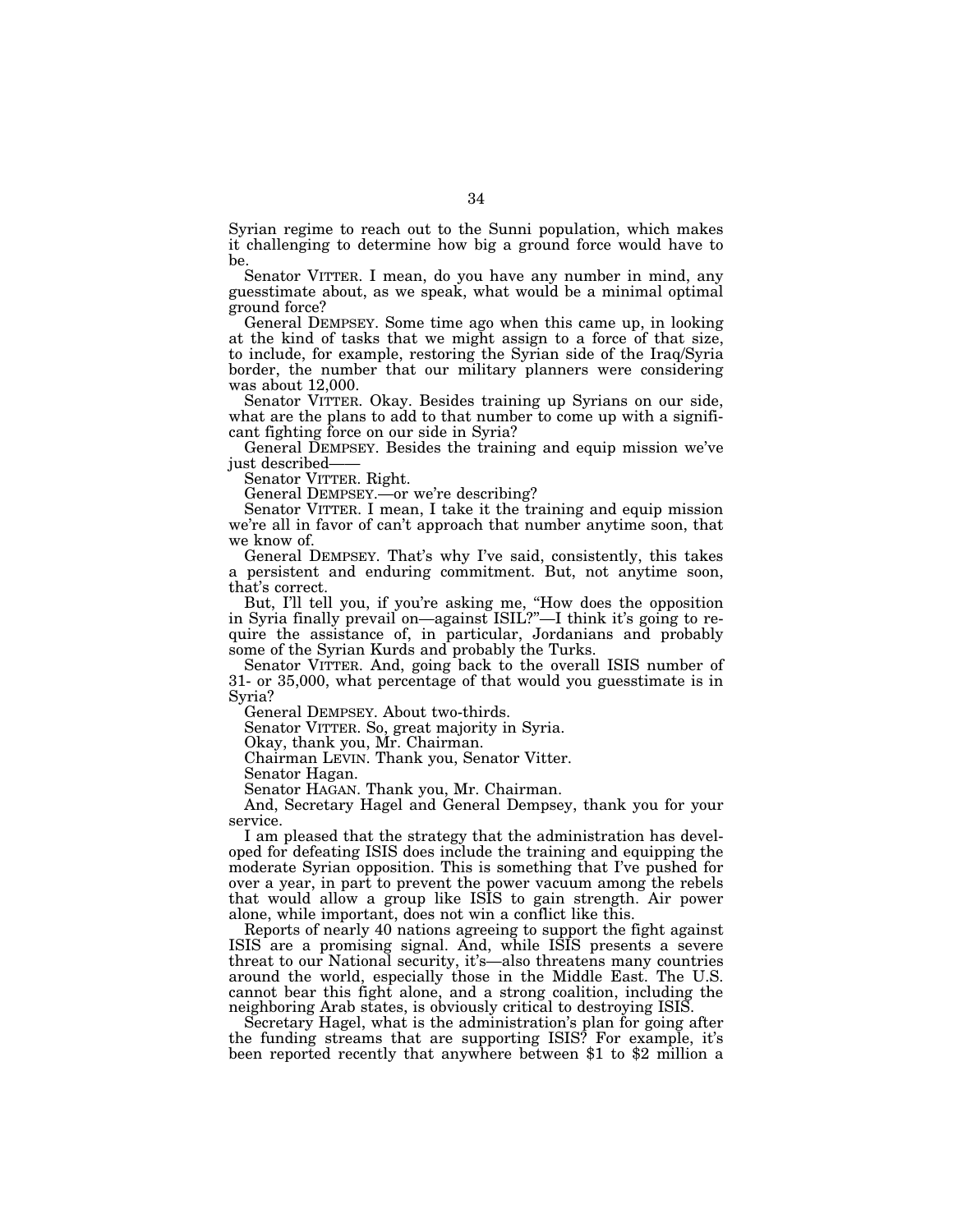day is revenue that's coming in to ISIS from oilfields and refineries that they have taken over and that they now control. Moving this oil doesn't happen in a vacuum. Can you share if and how the U.S. is going after this funding stream and then any other funds that are available to ISIS?

Secretary HAGEL. Senator, as you recall in my testimony this morning, I mentioned specifically what the Treasury Department is doing to coordinate this effort to go after the funding sources of ISIL. You mentioned oil, black-marketing oil through porous borders. That's one of the obvious areas of funding. As you, I'm sure, know, ISIL has gotten control of small oilfields, and that's obviously where it starts. But, they are multisourced through kidnapping and ransom and as they have gone into towns and cities over the last few months and decimated those areas, and raided banks and taken possession of great numbers of equities.

So, there is no one answer. It is a multinational effort that our Treasury Department is leading, along with our State Department. But, be assured that it is a premium focus to cut off resources for ISIL. And it's a premium focus for our strategy.

Senator HAGAN. You know, I think that's very important, because it certainly would degrade their capability.

I also think it's critical that the people of Syria have an alternative other than ISIS or other radical terrorist groups like it or the Assad regime. And that's why I have been pushing the administration to empower and arm the moderate Syrian opposition. While a strong moderate military force is essential, I do believe success on the battlefield can only set the condition for the political solution in Syria.

And, General Dempsey, you were just speaking about this, in particular, who will actually be the leader of this moderate Syrian opposition force. And so, my question is, Who is ultimately going to lead the force that the U.S. and our partner nations train and equip, both politically and military? And what is your current assessment of these capabilities? And then, what are the plans to develop the leaders that would form the backbone of a longer-term government?

General DEMPSEY. Thanks, Senator. The—one of the—we believe, one of the advantages of undertaking an overt—we call it ''Title 10''—train-and-equip mission is, it's going to force that issue. It's going to force the Syrian Opposition Committee, the Syrian National Congress to find some way to establish a responsible political architecture into which this military force can plug in a way that the other effort has never actually forced. The other effort, largely deal with through intelligence channels, doesn't have the—kind of the forcing function that an overt program will have.

So, I think the first step is to conduct an overt program. Second, as part of the program, I can assure you that we will not only be training riflemen, but also training leaders so that there is a military chain of command to whom these Syrian fighters are responsive. So, they're not responsive to General Dempsey or Captain Dempsey, they're going to be responsive to Syrians. Because, again, the effort, here, is to allow them to take ownership for this in a way that, heretofore, I don't think they've had the opportunity to do so.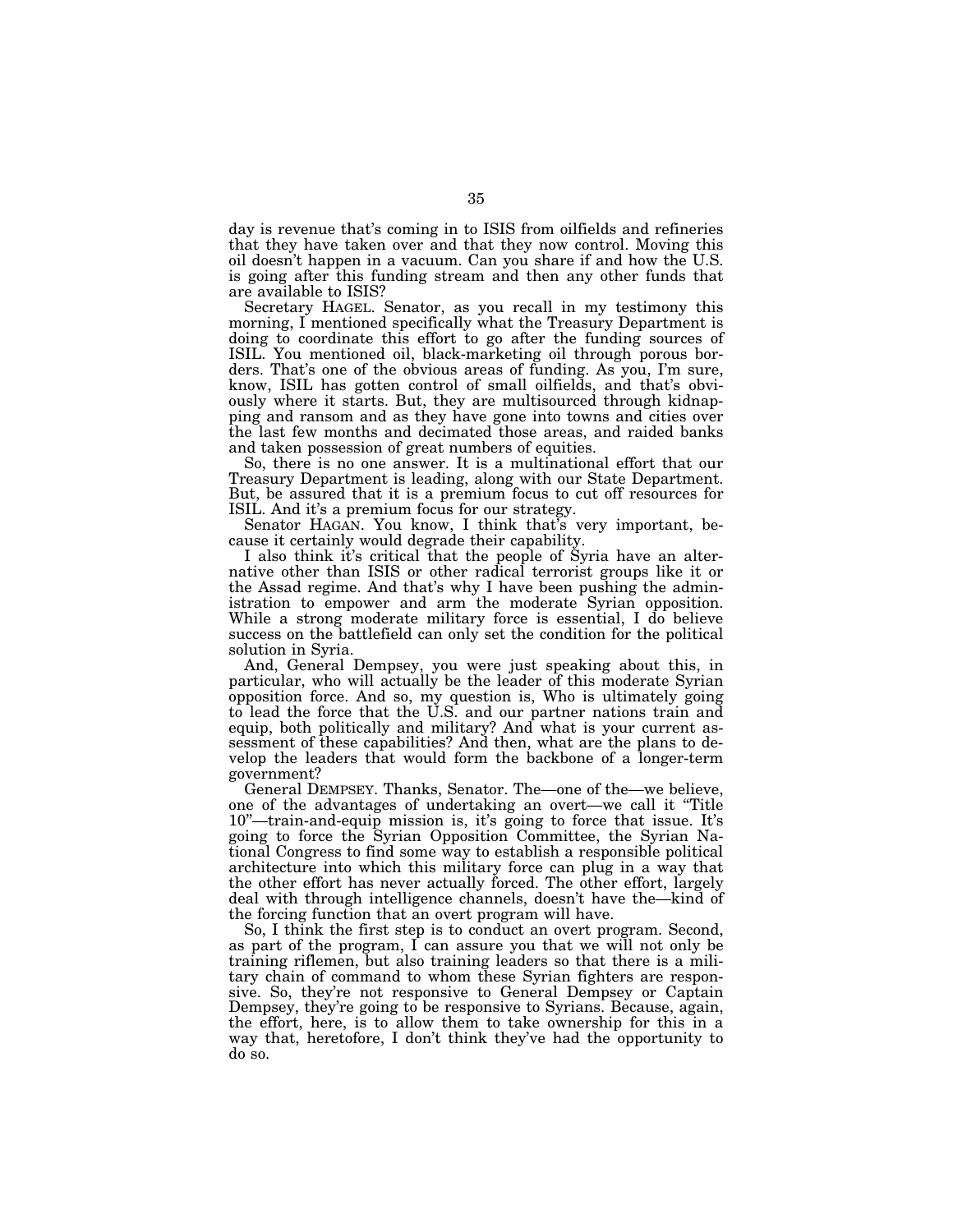Senator HAGAN. Thank you.

News reports suggest that there could be many Westerners, even Americans, that might be fighting with ISIS. Needless to say, that's a serious concern, since it certainly has the potential to create more of a direct threat to the U.S. and our Western—European allies. Can you—do you see the presence of radicalized Westerners fighting with ISIS and the Khorasan as a threat to the U.S.? And, if so, is there a part of our strategy that seeks to disrupt their ability to recruit new members from the West?

General Dempsey.

General DEMPSEY. Of course I see it as a threat. The radicalization—the thing that sets ISIL apart is, in fact, its radical ideology. It's—you know, there's another question about whether they're an affiliate of al Qaeda. Well, they have been al Qaeda. They were al-Qaeda in Iraq. But, they became so radical that, actually, al Qaeda rejected them. I still consider them to be part of the al-Qaeda ideology, but with a much more apocalyptic, of you will, world view.

I don't think—you know, it's not all 31,000, clearly. But, enough of them that, were they to be able to achieve it—and unless some of the governments in the region can find a way to address the social issues inside of their countries, then the seductive nature of that vision becomes actually the most dangerous part of it, which is why their momentum has to be reversed.

Senator HAGAN. Thank you.

Chairman LEVIN. Thank you very much——

Senator HAGAN. Thank you.

Chairman LEVIN.—Senator Hagan.

Senator Fischer.

Senator FISCHER. Thank you, Mr. Chairman.

And thank you, gentlemen, for the challenges that you're facing and the options you're presenting to Congress on this.

General Dempsey, Congress is being asked to fund training for about 5,000 moderate Syrian rebels. If Congress would provide that funding immediately, how long do you think it would take before a program's going to be up and running? I realize there is a lot of variables involved in this. You need to find the folks that we're going to be training. You need to thoroughly vet them to make sure they are the fighters that we need and that we desire.

Also, how do the moderates leave the field of battle? How are they going to defend that territory in Syria while they're being trained? How are they going to defend that against Assad? If you could address that, please.

General DEMPSEY. To the first part of your question, Senator, we think 3 to 5 months to establish the program. Some of that is consumed by contracting for equipment. It's not as much, you know, maneuvering people into the right place. But, during that period of time, as well, we would have to, with the help of, in particular, some of our regional partners, recruit and vet. But, 3 to 5 months, and then deliver a capability sometime between 8 and 12 months. So, that's kind of the timeframe that we're working toward.

To your question about, ''Will they come to be trained?''—in many cases, they've already been driven out of their homes and out of their villages by ISIL, or by the regime, in some cases, so we think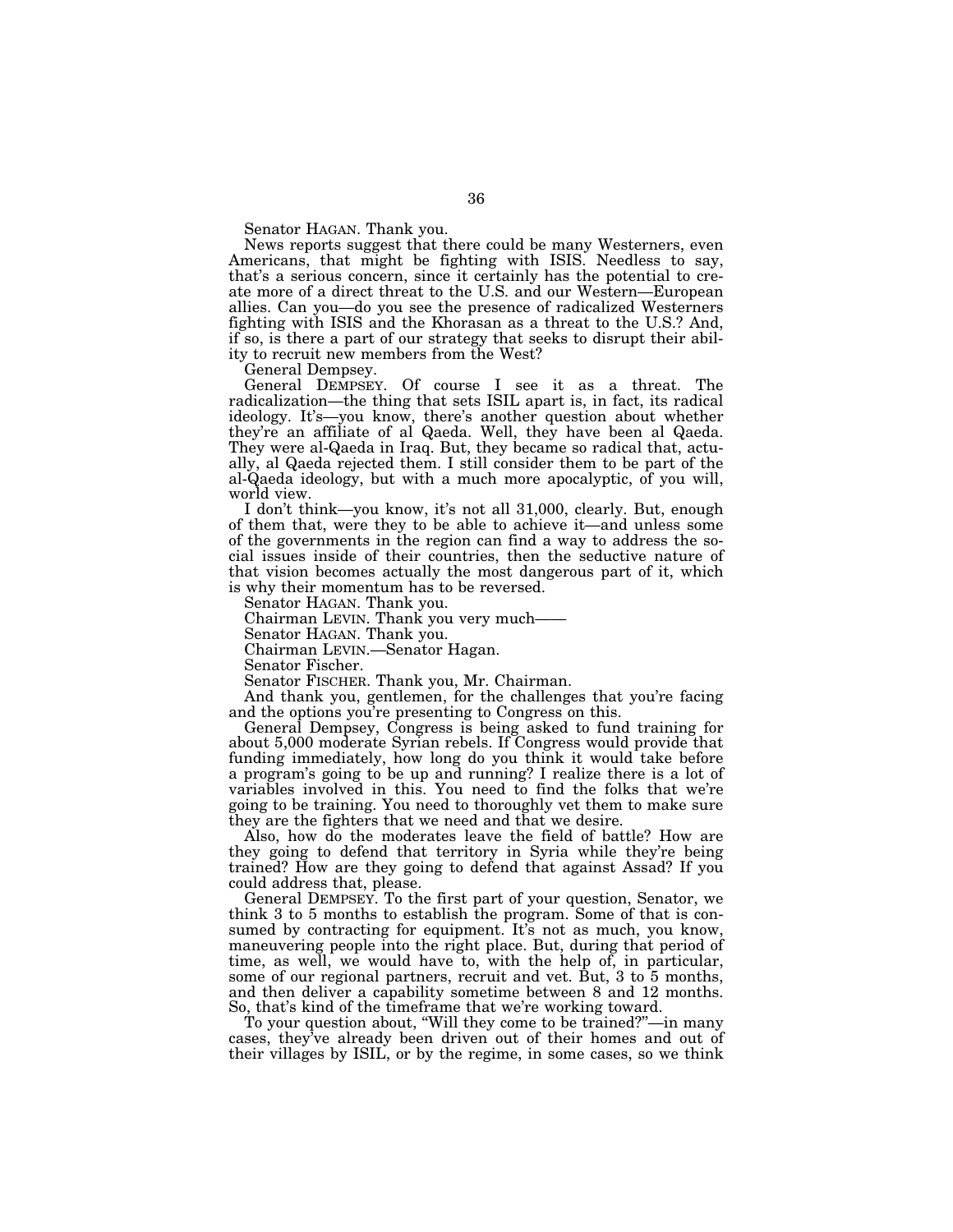we'll be recruiting mostly from displaced populations. And therefore, it won't be as though they're giving up the security of their families to come and train with us.

Senator FISCHER. Sir, I believe this is the first request from the administration, but it will not be the last. We're looking at 5,000 fighters now. We're looking at a growing force by ISIL that's, as you've estimated, is 31,000. Over this period of months where we're going to be training—finding people, vetting, training them, that will only grow, in my opinion.

As we look at this request, I believe it should be separate from the CR. I think it's very important that Congress have a full debate on it. I know you probably have nothing to say on how we do our business here, but I believe we need to be honest with the American people on what lies ahead. And, with the request as it is, we are not being honest with the American people.

If we truly are going to defeat ISIL, to degrade them and to defeat them, it's not just this one request. Do you anticipate that the President will be sending more requests to Congress? And, if so, when may we expect to see those?

Secretary HAGEL. I know you're anxious to answer.

Secretary HAGEL. Well, I always like to respond to a fellow Nebraskan.

The reason that I'm going to answer first is because this really puts the General in a more difficult position than he should be in. So, he may want to add something, but let me answer this way.

First, because I do know a little something about your institution, if it was a perfect world and if we didn<sup>7</sup>t have the time constraints that we all are under, and you weren't all scheduled to go out, here, of session, here, in a couple of days, and the world was more perfect, I agree, this deserves—should have a thorough airing with the American people.

Senator FISCHER. If I can just interrupt you——

Secretary HAGEL. Yes.

Senator FISCHER.—on that. Just because we're scheduled—just because we're scheduled to go out on Thursday, we don't have to go out on Thursday, do we, sir?

Secretary HAGEL. Well, that's not a decision for me to make, nor a recommendation. That falls clearly on your side of the dais.

But, that said, if we would not get the authority now, we would lose a considerable amount of time. And I know it's imperfect. It was never meant to jam anyone or to put anybody in a tough spot. But, it is my opinion—I think the President's been pretty clear on this—that the time is of the essence, here. And, when the Congress comes back—and obviously when you come back, I assume there will have been an election and start forming a new Congress there will be a debate, there should be a debate about this.

As to your questions, ''What further requests might be coming?'' Senator, right now the President has been as straightforward and honest with you, with the American people, as I have been. There's no hidden agenda, here, or we're waiting for another shoe to drop in a—on a request. No. I can't guarantee you, at all—I don't think you would want your Secretary of Defense to say, "I'm sorry, there—this is the end. No more.'' I think General Dempsey's point in some of his answers this—here this morning, he certainly will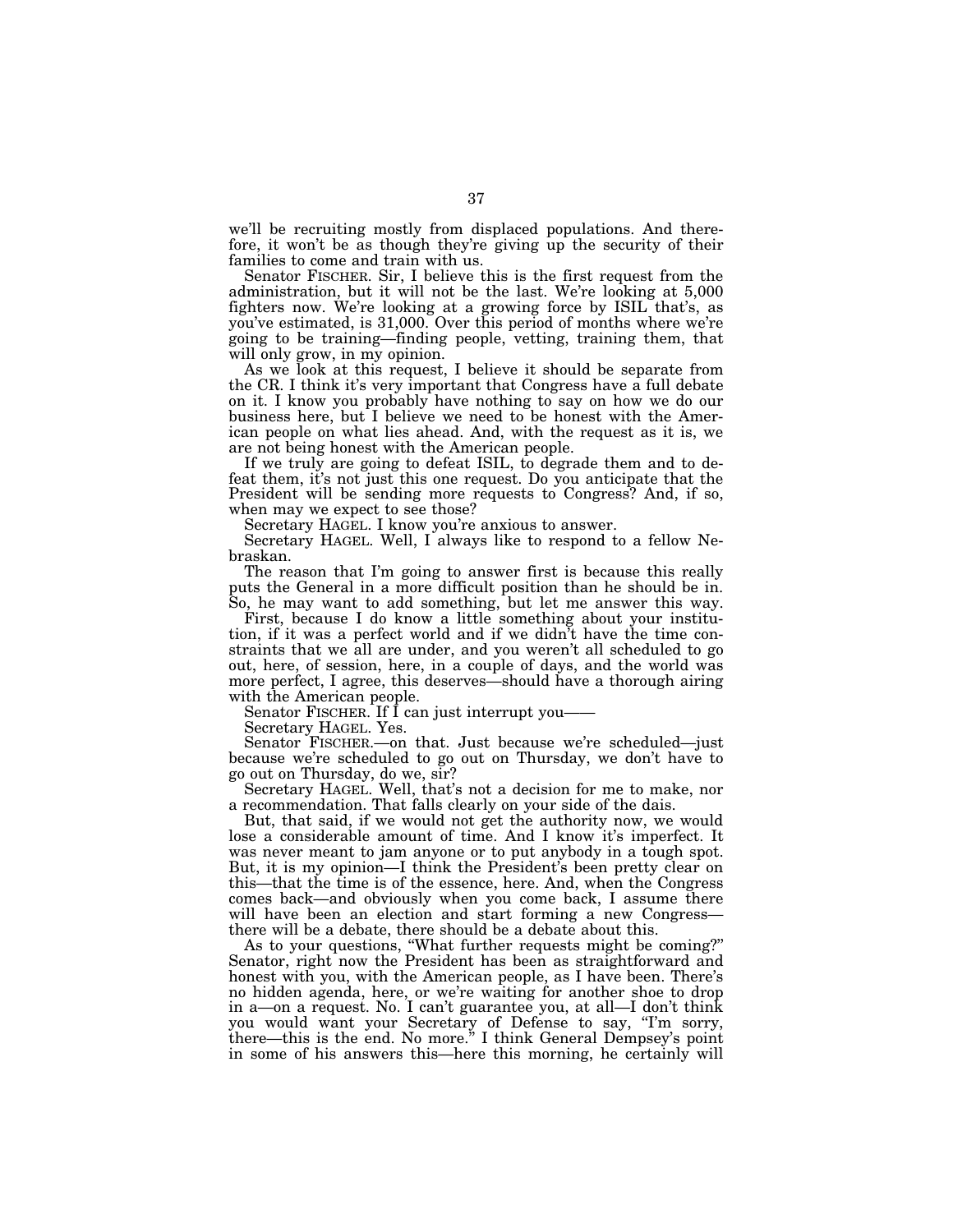recommend if he thinks we need some more capabilities somewhere.

Senator FISCHER. Right.

Secretary HAGEL. That's what you want.

Senator FISCHER. Right.

Secretary HAGEL. And that's the way I would answer your question.

Senator FISCHER. I would say, as a fellow Nebraskan, that, when I traveled the State for 3 weeks in August, all across the State, for the first time I heard Nebraskans talk about foreign policy and ask questions about foreign policy. We didn't hear that in any campaign, any debates, any forums. But, people in Nebraska are focused on this, they know it's a concern. They are frightened, but they want this addressed in a way that we know the enemy is going to be defeated. And they expect us to do our job. If that means staying here longer, then we need to do that.

Thank you.

Thank you, Mr. Chairman.

Chairman LEVIN. Thank you, Senator Fischer.

Senator Manchin.

Senator MANCHIN. Thank you, Mr. Chairman.

And I want to thank both of you all for your continued service to the great country.

I agree with my Senator—my colleague, Senator Fischer—I agree wholeheartedly with her. We should stay here, and it should be separated. And it's a big enough issue for us to have a policy discussion and not be tied into the funding discussion that we're going to have with the CR. But, with that being said, it is what it is.

I have a hard time with all of this. And my problem is—and I think I've spoke to both of you—when I go home to West Virginia, the same as Nebraska, the same as anywhere else in the country, people say, ''What do you expect to be different than what you've done in that region of the world for 13 years? If money or military might hasn't changed it, what makes you think you can change it now?'' And when you start looking at what we've spent, almost \$20 billion, trying to build up a 280,000-person army in Iraq, and the first time they were tested, they turned tail and ran, turned over the arsenal that we equipped them with, now is being used against us. Anyone seeing the video of ISIS taking all that back into Syria—it is absolutely appalling for us to look at that. And then when you look at we have done in that part of the world, a total of, in Iraq, \$818 billion—this is—these are the figures I have—818 billion has been spent, 747 in Afghanistan, and growing; 1.6 trillion to date, and growing; 4,400 lives lost in Iraq, 36,000 wounded; 2200 lives in Afghanistan, and 21,000 wounded.

The only thing I'm saying is, is—I understand Syria. It's a sectarian war, conflict against the Assad regime. So, everybody in there, whoever they may be, is fighting Assad, the way I understand it. If they're all fighting Assad, even though they might not be united—they all know they're trying to get rid of the Assad regime—we're supposed to carve out 5,000, 3,000, 5,000. At \$100,000 per person, if my math is correct—5 billion—or \$500 million for 5,000, correct? Okay. So, that's 100,000 per person that we're supposed to do. Only thing that I know that we're assured of is, that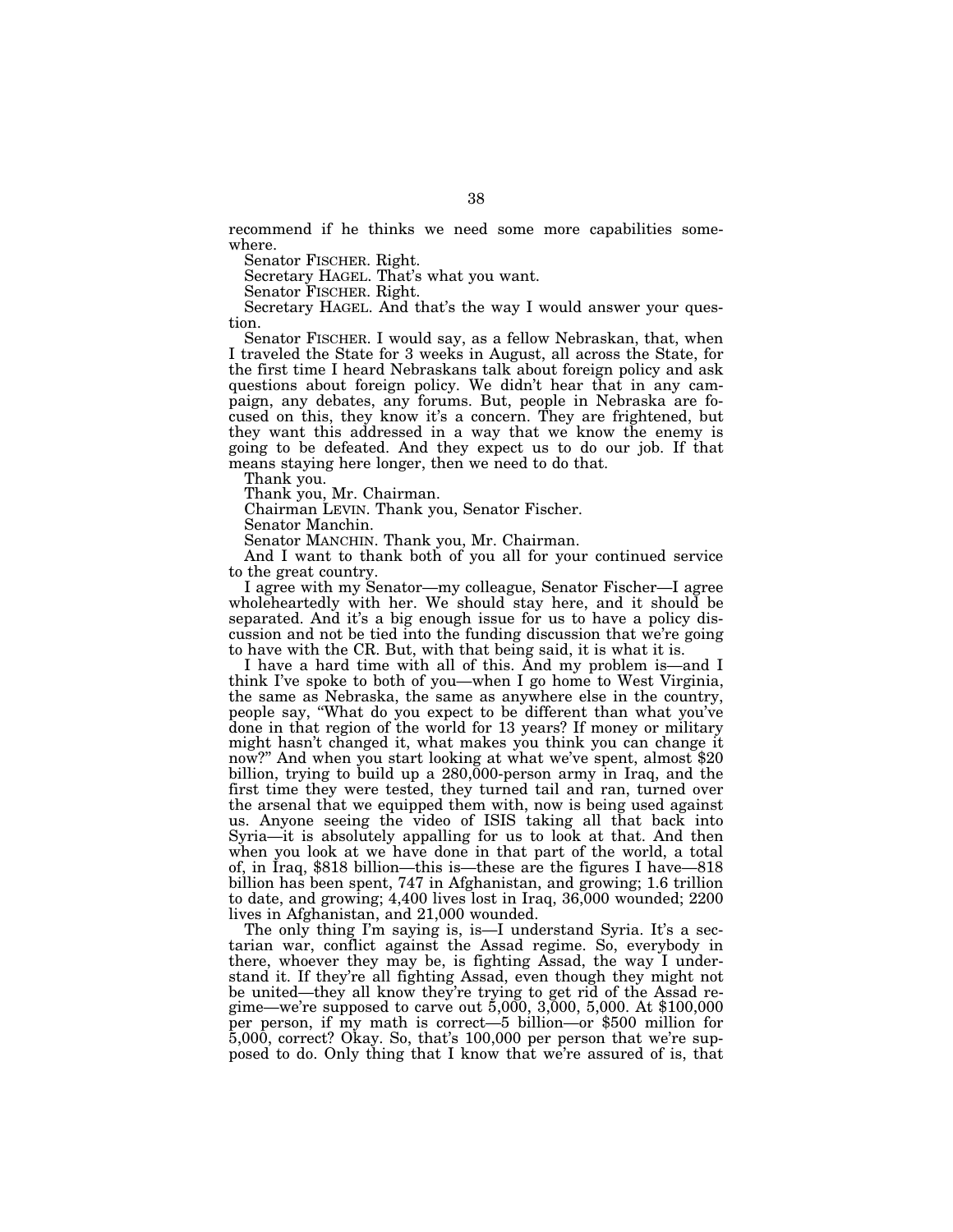training and those weapons will probably be used against us at some time in the future if everything that's happened in the past— I have a hard time understanding why all of a sudden we're going to convince these 5,000 to turn and fight ISIS, who's fighting the same religious war that they're fighting against the Assad regime. Doesn't make any sense.

I'm in total support of air support, of using our tactical and our technology, as we have, for superiority. But, I think it should be the Arab Muslim ground game, if you would. That should be theirs. If we can booster them up a little bit—and you said we had to go back in, then either we've done a poor job of training in the beginning or Maliki was able to undo everything we did in the first the 2 years that he—that we've been gone. If it's that quickly undone, what we have spent, what makes anybody—how can you all explain to me—how can I go home to West Virginia and make sense out of this at all?

Anybody want to take a shot at this? I—you know, it just doesn't make sense to me.

Secretary HAGEL. Well, if you put it that way, Senator. [Laughter.]

Well, first, I understand, I think, a lot of the complications. And we are dealing with the same issue. So, I don't minimize at all what you're saying as you try to explain this to the people you represent. But, let me make a couple of points.

First, it's not the United States alone that's going to change all this. This is the whole point of what the President talked about in his statement to the American public last week. We are going to help empower the people of Iraq. We are going to do everything we can to support their efforts with a new government, inclusive government. You mentioned the squandering of the last 5 years of the Maliki government, which has brought a great deal of this on.

Senator MANCHIN. But, you said that that's—they're a sovereign nation, so we don't have—we don't like the outcome, but they have a process.

Secretary HAGEL. They have a process. This——

Senator MANCHIN. That can be changing. That can change continuously.

Secretary HAGEL. That's right. And we're hopeful that this new government is going to put them back on a road of responsible, responsive, representative government. We are not going to have ground forces on the ground to do it for them. As you said——

Senator MANCHIN. No, I-

Secretary HAGEL.—it should be the—it should be the people of that region, of the country. As the Chairman noted, the Peshmerga, Iraqi Security Forces have been able to get back on the offensive, with our assistance.

Senator MANCHIN. But, those forces are able—and I'm so sorry, Mr. Secretary, I know our—you know, how time runs here—those forces have been able, let's say, to maybe hold the ground a little bit in their own territories, but they're not going to be moving into Syria. ISIS——

Secretary HAGEL. Well, that's why—— Senator MANCHIN. ISIS-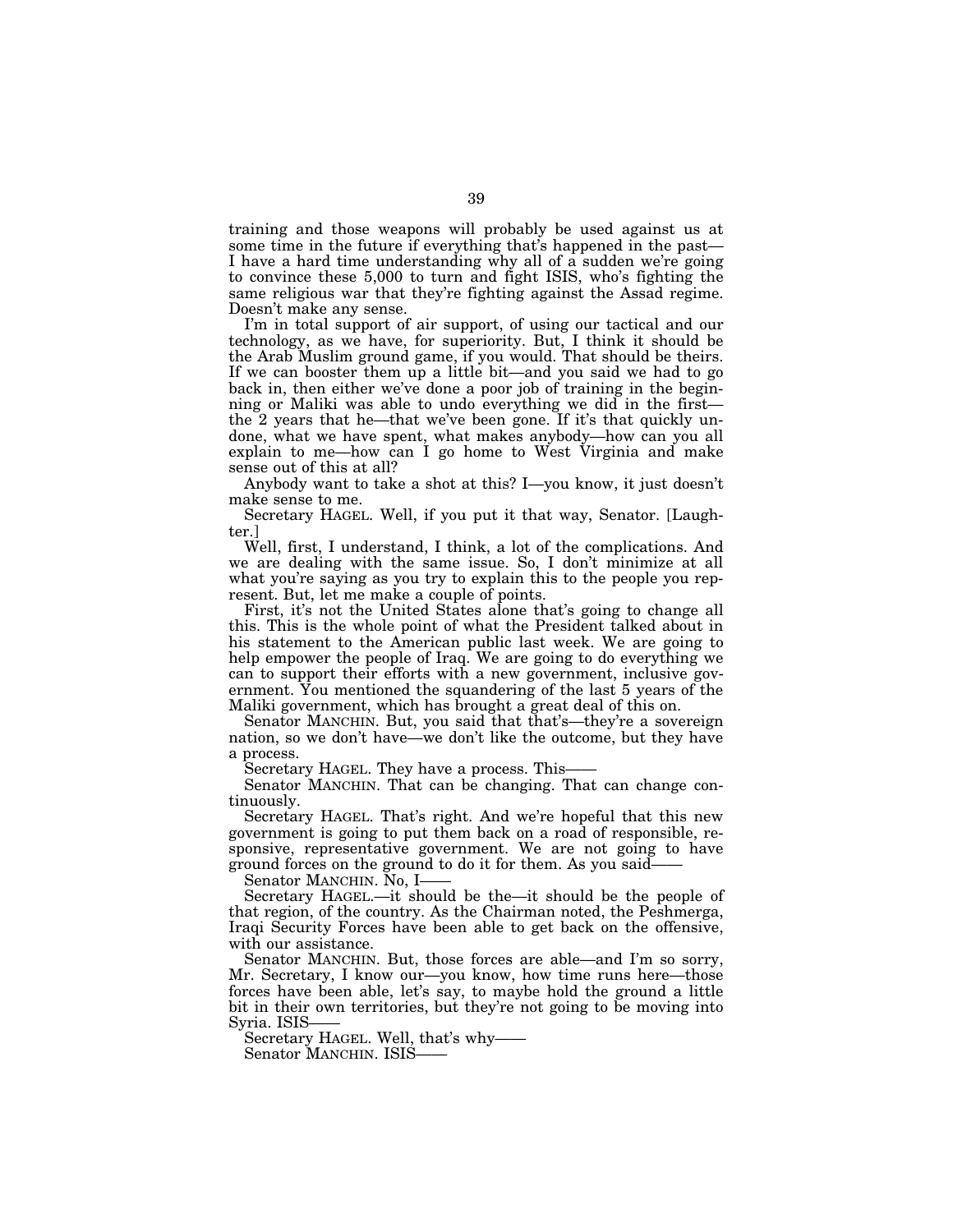Secretary HAGEL.—that's why we need—we need a ground game-

Senator MANCHIN. Yes.

Secretary HAGEL.—in Syria-

Senator MANCHIN. But, ISIS hasn't been-

Secretary HAGEL.—of the people there.

Senator MANCHIN.—ISIS hasn't been able to—I mean, they've tried to take out Assad, correct? Is it fair to say that ISIS has tried to take out Assad?

Secretary HAGEL. ISIS has tried to take out everybody and—— Senator MANCHIN. But, Assad. And they have-

Secretary HAGEL.—everyone around it, but——

Senator MANCHIN.—they failed-

Secretary HAGEL.—they're a threat to us. I think that's the main point that—Senator, that is important for you, but for all of us. ISIS is a—ISIL is a threat to the United States.

Senator MANCHIN. But, Assad is not a threat to the United States.

Secretary HAGEL. Well, it's not the same kind of threat. I mean, what he—what he's allowed to happen in his own country—

Senator MANCHIN. I agree, it's-

Secretary HAGEL.—is why we've got a-

Senator MANCHIN.—it's barbaric also.

Secretary HAGEL.—problem in Syria.

Senator MANCHIN. But, here's what I'm just saying. I'm concerned about the United States of America. I'm concerned about West Virginia and all 49 other States and everybody that lives in those States. I'm concerned about how we're keeping them, from here, to do harm to America or Americans are planning. I'm for all of that. Attack wherever may be. But, I'm just saying, our past performance for 13 years in that region hasn't given us the results. We took out Saddam. We thought that would change. Iraq's in worse shape. We've—take out Qaddafi. We thought that would change. It go so bad in Libya, we've had to pull out our own Embassy and our people in our Embassy. They're wanting to take out—these barbaric dictators are unbelievable, but it seems like that's what rules. If it's not one, it'll be another. We're taking out a person—are turning our efforts to ISIS, who were Assad. I'm not supporting, any way, shape, or form, Assad. Think he should be gone. But, as long as he's able to remain there, he's fighting the same people that we're asking the people to train to fight that we're going to spend \$500 million. Makes no sense to me, and I can't sell it. I've tried on my—you can't sell this stuff. And no who believes the outcome will be any different.

General, do you have anything to add to that?

General DEMPSEY. Yes, could I, Mr. Chairman? This is important enough that——

Chairman LEVIN. Of course.

General DEMPSEY.—I think we probably need to bleed over a little bit.

You know, if you look back at some of the—I've been in the job now 3 years. And when you look back over the course of that time, I've been pretty clear that we've got a generational problem, which is to say a 20-year problem. So, if it was 3 years ago, okay, maybe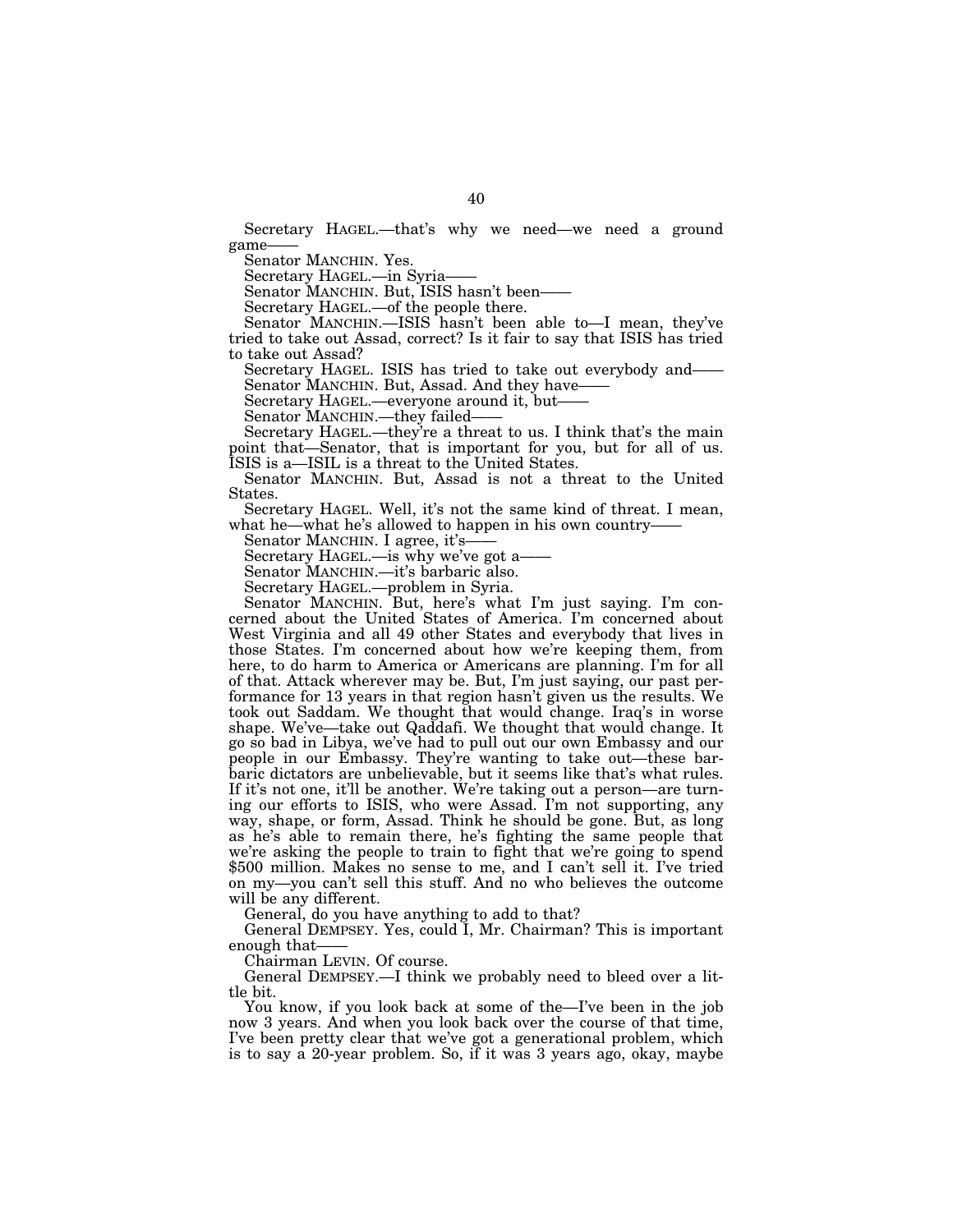it's a 17-year problem in the Middle East as these strongmen have been overthrown. And what appeared to be for a moment in time a bit of a fledgling democratic movement has been hijacked, and it's been hijacked by some extraordinarily dangerous people—dangerous not just to the region, but transregionally and globally, as well.

And one of the things you can count on the United States military to recommend is that every—you know, to belabor the metaphor of ground game and other sports analogies—look, I'm always going to come to you and tell you what we need to play an away game. I don't want to play a home game.

I will promise you this. Left unaddressed, the issues in the Middle East will affect probably our European allies far more than us initially. And I believe they're awakening to that reality, by the way. There will be a period of unrest in the Middle East that initially will probably just be an economic challenge, but could ultimately actually threaten us directly here in the homeland.

And so, we have to—this is actually—we don't have a choice. I mean, if I could wall up continental United States and somehow assure you that the people of West Virginia will remain safe, I would do it, Senator. But, we can't.

And so, we've got three tools in the military arsenal. One is, we can do things ourselves. We all that direct action. Second, we can build partners. Third, we can enable others, like we're doing with the French in Mali.

What we've tried to do over the past few years is do less ourselves, more with partners, and enable others. That's the right path. We should do less ourselves, enable partners, and build partners. But, if we fail to address all three, we're back to doing it all ourselves. And so, what we're suggesting here is a strategy, where we can get others, not only to do some of the lifting, but maybe pay for it, as well.

I think that's the message to the people of West Virginia. We have to do—we have to be engaged, because people—we are antithetical. Most of ISIL's ideology is antithetical to our values. And so, you just can't let them fester.

Question is, Do we do it ourselves or try to do it with others? We're trying to do it with others. I think it's the right path.

Chairman LEVIN. Thank you very much, Senator Manchin.

Senator Graham.

Senator GRAHAM. Well, I think that's a good way to begin. I couldn't agree with you more. The goal is to destroy ISIL and all they represent. Is that correct?

General DEMPSEY. It is.

Senator GRAHAM. Very briefly, describe what destroying ISIL would look like, General Dempsey.

General DEMPSEY. Yes, I'm probably going to be a little more articulate about that in Iraq, because we've got a partner and we've got a credible ground force to enable.

Defeating or destroying ISIL in Iraq will require the combined forces of ISF and Pesh to go offensive, to regain lost territory, while concurrently—and this is the important part—the Government of Iraq fills in behind with inclusive policies addressing—you're well familiar with the complaints of the Kurds and——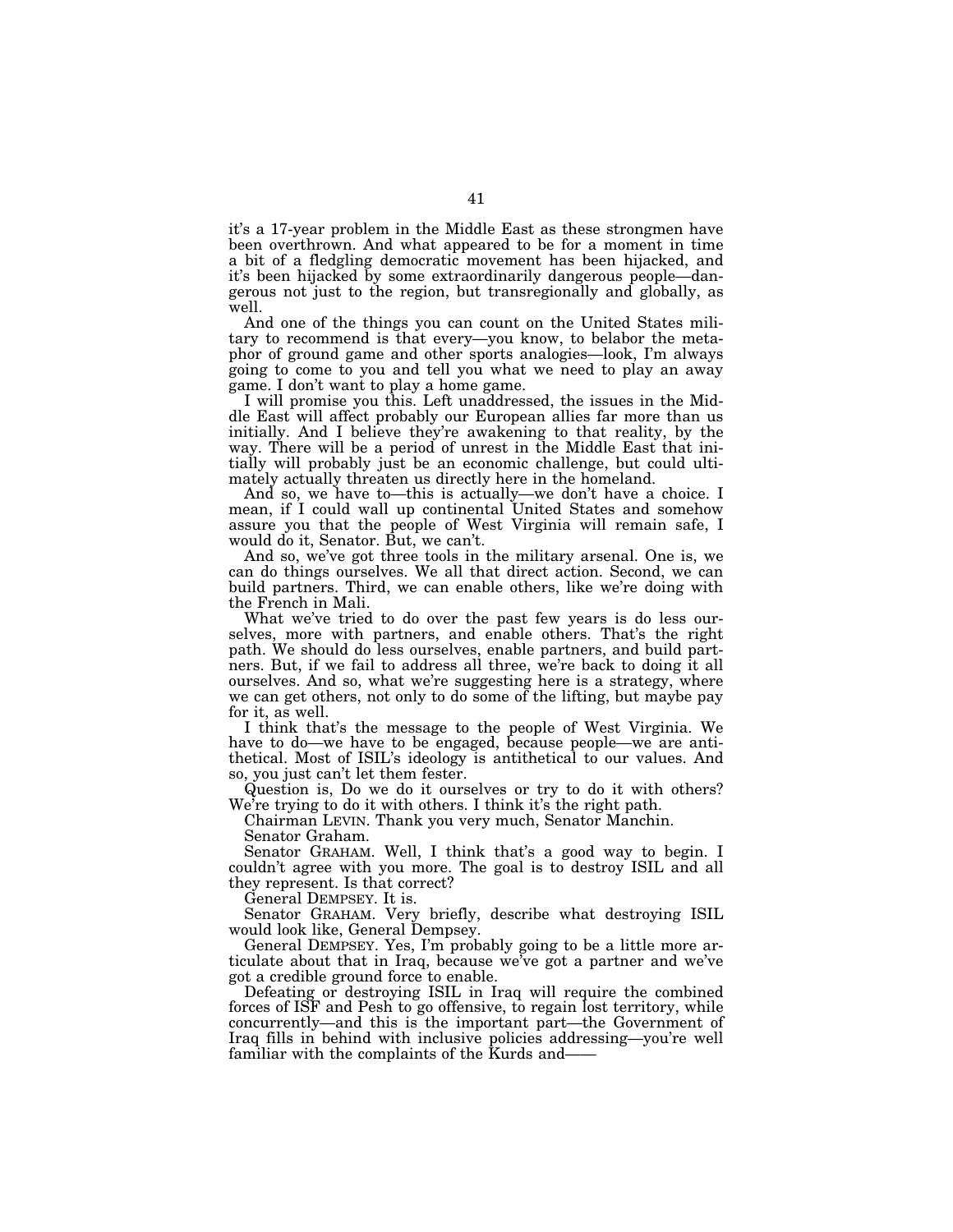Senator GRAHAM. Can't we just maybe speed up the—

General DEMPSEY. And then we restore the border-

Senator GRAHAM. Okay.

General DEMPSEY.—and then they're defeated.

Senator GRAHAM. No, no, I'm with you. You take all the territory they hold, you take Mosul and Fallujah away from them, you put an Iraqi military on the ground that will be loyal to the Iraqi people, not just to the Shi'as, you have an inclusive government in Baghdad, where the Sunni tribes will feel like they—they're better off playing politics in Baghdad than siding with ISIL. That's destroying their ability to regenerate in Iraq. Syria, we'll talk about in a minute. But, I want to continue the theme about why all this matters.

Is there any doubt in your mind, each of you, that if ISIL had the capability to kill millions of Americans, they would do so?

General DEMPSEY. There's no doubt in my mind. They'll kill anybody who doesn't conform to their narrow ideological bent.

Secretary HAGEL. I agree.

Senator GRAHAM. So, really, it's mankind against ISIL, it's just not us against ISIL or Sunni Arab states against ISIL. If you're a Christian in the region, they will kill you very quickly. Is that correct?

General DEMPSEY. Unless you convert.

Senator GRAHAM. Okay. Now, I guess what I'm trying to persuade my colleagues, that these problems only get worse over time. But, are they limited to the Mideast? Are there radical Islamists that we should worry about in Africa?

General DEMPSEY. Absolutely.

Senator GRAHAM. Does the authorization to use military force allow this administration to go in to attack AQIP in Yemen without a new authorization?

General DEMPSEY. It does. Anything affiliated with AQ.

Senator GRAHAM. Okay. I'm going to write you a letter and name the organization that we could not attack without a new AUMF. I just want to see how far this goes. I'm a very robust Article 2 guy, but I think this is a pretty robust reading of the current AUMF. But, I'm not going to stand in your way. We need to get this right.

Now, areas of agreement. Training the Free Syrian Army, you recommend we do that, with all of the complications that go with it.

General DEMPSEY. And with a coalition, I do.

Senator GRAHAM. Okay. So, now let's get to Syria. To destroy ISIL if two-thirds of ISIL is in Syria, do you agree that somebody's got to go in on the ground and dig them out eventually?

General DEMPSEY. Somebody-

Senator GRAHAM. Okay.

General DEMPSEY.—yes, sir.

Senator GRAHAM. And it's better for us to be part of that somebody than just to be the only ones doing it.

General DEMPSEY. Absolutely.

Senator GRAHAM. Can you think of an Arab army that you could form in the next year that you would have confidence that could go in and destroy ISIL in Syria, hold the territory without substantial American support?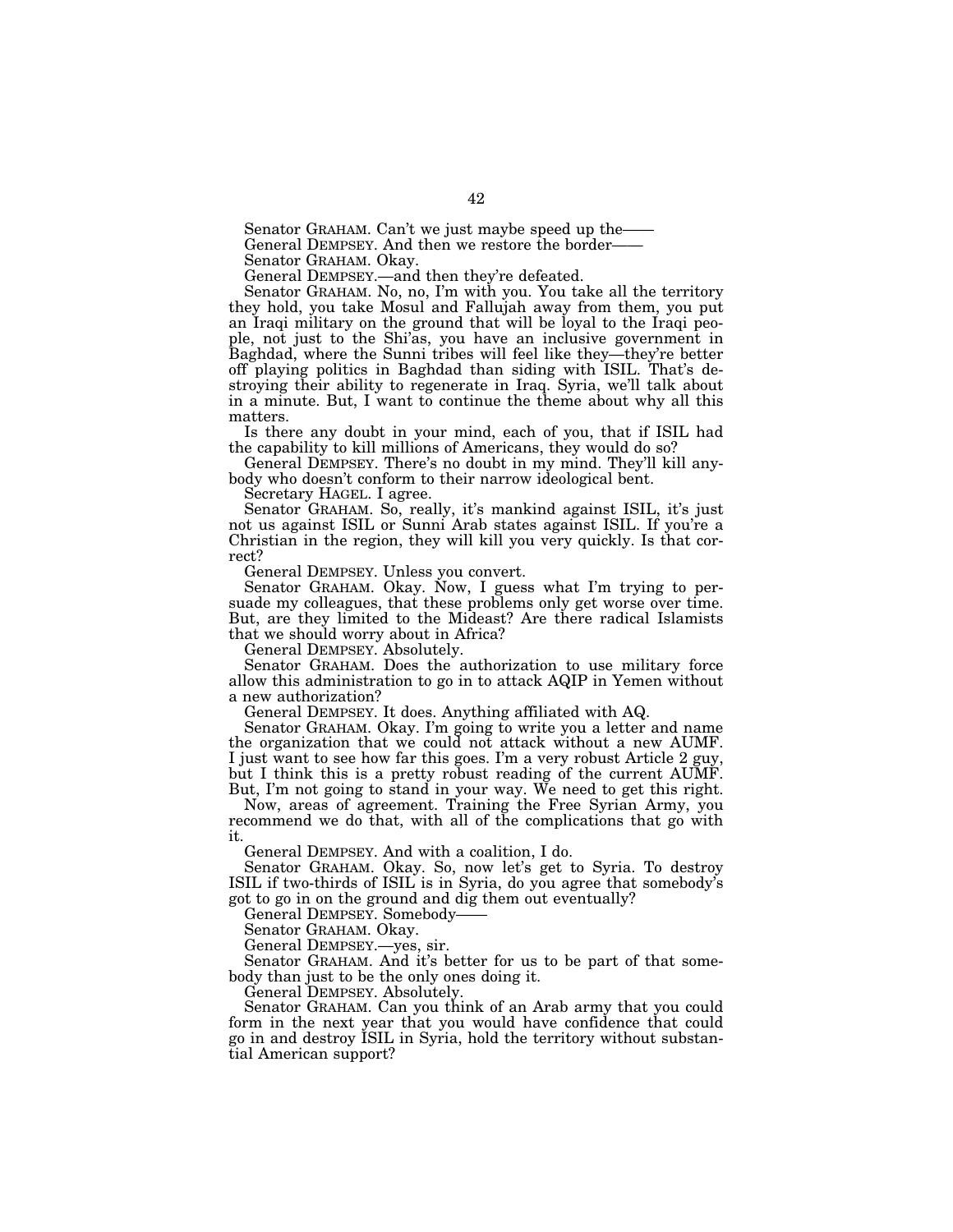General DEMPSEY. There are partners in the region who have very capable special operating forces, and I think the campaign would envision that they would participate. That would certainly be our ask of them to participate in a ground campaign.

Senator GRAHAM. My question is, Can you envision a coalition of Arab states that have the capabilities to go into Syria, defeat ISIL, hold the territory without substantial U.S. military support?

General DEMPSEY. As long as, Senator, you'll elaborate on what you mean by ''substantial U.S. military support.''

Senator GRAHAM. Getting them to the battlefield. How do they get there? What does it take to maintain a large army in the field? Do they have the intelligence capability if we don't help them? Do they have sufficient air power to win the day without our support? Do they have the special forces capabilities to go and kill the leaders of ISIL without us being on the ground?

General DEMPSEY. Well, I was with you until ''without us being on the ground.'' Because, as I mentioned in previous testimony, I——

Senator GRAHAM. Well, it's easy. If you think they can do it without us being on the ground, just say yes.

General DEMPSEY. Yes.

Senator GRAHAM. Okay. What if they lose?

General DEMPSEY. Any campaign is built on assumptions. I just made one. And if the assumption proves invalid, then you have to readjust vour-

Senator GRAHAM. What's the consequences of a Arab army going into Syria virtually on their own and getting beat by ISIL, to us? General DEMPSEY. Yes, I wouldn't suggest virtually on your own.

I think they'll be enabling support that we would have-

Senator GRAHAM. By us?

General DEMPSEY. Yes, I do think, yes.

Senator GRAHAM. Okay. Well, we're having a semantic problem here. But, the bottom line is, What does it mean to the world if we take on ISIL and they defeat the people we send in to take them all? That's a bad day for us, do you agree?

General DEMPSEY. It's a bad day for the region. Yes, sir.

Senator GRAHAM. It's a bad day for the world, isn't it?

General DEMPSEY. It is.

Senator GRAHAM. Do you agree with me this is probably our last best chance to put these guys in a box and keep them there?

General DEMPSEY. I think it's our last best chance to convince regional governments that if they don't solve their internal problems, we can't do it for them, and they'd better get serious about it.

Senator GRAHAM. What if the following happens: The regional players say that, ''I don't trust the United States, because you've been so unreliable. You have drawn red lines and done nothing. You withdrew from Iraq and left the place in shambles, that I really don't want to follow your leadership, because I don't think you're capable of winning the war, because you don't have the resolve''? What if they tell us, "We're not going to do anything other than maybe drop a few bombs''? Would you consider the recommendation to the President that allowing ISIL to maintain a safe haven in Syria and to grow in capability over time is a major threat to the United States? Could you envision yourself recommending to the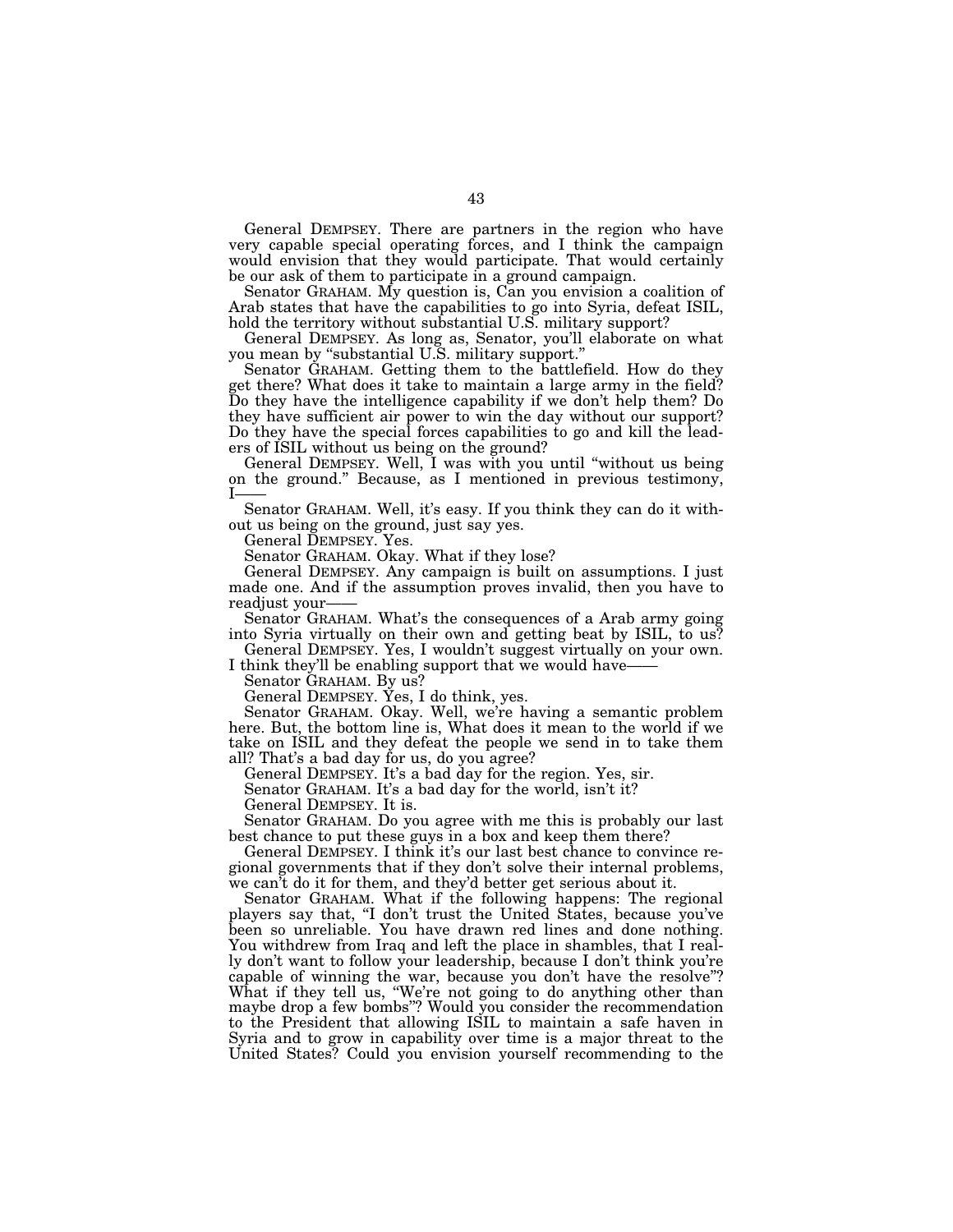President, if nobody else will help us, that we go in on the ground and clean these guys out in Syria? If we had to.

General DEMPSEY. You—yes, I haven't confronted that question yet, Senator, but I'll react to it. I don't think that, even were—if we were to go in and—on the ground, armored divisions with flags at furl-

Senator GRAHAM. The full weight of the military.

General DEMPSEY. I don't think we would do anything more than push this problem further to the right. This has got to be—to your point, if we don't get the kind of coalition I'm describing, then we're into a very narrow CT framework, in my view.

Senator GRAHAM. Okay. If I may just follow this point. So, our National defense, in terms of stopping ISIL from killing thousands or millions of Americans if they get the capability really comes down to whether or not we can convince the Arab world to go in there and defeat these guys?

General DEMPSEY. It really comes down to building a coalition so that what the Arab Muslim world sees is them rejecting ISIS, not us-

Senator GRAHAM. They already——

General DEMPSEY.—defeating them.

Senator GRAHAM.—reject ISIL. Do you know any major Arab ally that embraces ISIL?

General DEMPSEY. I know major Arab allies who fund them.

Senator GRAHAM. Yes, but do they embrace—they fund them because the Free Syrian Army couldn't fight Assad. They were trying to beat Assad. I think they realize the folly of their ways.

Let's don't taint the Mideast unfairly. Is it fair to say that most Syrians have two things in common: they don't like ISIL and they don't like Assad? Most Syrians.

General DEMPSEY. I agree.

Senator GRAHAM. Is it fair to say that most Muslims reject what ISIL does in the name of their religion?

General DEMPSEY. Yes.

Senator GRAHAM. Is it fair to say that if we don't contain this threat and eventually destroy it, that it gets worse over time and, a year from now, if they're still flourishing in Syria and this coalition hasn't come about, America is endangered of—more in danger of a major attack than we are today?

General DEMPSEY. Yes.

Senator GRAHAM. Thank you.

Chairman LEVIN. Okay.

Senator Shaheen.

Senator SHAHEEN. Thank you, Mr. Chairman.

And thank you, Secretary Hagel and General Dempsey, both for being here this morning and for your service.

I would like to direct my question, first, in a different direction. I think the barbarism and the threat that ISIL poses really became real for people in this country, certainly for people in New Hampshire, with the brutal murders of James Foley and Steven Sotloff. And, as Senator Ayotte has said, Jim Foley is from New Hampshire, and Steven Sotloff went to school there, so we saw that very personally, in terms of what happened.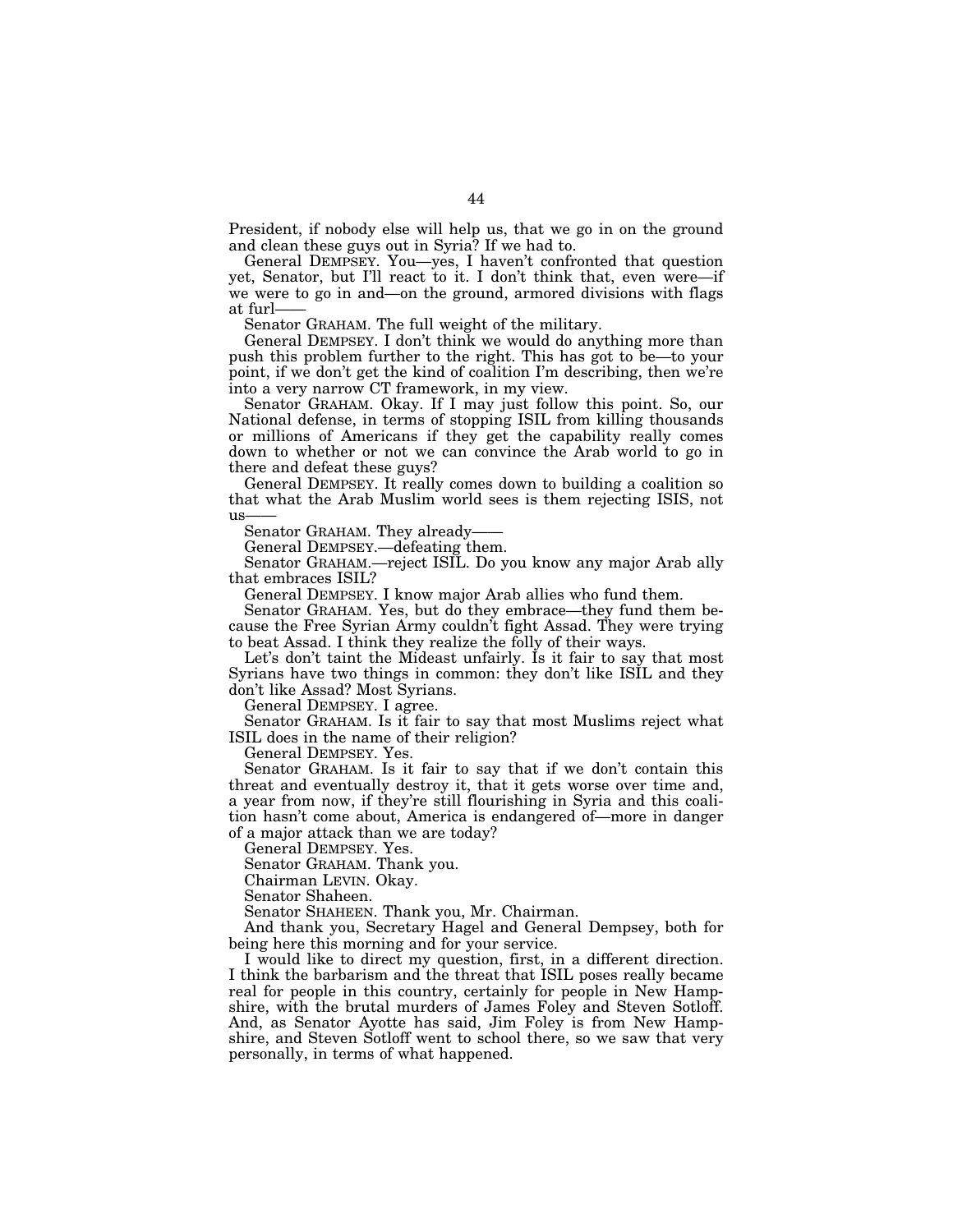I know that it has been reported that there was an effort to rescue the hostages who were being held by ISIL that was not successful. And I certainly commend all of the courageous servicemembers who were part of that effort. But, there have been reports, in recent news stories, from the Foley family that really raise, I think, very troubling and serious questions about the support that our Government provided to the families and to the effort to free Jim Foley and Steven Sotloff and the other hostages who are currently being held who are American citizens. Is there more that our Government can and should be doing to support the families and to looking at how we can help free hostages when they're being held in this situation?

Secretary HAGEL. Well, first, like all Americans, our thoughts and prayers go out to the families.

As to your question, Senator, as you know, Department of Defense does not have the direct-

Senator SHAHEEN. Right. I understand——

Secretary HAGEL.—contact——

Senator SHAHEEN.—that.

Senator SHAHEEN.—responsibility on this. However, that said, thank you for your comments about the rescue mission in—because it's an open hearing, we don't want to say too much more about it, but it's been in the press.

To your point about, "Can we do better and do more and is there an effort to address some of the more human dimensions of this?''— I'm not going to prejudge any of our departments and agencies in how they handle it, but I think we all must be mindful of the humanity, here, involved if it was our children or any of us personally in this situation. And I know our law enforcement people, those who have responsibility for dealing with this, it's a tough responsibility. They follow the law. But, I think we could and should maybe revisit some of the—some of these practices.

Now, the—our National security policy directive, as you know, is very clear on ransom. That's been in place for many, many years through different administrations. I'm not suggesting we change that, by the way.

Senator SHAHEEN. Appreciate that.

Secretary HAGEL. But, I think that maybe there are some areas that we could do a little better with, as far as in dealing with families and the human part of this. And again, that's not meant as criticism for any of our agencies or departments, because I don't know all the facts on how it was handled.

Senator SHAHEEN. Well, I certainly-

General DEMPSEY. Senator, could I just——

Senator SHAHEEN. Sure.

General DEMPSEY.—just because you mentioned the mission, itself. I've been at this a long time. That was the most complex, highest-risk mission we've ever undertaken. And that should give the families some solace and you some confidence that, as a military, we are very focused on this. We had—we have some limitations in our ability to collect intelligence inside of Syria. But, when we had the opportunity to do so, we tried to get them.

Senator SHAHEEN. And I appreciate that. I do hope, though, given what we've heard from the Foleys and from the other fami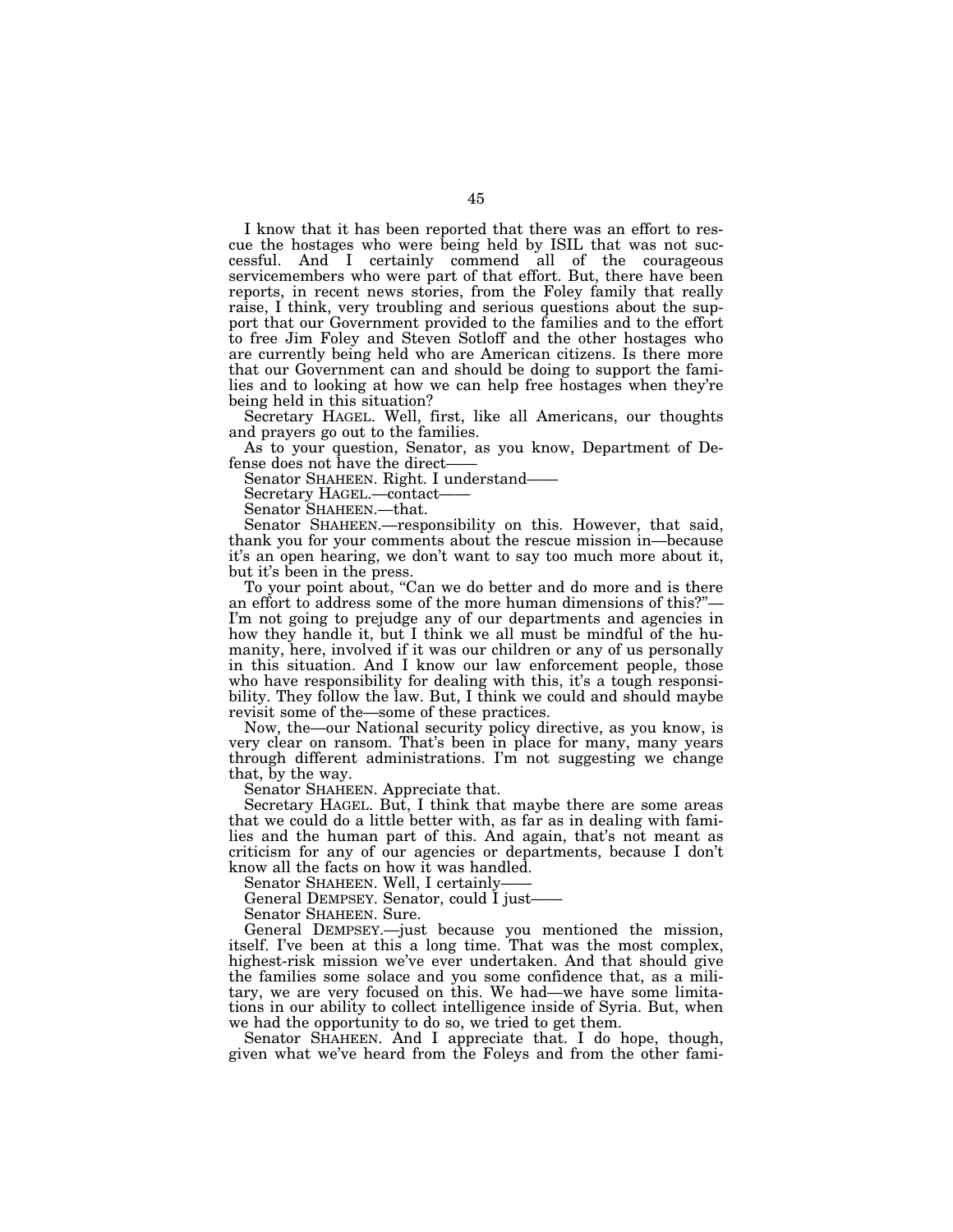lies, that there will be a reassessment of how our government supports families facing this kind of a crisis.

I want to go, next, to the estimate of ISIL's troop strengthen, because it's been—you—as you reported, 31,000 is the most recent estimate. How could it have grown to that size without our intelligence recognizing the threat? And what is part of our plan to address the recruitment? There have been a lot of reports about how effective the messaging is that ISIL has been using to recruit young people, particularly Westerners. So, how is that part of our plan? And why is our intelligence not picking up the extent to which this effort has been growing?

General DEMPSEY. I can't speak for the Intelligence Committee or the intelligence agencies. I'll tell you they're focused on it. The way they grow, though—I mentioned that-

Senator SHAHEEN. Right.

General DEMPSEY.—that ISIL's strategy is actually to consume tribes. And so, they may be in a conflict with a tribe one day, and then overcome it the next, which might increase their numbers by 3-, 4-, 5,000. Once the tribal leader pledges allegiance, the entire thing shifts over.

So, that's part of it, I think. Other—they've also sprung a few thousand prisoners from different prisons inside of Iraq that are that were very hardened terrorists.

So, they are growing. But, again, the numbers that are reported are—were estimated based on the free rein that, at the time, ISIL was having in Iraq. I think we're going to see some shift in that. That's part of our strategy, actually. And the public diplomacy part of this, which is not a military line of effort, but it has to be a it has to be part of our strategy. We have to point out to Arab and Muslim youth—and Western youth, for that matter—the risk posed by this ideology.

Senator SHAHEEN. Well, thank you. My time is up, but I just want to close by saying I'd—I certainly intend to support the request for funding to train and equip vetted opposition groups in Syria. But, I do believe that it would be a mistake for us not, in Congress, to have a debate about a long-term, broader strategy to go after ISIL. I think it's very important for us to have a bipartisan, bicameral support for that effort and a debate here that the American people can be part of. So, I certainly—I know that the Chairman of the Foreign Relations Committee is working on a specific authorization for use of military force, which I intend to work with him on. And I certainly hope there will be an effort on the part of the administration to work with Congress on that.

Thank you, Mr. Chairman.

Chairman LEVIN. Thank you, Senator Shaheen.

Senator Lee.

Senator LEE. Thank you, Mr. Chairman.

Thanks, to both of you, for being here today and for all you do for our country and all you do to keep us safe. This is an exceptionally important issue as it relates to our national security.

I think the President, last week, quite accurately portrayed the threats that we're facing from ISIS, that it's a threat to the Middle East with aspirations to attack global targets, including the United States. The President should, in my opinion, do everything he pos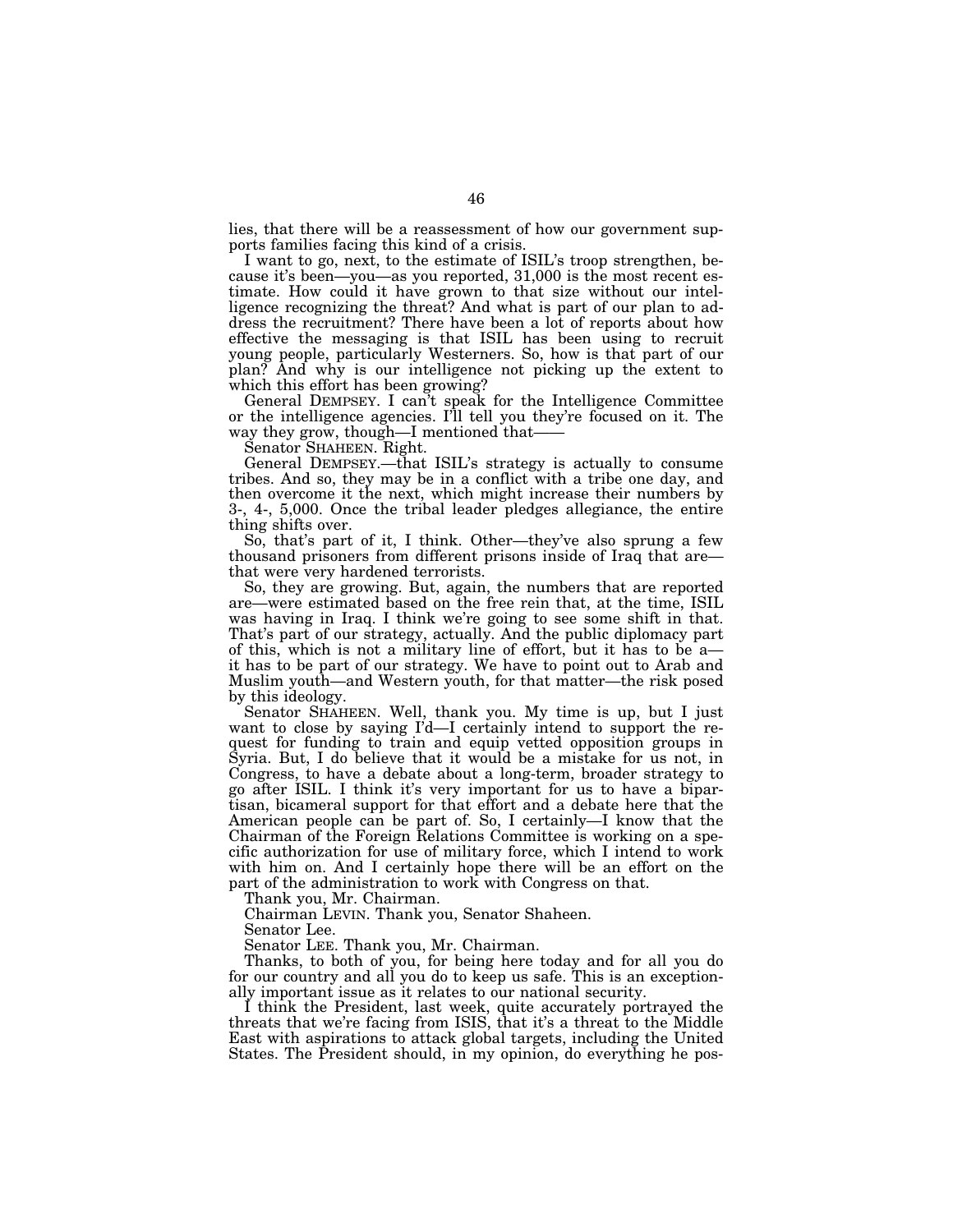sibly can to protect Americans and to protect U.S. facilities in Iraq and Syria from ISIS and from other terrorist activity.

I believe, however, like many of my colleagues on both sides of the aisle, that the President should seek congressional authorization for his expanded campaign to degrade and destroy ISIS. I also do not believe that we should authorize parts of this conflict through a continuing resolution. This is a serious and important discussion about our National security, and it should be debated and discussed and ultimately voted on within Congress, based on its own merits, and it shouldn't be lumped in with a much broader discussion about a lot of other things. I think we owe it to those who valiantly put their own lives on the line, to make sure that this is debated and discussed, and that the parameters are properly set in its own context.

Secretary Hagel, I've got a question for you as it relates to some of this discussion as it relates to some of the things that President Obama has said in recent weeks about ISIS. In an interview that he gave to—I believe it was with Thomas Friedman at the New York Times, just barely a month ago, he stated that the notion of arming Syrian rebels has—and the next few sentences are all in a quote—has, quote, ''always been a fantasy. This idea that we could provide some light arms or even sophisticated arms to what was essentially an opposition made up of former doctors, farmers, pharmacists, and so forth, and that they were going to be able to be able to battle not only a well-armed state, but also a well-armed state backed by Russia, backed by Iran, a battle-hardened Hezbollah, that was never in the cards,'' close quote.

Now, the President, hardly a month later, is seeking authorization to do basically that. So, Mr. Secretary, what has changed? And why does the President, who apparently didn't think that would work, and described that as some sort of fantasy about a month what has changed to make him think that it will work now?

Secretary HAGEL. Well, first—thank you, Senator—at the risk of interpreting what the President meant when he said that, I recognize that is always risky, as I have said. But, let me address your question this way.

What's changed now is the urgency in—of what has occurred in the Middle East, specifically in Iraq and Syria, the murder of two Americans, now a third, a brutal murder of a British citizen, the different dimensions that we've seen, the last 5 weeks especially, unfold, what ISIL has been able to achieve in a relatively short amount of time, the changing of a government, the leaving of one Iraqi government with a new government coming in. Over about a 6-week period, Senator, there was, and were, a number of occurrences that came together that I do think presented a whole new picture of realities, of urgency, of dangers, of threats. So, let me stop there and see if that helps you a little bit.

I saw the interview, and I read the interview. But, again, at the risk of trying to interpret what he meant, I offer that.

Senator LEE. Yes. No, I—and I appreciate that. And I do understand that things—that there were some developments have—that have occurred since then that have brought this appropriately to our attention, to the attention of the world. I would be curious to know, though, strategically, how that changes what—how that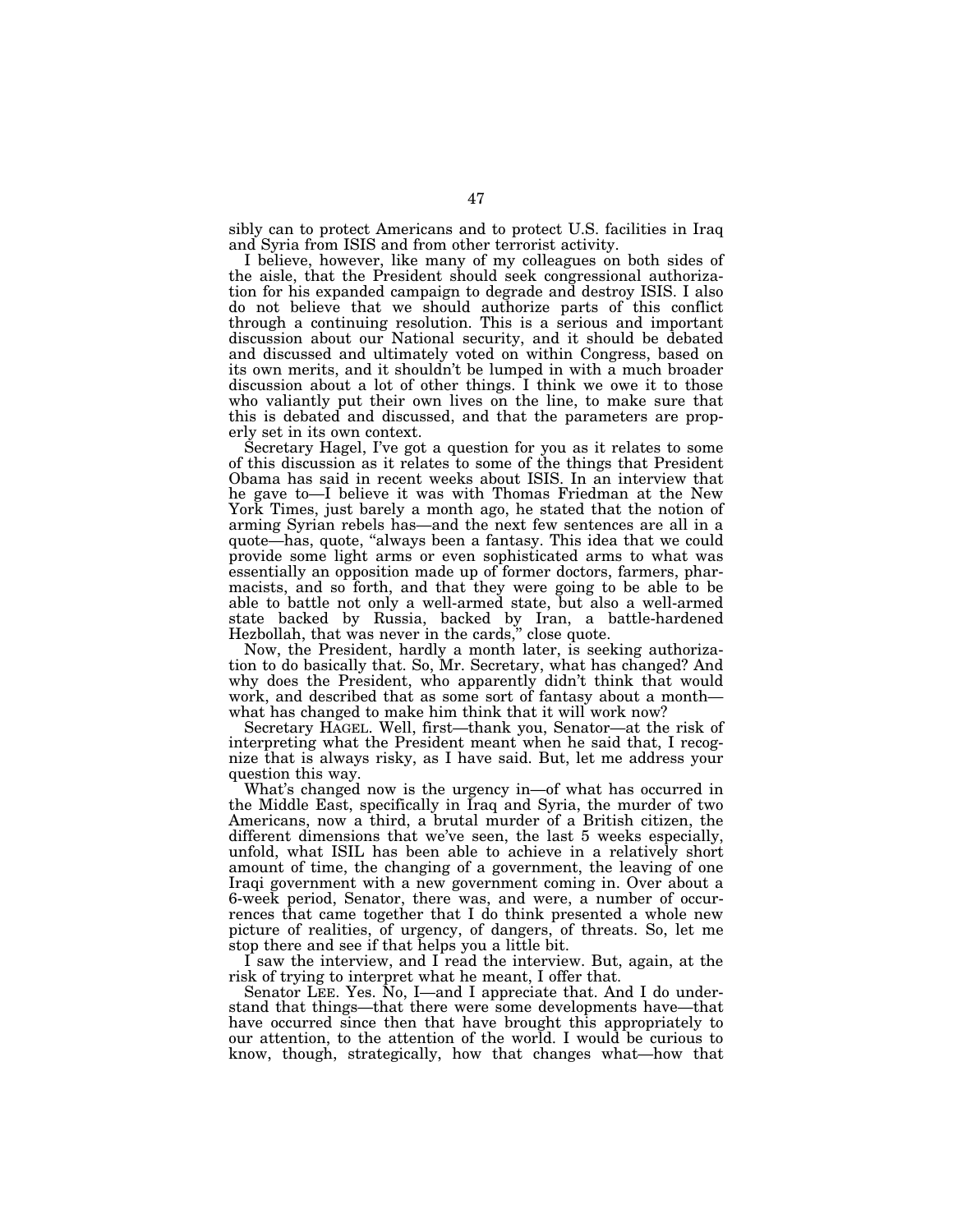changes something that he previously described as a kind of fantasy into something that could be realistic. But, I understand that that's difficult for you to answer in this context. I'd love to be able to talk more about that on another occasion if we can.

Can you describe what the end objective in Syria is for the United States? In other words, do we still contend that Assad must go, that he cannot stay in power, and also that the—what the objective is as it relates to the moderate groups that we would like that the President would like to see lead this—what does the post-Assad Syria look like that we are after? Or is that our objective at all?

Secretary HAGEL. The issue on our position with Assad remains very clear. The President stated it, I said it in my testimony here this morning. The President has said, many times, still strongly believes, that Assad has lost the legitimacy to govern his own people. We've got a country, Syria, in complete chaos and upheaval because of Assad. That's the individual responsible for creating what is occurring and has been occurring.

Your question about the end state in Syria. I think what we, the administration, I think the American people, would want to see and I hope the—and believe—the Syrian people—is a free Syria, where men and women and their families have rights to choose and have rights to determine their own leaders and their own futures. And I think that's—is really the essence of the ultimate objective we'd like to see in Syria.

Senator LEE. Okay. I see my time is expired. Thank you, Mr. Secretary.

Secretary HAGEL. Senator, thank you.

Chairman LEVIN. Thank you, Senator Lee.

Senator Blumenthal.

Senator BLUMENTHAL. Thank you, Mr. Chairman.

Thank you, to both Secretary Hagel and Chairman Dempsey, for again being with us and for your explanation and very forthright testimony here today and, in the past, both publicly and privately, to members of this committee and the Senate.

I want to quote to you—I want to say to you, first, Secretary Hagel, how much I appreciate the decision that you made recently to change the Department of Defense policy on reviewing otherthan-honorable discharges for veterans suffering, at the time of their discharge, from post-traumatic stress, and most especially, my thanks to you on behalf of the 80,000 Vietnam-era veterans who will benefit by that policy change to give them liberal consideration as they apply to the discharge review boards. These veterans who suffered, at the time of their discharge, from post-traumatic stress often received less-than-honorable discharges because of the injuries that they suffered in combat, at war. And they've lived with the stigma and the blackmark on their records for decades, many of them became homeless and jobless as a result. And I want to thank you for committing to me, when we first met, that you would do the right thing, and then, in fact, doing the right thing. So, I really appreciate your policy change in that regard.

And I want to, perhaps unfairly, quote to you something that you said on the floor of the Senate in 2002, in October, at the time that the Senate voted in favor, and you voted in favor, of Senate Joint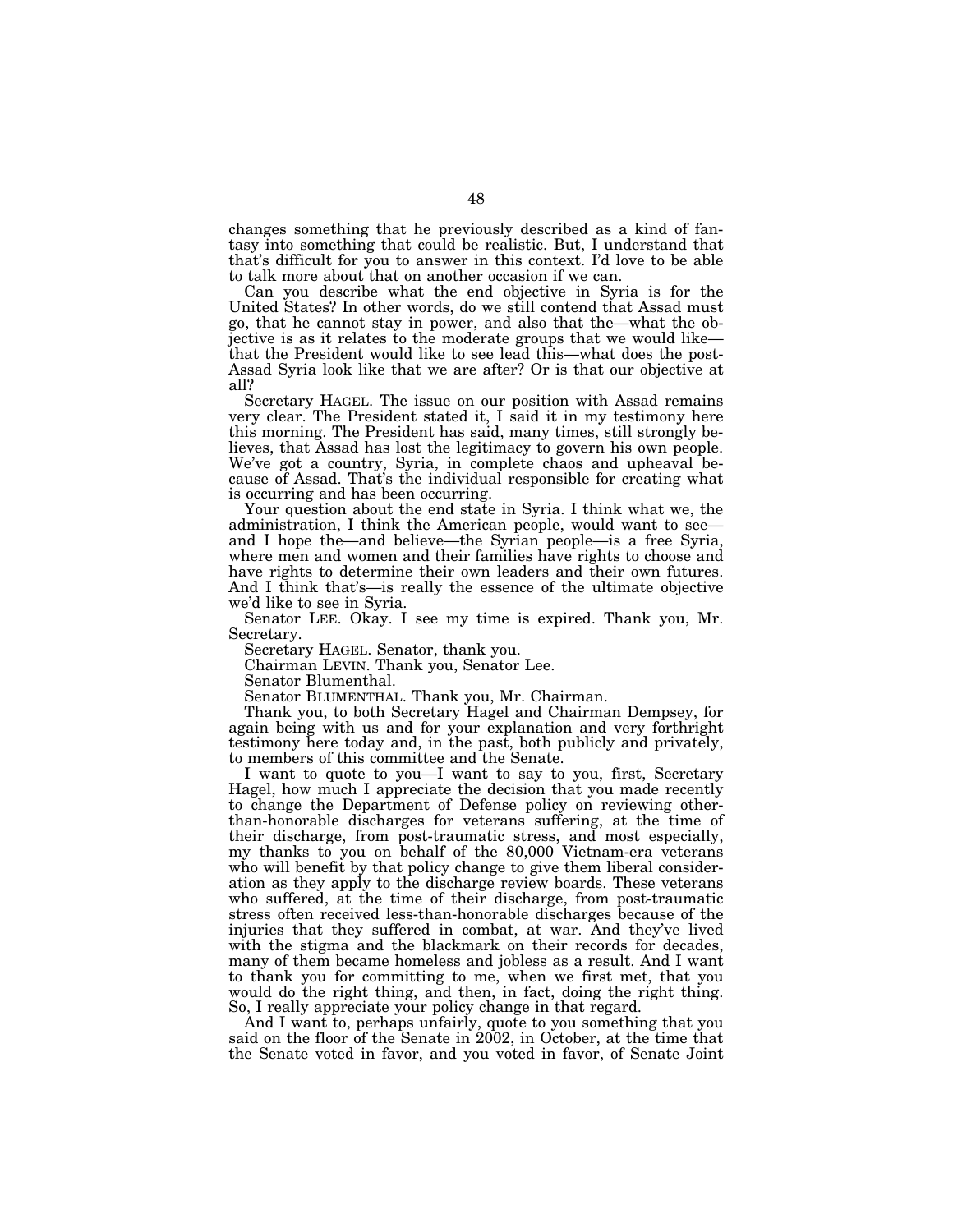Resolution 45, which was the resolution that authorized the use of force in Iraq. You said, ''In authorizing''—I'm quoting—''the use of force against Iraq, we are at the beginning of a road that has no clear end.'' And you went on to say, ''While I cannot predict the future, I believe that what we decide in this chamber this week will influence America's security and role in the world for the coming decades. It will serve as the framework, both intentionally and unintentionally, for the future''—and then you said, quite wisely, in my view, as it turns out—''for an intensification of engagement with Iraq in the Middle East, a world which we know very little and whose destiny will now be directly tied to ours.''

We've lived with the framework that came from that vote. We've suffered, as Americans, greatly in both the loss of people and the sacrifice of treasure, money. And that is the reason why Americans now feel so conflicted, often ambivalent, about the brutality of the action that we've witnessed—the beheading, shockingly, repulsively, of these two brave individuals—and yet, the war weariness that many Americans feel at this point.

General Dempsey mentioned earlier the quote from Thomas Friedman, that nobody ever washed a used car. But, a lot of people have rented unwashed cars. And it seems to me we are, in effect, renting an unwashed car, insofar as we want to make sure that it's serviceable and it works, but do not want to go into a situation where there's no clearly defined exit strategy.

Can you tell us what the threat is to the United States that we will eliminate by degrading and defeating ISIL?

Secretary HAGEL. Well, that's always the problem of giving a speech on the floor of the Senate. [Laughter.]

That it is on the record.

Let me just comment on that, because it is going to reflect on my answer to your question.

I put a lot of time into thinking about that speech, Senator, and I recall writing it. And what—part of it that you read back, I do not disassociate myself from at all. For those words that you read back, I'm even more mindful, as Secretary of Defense, of my responsibilities. Doesn't mean I'm right, but I'm even more mindful than I might otherwise be of what I saw occur, starting in 2001– 2002, and I was part of. That's first.

Second, to the real question, What is the threat, and how will it change? I think we are in a different situation today, in what the President has laid out to the American people as to what his objectives are, versus where we were in 2002. Main reason is that ISIL is a very clear threat to the United States of America, to our people. You mentioned the two brutal murders of two Americans. That's not just a threat, that's an action that was taken.

There are a number of other examples. To our allies. I thought General Dempsey's commentary to answer a question—a difficult question of—Senator Manchin posed—was full of a lot of thoughtful and wise thinking on where this is all going to go if we don't do what we should do and need to do now. I think that's different from where we were in 2002.

Now, because I do think it—ISIL is a threat, and a very clear threat, to the United States, to our interests, to our people, to our allies—and we could spend a lot more time this morning going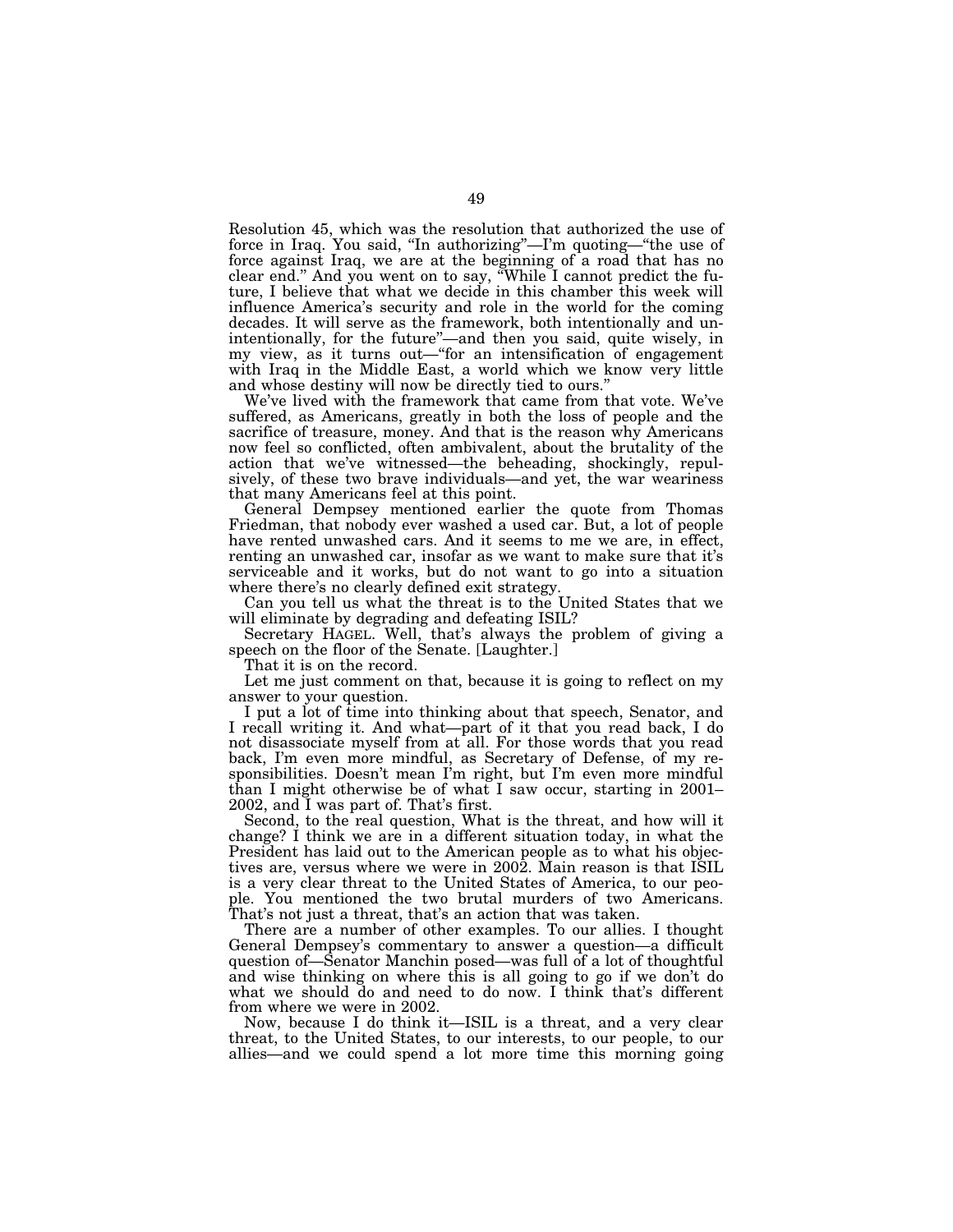through that case and making that case—I think what the President's laid out, what I strongly support, is the right thing to do, because it is in the interest, clearly, of our country.

One last point on this. What General Dempsey said about ''If we don't do something now''—and I think the way the President has framed that ''something,'' how we're going to do it—we can't do it alone. And I think it's been clear in a lot of the testimony this morning, in the questions, that this country, the United States of America, as much as we have engaged, as much as we have bled, the treasure and the lives that we have left behind, we still haven't fixed the problem. One—we can't fix the problem alone. And that's why all the dimensions of what the President's talking about, to me, make sense. And I think if we can do what we intend to do and what we believe we can do, bringing all these groups together, the very people who are most at risk, then we can be successful at averting this great threat to this country. That's what's different. That's what I think the threat is.

Chairman LEVIN. Thank you.

Senator BLUMENTHAL. Thank you.

Chairman LEVIN. Thank you, Senator Blumenthal.

Senator Cruz.

Senator CRUZ. Thank you, Mr. Chairman.

Gentlemen, thank you for being here today. Thank you for your service, especially during these challenging times.

Mr. Secretary, I want to start with you, asking—If ISIS is able to consolidate power and to create and dominate a nation-state and to retain access to, potentially, billions of dollars in oil revenue, over time what is the specific danger to America if they are able to use that nation-state to project jihad here?

Secretary HAGEL. Senator, as you have expressed it and asked the question, over time if ISIL is not stopped—and you've mentioned the economic power that it has now—then what I would foresee happening, not only immediately threat to United States citizens and our people, our interests, but I think you could very well find Jordan go down as a—as the country that we know it today. I think Saudi Arabia could well be beyond just threatened, their oilfields. I think the expansion of where this could go in the Middle East, dominating oil production. Lebanon is also in a very tentative state. Libya is in chaos. Everywhere you look in the Middle East, there is trouble. And if a force like ISIL, in my opinion, is allowed to continue with its ideology, with its resources, with its capability, then, as General Dempsey said, there's no doubt, it will impact this country and the world economy. It—now, this is down the road, if this is not stopped. But, I think that's what we're looking at here, Senator. It—but, it's an immediate threat to our interests, as well.

Senator CRUZ. General Dempsey, worst-case scenario, if ISIS were allowed to consolidate power, in your judgment what would be the worst-case specific risk to the homeland and to the lives of American citizens?

General DEMPSEY. Yes, Senator. The combination of radical ideology plus a youth bulge—the entire region is suffering a youth bulge—inequitable distribution of resources and a state of Islamic radicalization would, first of all, almost surely trigger a confronta-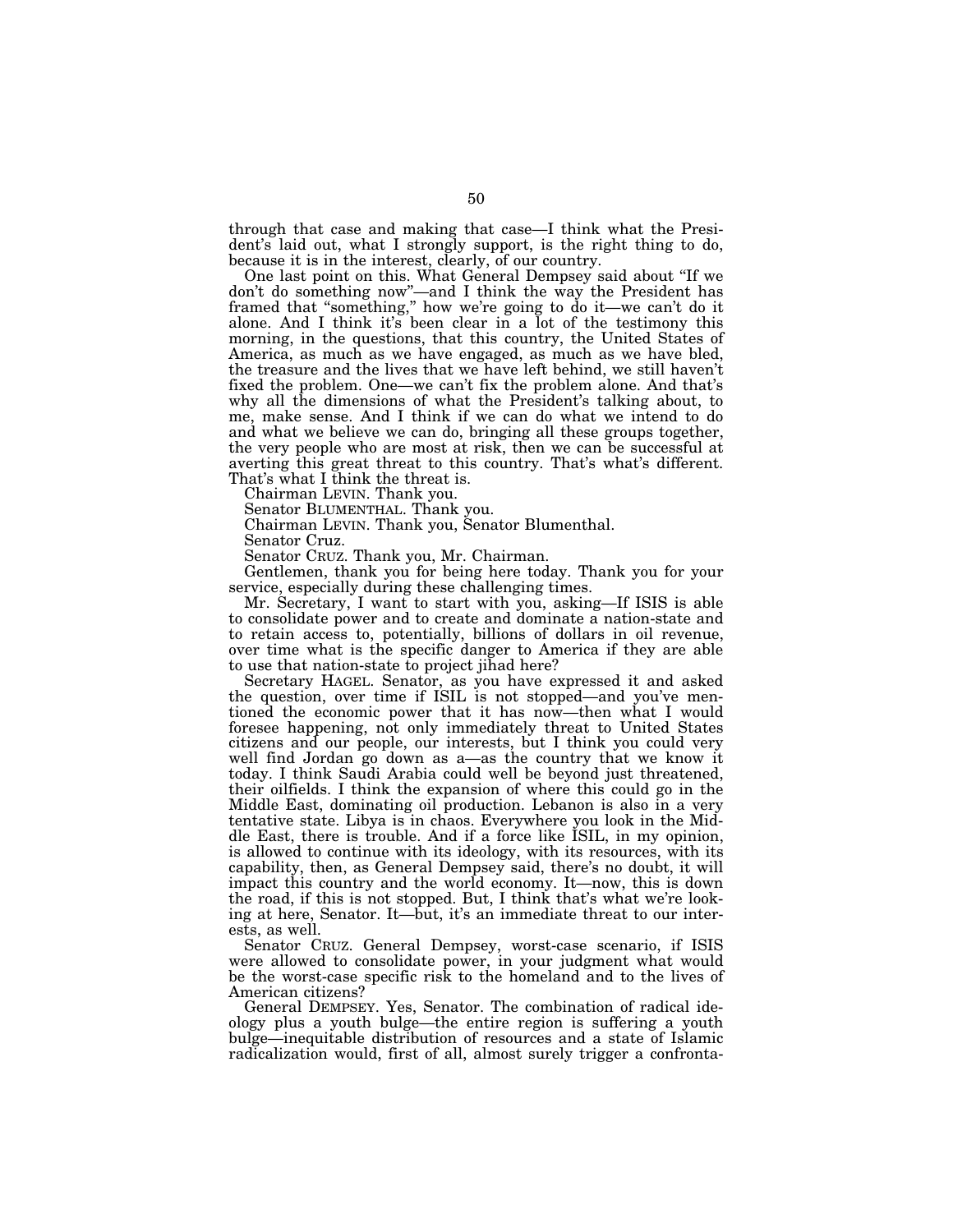tion with Iran into which the rest of the world would be drawn, for obvious reason, but also provides them with this combination of resources plus radical ideology that we actually haven't seen. Most of the radical ideologies are resource-starved, or at least resourcelimited. A resource-rich radical ideology must become a threat. It's just inconceivable that it wouldn't be.

Senator CRUZ. Do you believe, if they were able to consolidate that power, that there would be a risk of their attempting, and perhaps even succeeding, with a terrorist attack of the magnitude of that that occurred on September 11th, 2001, or potentially an even greater terrorist attack?

General DEMPSEY. I'd phrase it this way. Given what they've already demonstrated, in terms of brutality and utter disregard for human life, other than that which adheres to their ideology, whatever weapon system they would have in their possession, there's no doubt in my mind they'd use it, to include weapons of mass destruction.

Senator CRUZ. Well, and let me ask about—it's been reported that upwards of 100 Americans are fighting alongside ISIS, have affiliated themselves with ISIS. How would you assess the risk of Americans with U.S. passports coming back to the United States to carry out acts of terror here?

General DEMPSEY. Yes, we've actually been in close contact with both the intelligence communities and law enforcement. And the risk will increase unless their momentum is reversed and unless their dominance of the media space—they are actually quite capable in social media and other forms of messaging. So, unless their momentum is blunted, which will begin to strip away this myth that they've surrounded themselves with, and unless we counter them in the media space, then the risk of radicalization through things like the Internet will continue to rise.

Senator CRUZ. But, you would characterize the risks of Americans coming back from ISIS with U.S. passports as significant? Is that fair?

General DEMPSEY. I do. And that view is shared by our European allies, as well.

Senator CRUZ. If the objective were to destroy ISIS—not to just degrade them, but to destroy them within 90 days, what would be required militarily to carry that out?

General DEMPSEY. It's not possible, Senator, because—militarily, we could confront them, we could destroy a lot of equipment, we could drive them underground, if you will. But, as I said, they will only be defeated or destroyed once they're rejected by the populations in which they hide. I mean, there is no—truly, there is no military solution to ISIL.

Senator CRUZ. What would be required to kill those who are taking up arms right now?

General DEMPSEY. Well, actually, I think that's the path we're on, which is to say using our unique capabilities, our counterterror capabilities, our ISR capabilities, our air capabilities, while working on the rest of the equation, which is this coalition of willing allied partners, or willing Arab partners. There is no—I mean, it may be a tough pill to swallow, but there is no military solution. It's go to be part of a broader whole-of-government regional campaign.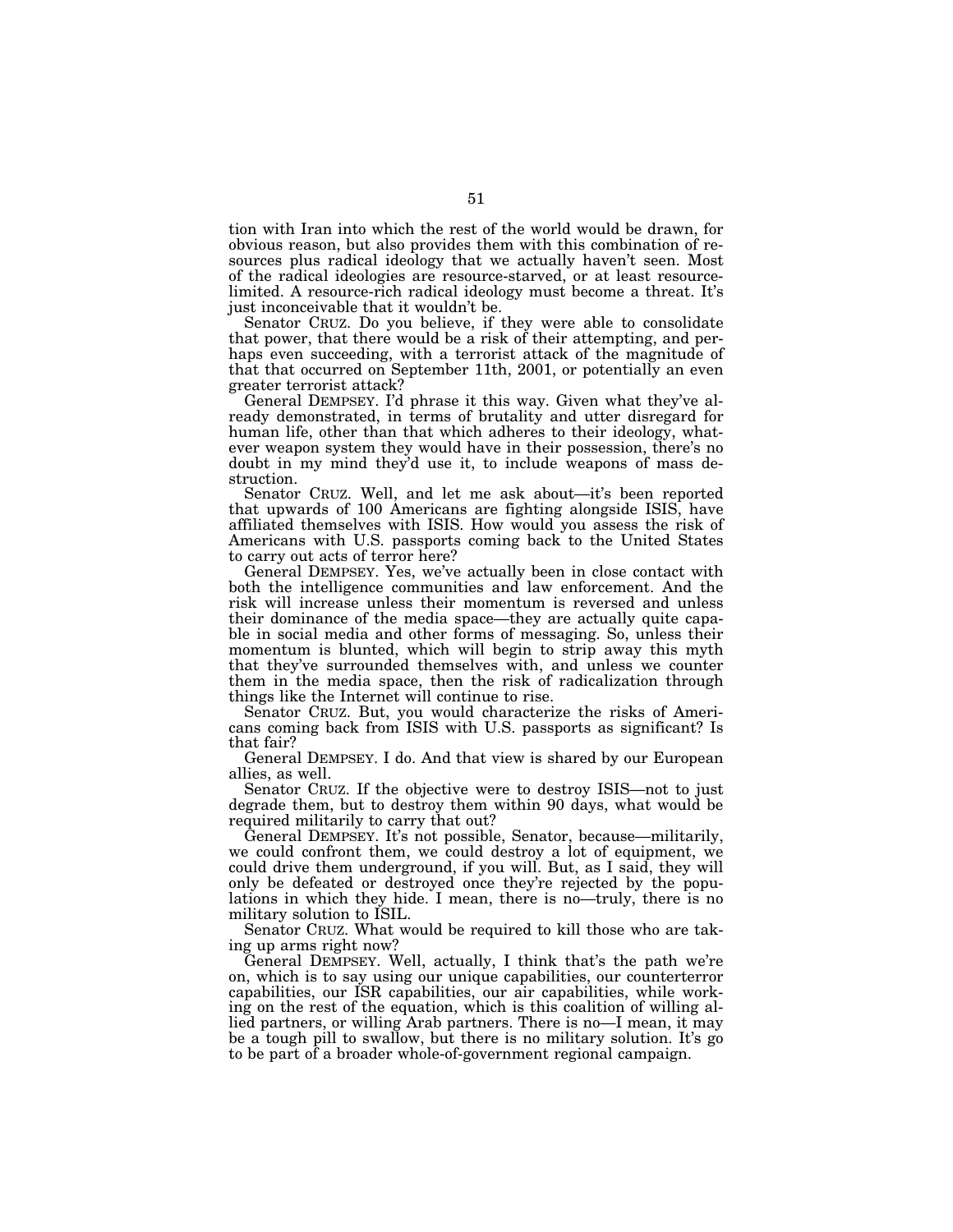Senator CRUZ. And one final question, Secretary Hagel. The President, as I understand it, has laid out what could be an extended military operation that could extend many months, or even years. In my view, carrying out such an operation, not responding to immediate exigency, requires congressional authorization. And I think Congress would be prepared to grant that authorization if a specific case were made with clear objectives. What is your position as to the legal authority of the administration to carry out an extended military campaign for years, potentially, absent congressional authorization?

Secretary HAGEL. Well, I believe the President has the statutory and constitutional authority to take the action that he is doing to protect this country as he laid it out to the American people last week.

Senator CRUZ. And what is the legal authority that you're basing that on?

Secretary HAGEL. Well, the statutory authority is the AUMF of 2001, and I think you—if you wanted to add something to that, it would probably be the AUMF of 2003.

Senator CRUZ. My time is expired.

Chairman LEVIN. Thank you.

I assume that you meant there's no purely military solution to ISIL. And when you said there's no military—because you're seeking-

General DEMPSEY. Yes, there's no——

Chairman LEVIN. Okay.

General DEMPSEY.—purely military solution.

Chairman LEVIN. Thank you.

General DEMPSEY. Right.

Chairman LEVIN. Thank you.

Now, we're going to need to stick very carefully to the 6-minute rule, because we have—one, two, three, four, five, at least. And so, we have to be out of here at exactly 1 p.m. So, please, watch that clock, everybody.

Senator DONNELLY. I'm not your problem. [Laughter.]

Chairman LEVIN. Senator Donnelly. I didn't mean to——

Senator DONNELLY. No, no, I know that. I know that, Mr. Chairman. Thank you.

I want to thank both of you for everything you've done and for your service to our country.

And I want to get back to what you were talking about as to having to have partners and to have buy-in. And I've heard the role that John Allen is going to play. And is a big part of that role, in your minds, working with the Sunni tribal leadership, the people they've worked with before, to try to get them to get back to a place almost that they were before, which is working together with us and, in effect, almost a second Awakening?

General DEMPSEY. Yes, that's one of the reasons John was such a attractive figure for that role. You know, Lloyd Austin, the Commander of CENTCOM, has great—you know, he was in Iraq, as well—he's got a relationship, he's got incredible regional relationships, though this coalition will be beyond the region. We're looking for European partners, and maybe even nontraditional partners. But, John Allen is certainly going to focus on the tribes.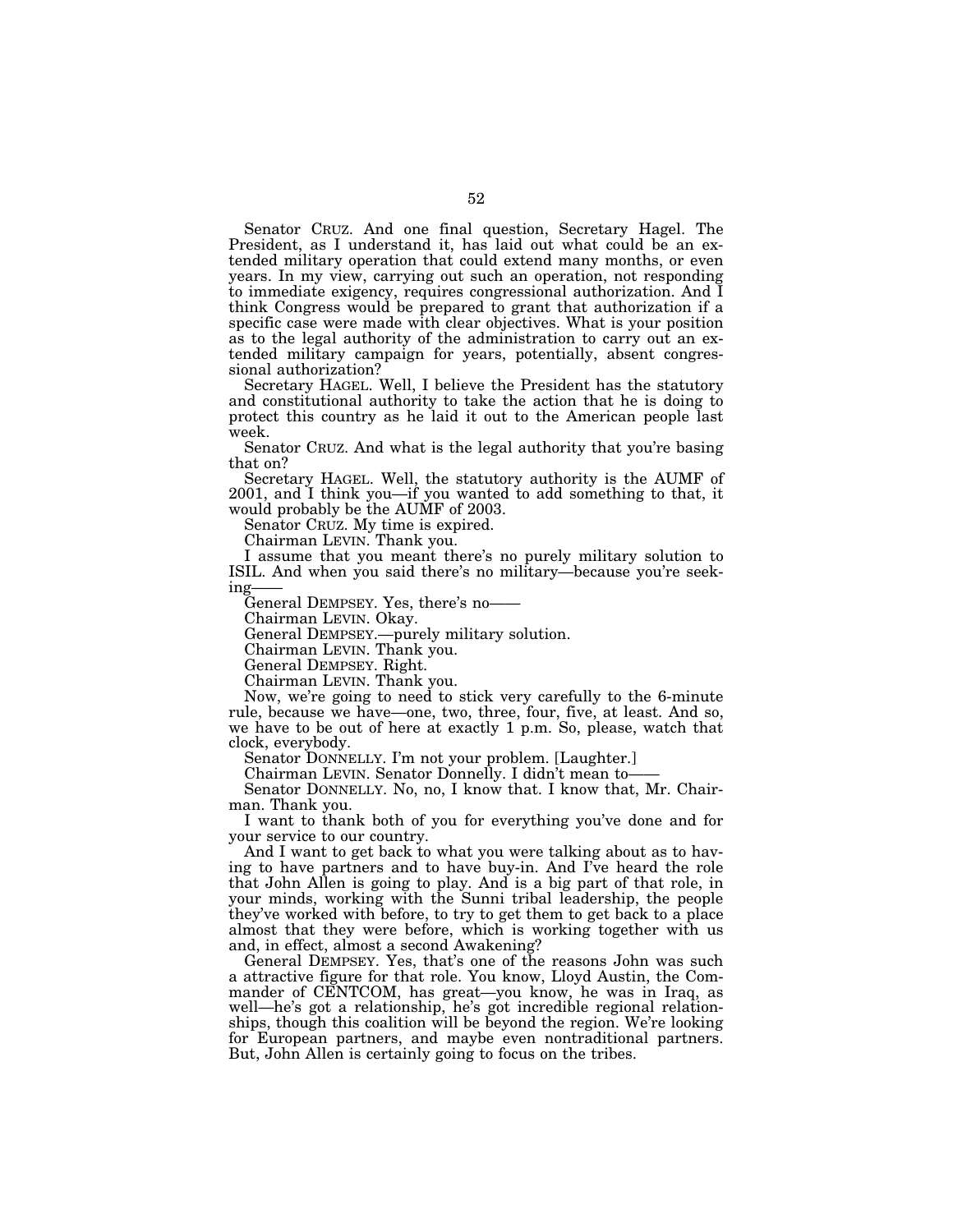Senator DONNELLY. And General Austin has done a tremendous job, but it doesn't hurt to have someone else in the lineup to help him with it, I would think. And when we look at this, what are the kind of things that General Allen can do, in effect, to start to get the tribes to look at this differently, to say, ''Look, our interests are more aligned with this coalition that's being put together than with this group, ISIS''?

General DEMPSEY. Well, at the National level, I think he will, along with our diplomats, encourage the new Iraqi government to answer some of the grievances that both the Sunnis and the Kurds have had for years, actually, since 2004. And I think there's some indication that there's reason to believe that that could occur.

The Sunni tribes in al-Anbar aspire to form a national guard have for some time. And I think that's one of the capabilities that might actually contribute significantly to that outcome. The Maliki government was actually, as you might expect them to be, very much against the idea of a national guard in al-Anbar, believing they were already dealing with a national guard of sorts in the Peshmerga in Kurdistan. But, I think this government may be more open to it, and I think that'll be one of the lines of effort.

Senator DONNELLY. Is this something—and this is for either of you—that we can get done in Iraq if we don't get buy-in from the Sunnis?

General DEMPSEY. As I said at a—in an earlier question, Senator, every campaign plan makes assumptions, and then, if those assumptions are valid, you stay on path; if the assumption is rendered invalid, you deviate. One of the really important assumptions of this campaign is that we can, in fact, separate the moderate Sunni tribes from the ISIL ideology. If that proves untrue, we've got to go back to the drawing board.

Senator DONNELLY. Okay. And, you know, you had talked before about taking back Mosul, and the effort to do that. And it would involve ISF, in that we're working with the best parts of ISF, or trying to. And I guess this touches back again on that same subject, which is getting the Sunnis to accept those parts of ISF. Is that part of what General Allen is going to do, and what General Austin is working on?

General DEMPSEY. Absolutely, yes, sir.

Senator DONNELLY. Okay. And this is, again, for either of you. There are reports that you mentioned, financially, about ISIS, you know, getting income of \$3 to \$5 million per day, is what we've heard, that they are the best-financed terrorist group. So many of them have tried to put shoelaces and chewing gum together. That's not the case here. And so, what is the plan, or what are we working on, to try to cut off their financing? Because the oil they're selling has to be going somewhere, and someone has to be paying them. So, how are we going to do that?

Secretary HAGEL. Senator, I mentioned this in two previous answers here.

Senator DONNELLY. And I apologize, I wasn't here for that.

Secretary HAGEL. But, it's an important question. And I also noted it in my testimony, that the administration has put together a focus, working with our Treasury Department as the key interagency department, with all other allies and partners around the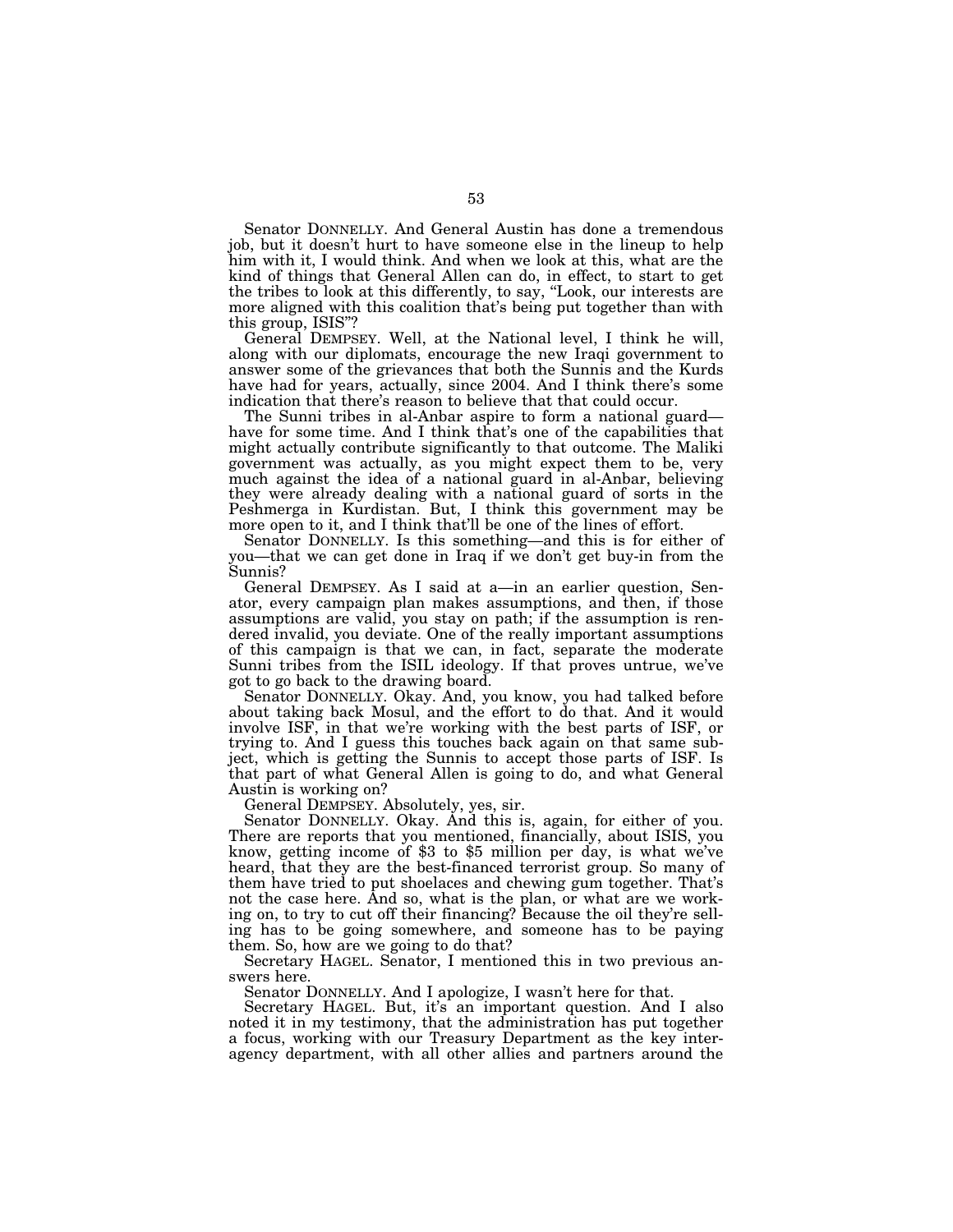world. You mentioned oil, the black marketing of oil—they've—is has been, recently, a very significant resource-

Senator DONNELLY. Right.

Secretary HAGEL.—for them. They have taken small oilfields in Syria and Iraq. That's something that we can address through what we're looking at on some of our strategic focus outside of the Treasury Department. The ransom, the terrorism, all of the ways they finance themselves, we have a task force, working through the Treasury Department, to focus on this. But, that has to be, and is, a major part of our overall strategy, to cut off that funding and flow of resources.

Senator DONNELLY. And the last thing I'll ask is about coordination with our European allies in regards to the people with European passports who can get visa waivers and other things, the efforts that are going into that. Is that being done with all of our European allies over there? And what coordination is being-

Secretary HAGEL. That, too, is a major part of the coordination, not only with our allies, but it is part of the overall strategic focus of our interagency departments, and we are working on all that. And that's law enforcement, that's State Department, it's all the other agencies coming together to focus on it. We took it up, by the way, at Wales, at the NATO Summit, 2 weeks ago, when we were together, as we will continue to do. But, it's a very significant part of the overall strategy.

Senator DONNELLY. Thank you both.

Thank you, Mr. Chairman.

Chairman LEVIN. Thank you, Senator Donnelly.

Senator Sessions.

Senator SESSIONS. Thank you, gentlemen, both for your service and—we're dealing with some difficult times.

But, General Dempsey, you served in combat in Iraq, you served as a—you were in charge of training the Iraqi troops. How many years ago was that?

General DEMPSEY. 2005 to 2007, sir.

Senator SESSIONS. So, that's several years we've been training the Iraqi troops. Will they fight?

General DEMPSEY. Yes, they will fight, if they are well led and believe that their government is looking out for, not only their best interests, but their families.

Senator SESSIONS. Will they—is it—will they be encouraged if they felt they had United States air support?

General DEMPSEY. Absolutely.

Senator SESSIONS. Well, I believe you said earlier that our first priority should be ISIL. Is that correct?

General DEMPSEY. I did, Senator.

Senator SESSIONS. And I agree with that. There's no doubt about that in my mind. Don't we have a commitment, to the Kurds, the Shi'a, the Sunnis that we worked with for 10 years in war and helped them establish, at least for a time, a government that functioned in Iraq—don't we have, as a nation, some sort of relationship, a bond between our two nations, even though we've had difficulties in recent years?

General DEMPSEY. Well, I can tell you that those who have, sort of, served there obviously feel that bond.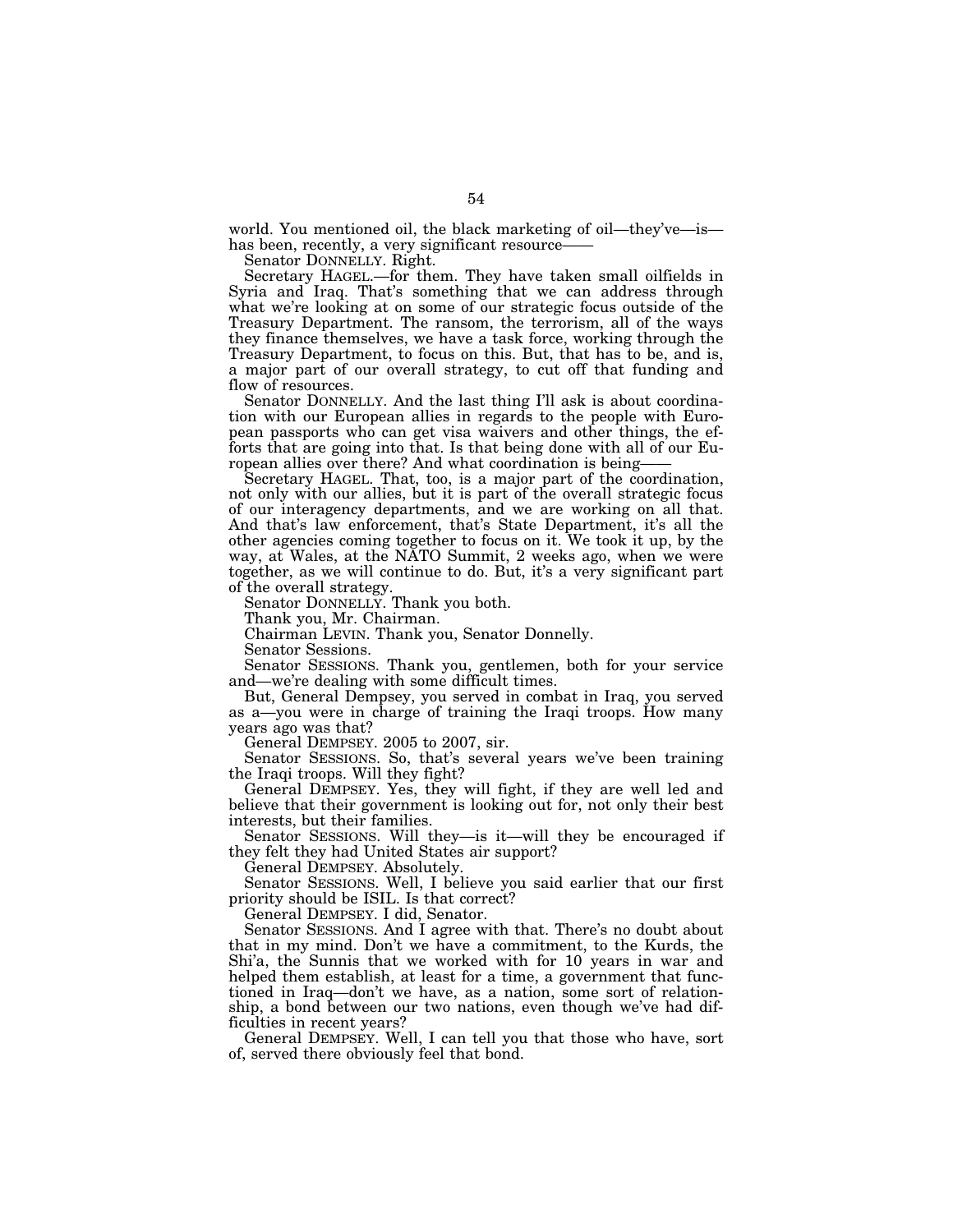Senator SESSIONS. I certainly hear that from people who have served there. And I think we owe those who have served and who have suffered to be successful, if we can be successful. And I think we can be successful.

Now, we've had a lot of questions about Syria. And there are many complications in Syria. But, if we're going to make ISIL the first priority, shouldn't we make that—shouldn't we emphasize our relationship with our friends, the Kurds, in Baghdad, and the Iraqis, and begin to work with them to turn the tide? Isn't that in terms of strategy, where you begin, wouldn't the first place to be to push—put ISIL on the defensive in our ally, Iraq?

General DEMPSEY. Yes.

Senator SESSIONS. Well, I'm a little—would embedding troops— I want your military opinion—but, if we embedded a number of Special Forces with the Iraqi military, and they knew that they had access to intelligence from the United States and air support from the United States, wouldn't that encourage them to be more effective, militarily?

General DEMPSEY. As I mentioned in my opening statement, the—there may be times when I believe that would be necessary in order to make the mission successful. I don't think so on a dayto-day basis.

Senator SESSIONS. Well, let me just ask you directly. If there's a military unit in Iraq today, an Iraqi unit, and they had United States military embedded with them, and they were asked to undertake an offensive operation, would they not be more emboldened and encouraged to know that they had Americans there with them?

General DEMPSEY. Well, in those cases where I would assess the mission to be complex enough that it would absolutely require our expertise forward, I will—we'll—I'll make a recommendation to do it. We also don't want them to become dependent upon us. And there's a fine line to be drawn there.

Senator SESSIONS. Well, they've become a bit dependent on U.S. air, I acknowledge. But, I do believe you're correct, that they will fight. But, they do need—I don't think they will have the kind of morale boost that we'd like them to have if they don't have confidence that they have air support, and that is enhanced with embedded soldiers. Surely, that's true, is it not?

General DEMPSEY. Well, I'm actually eager—I would love to find an occasion where we might have Jordanian Special Forces embedded, and Emirati-

Senator SESSIONS. Well, if we all——

General DEMPSEY.—Special Forces embedded——

Senator SESSIONS.—had horses, we'd take a ride. We don't have that. And that's all——

General DEMPSEY. Yes, sir.

Senator SESSIONS. We're talking about down the road. So, you said, several times, we need to blunt the momentum, we need to change the momentum on the battlefield. Don't we need to start taking back a territory in Iraq—those of us who share that view-

General DEMPSEY. Yes, absolutely, Senator. Senator SESSIONS.—and can't we get-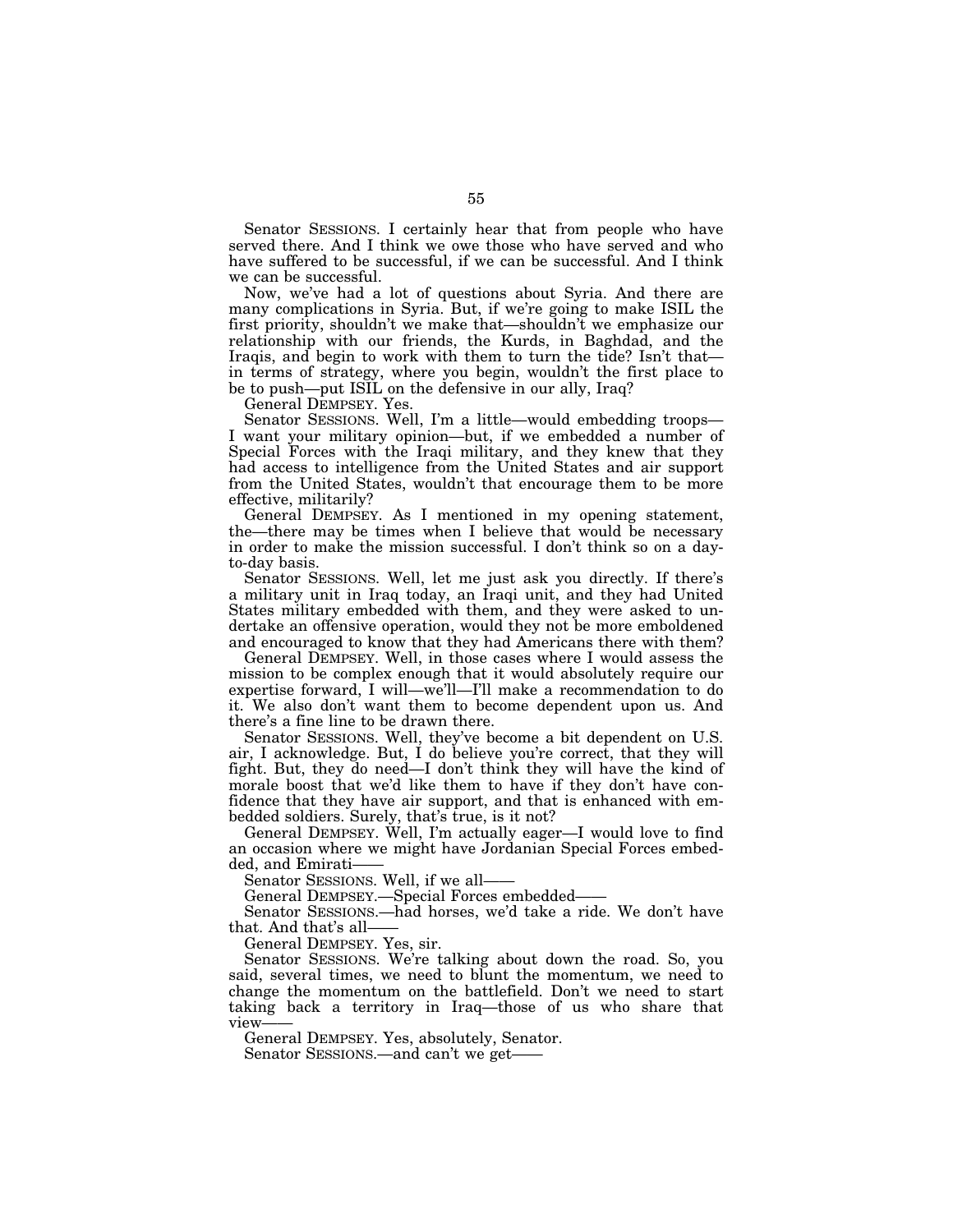General DEMPSEY. But, your premise is that we have to have U.S. embedded advisors forward. That—and I don't share that premise, at this point.

Senator SESSIONS. Did we use embedded people when they took the Haditha Dam back?

General DEMPSEY. We did not.

Senator SESSIONS. How did we assist them in that instance?

General DEMPSEY. We have advisors embedded in headquarters that can help direct, using overhead imagery, full-motion video, and direct strikes.

Senator SESSIONS. Well, would it be in our advantage to, sooner rather than later, encourage the Iraqis to get on the move?

General DEMPSEY. Absolutely. But, we want to make sure they're ready, as well.

Senator SESSIONS. How long is it—well, you started training them in 2007, and it's been a number of months now, and we've had only—I just think we're in a position to start taking some advances. I think it's necessary and—to blunt the momentum.

Secretary Hagel, briefly, I notice that the House put in the their CR, 91 billion for the OCO funding. And the President had asked for 58-. Is that money going to be used to—in addition to the 550 million for training and equipping the Syrian—Free Syrian Army? Is that going to be used for—carry out military operations in the region?

Secretary HAGEL. Well, I haven't seen what the House did, and I think our comptroller may be here. If I might take a second to ask Mike McCord, who you all know, Mr. Chairman——

Chairman LEVIN. Have to make it real quick, because we have four more-

Secretary HAGEL. Okay, because I haven't seen the—I haven't seen what the House did. And I don't want to say and—or respond to that until I know-

Senator SESSIONS. Could you respond in writing——

Secretary HAGEL. We can do that.

Senator SESSIONS.—on what your position is-

Secretary HAGEL. We can do it for the record.

Senator SESSIONS.—with regard to this?

Thank you, Mr. Chairman.

Chairman LEVIN. Thank you.

Secretary HAGEL. We could—I'll provide it for the record.

Chairman LEVIN. And if we could get that this afternoon. Because, obviously, it's important what the administration's-

Secretary HAGEL. We will.

[The information referred to follows:]

[INFORMATION]

Chairman LEVIN.—position is.

Senator Hirono.

Senator HIRONO. Thank you, Mr. Chairman.

And thank both of you for your service.

You and the President have made a very strong case that ISIL, if left unchecked, will be a threat to Europe and to the United States. And they are attracting recruits from all over the world, including the United States.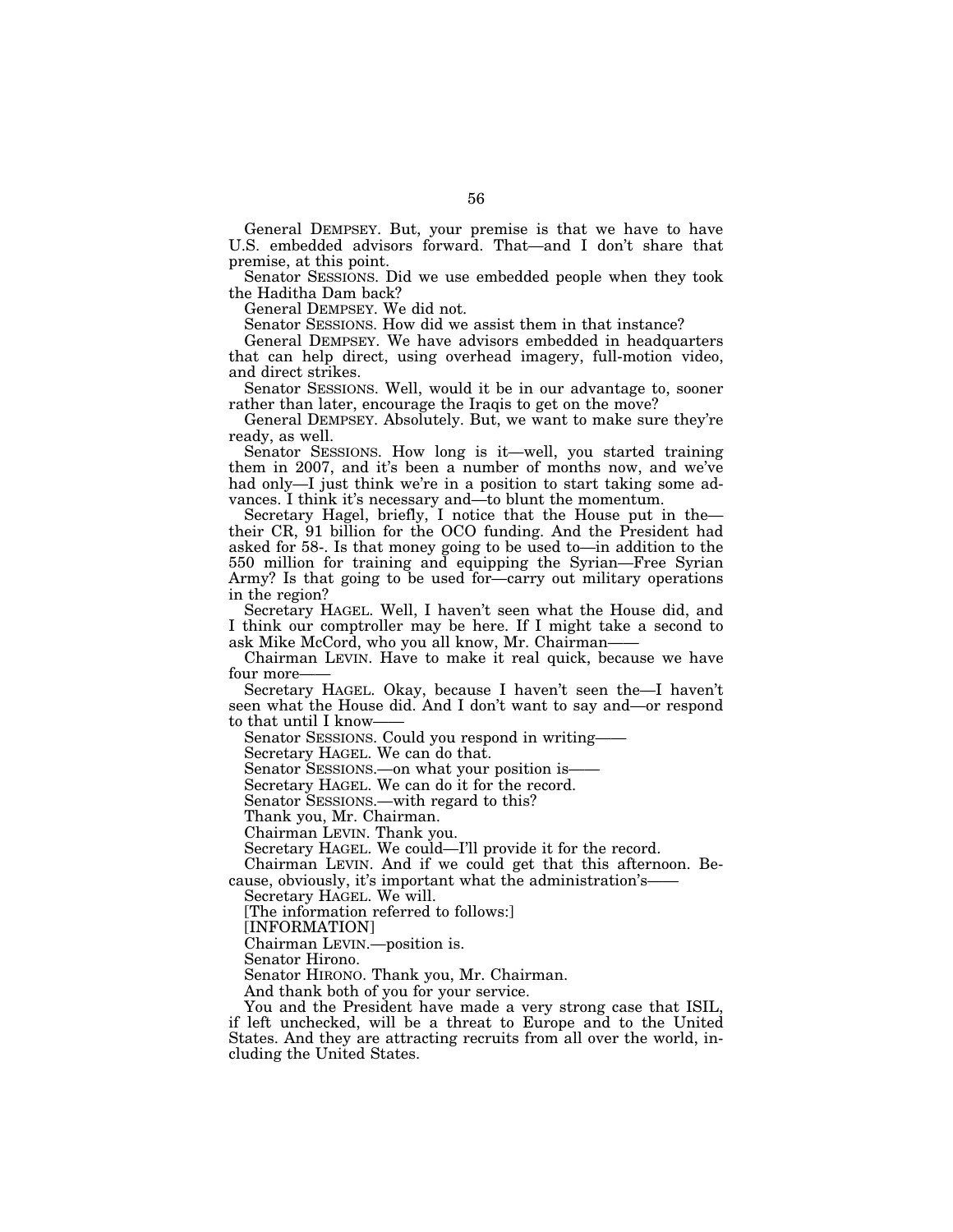General Dempsey, you noted that, as we were looking at that map, what looks like territorial gains by ISIL is really a tribal-bytribal overcoming. So, my question to you, General Dempsey, is, How important is it—even as we are asked to provide the authorization to arm and equip the Free Syrian Army, how important is it that we work with the Sunni tribal leaders to enable them to fight off ISIL in both Syria and Iraq?

General DEMPSEY. It's absolutely an integral part of the campaign plan.

Senator HIRONO. So, what, exactly, are we doing working with the Sunni tribal leaders to enable them to fend off ISIL?

General DEMPSEY. The—this is a—probably requires the integration of several things. I mentioned, already, the fact that the Iraqi government has to demonstrate that it actually cares about the Sunni tribes and not to just fence them off in al-Anbar Province. That's one line of effort. The other is the effort of John Allen, as he goes forward using some of his previous relationships to meet with the tribal leaders and begin the formation of a national guard for al-Anbar Province. And then, I think it'll be a matter of regional partners who have Sunni governments providing some of the maybe most, actually—of the funding and materiel support to that organization.

Senator HIRONO. Do you see evidence that this kind of effort is working, that these tribal leaders that have been marginalized or excluded are now going to trust what we're doing?

General DEMPSEY. I can't make that report yet, Senator. What I will tell you is that, while ISIL was making these broad, sweeping movements across Iraq, many of the Sunni tribes completely got discouraged and wanted to be—for what was going to happen they didn't want to—they didn't feel like they had any reason or capability to stand up to ISIL.

Now that ISIL has been—the momentum has been slowed, it hasn't been stopped and it hasn't been reversed, but it's been slowed—and we did see, today, actually, an ISF unit moving south of Baghdad, near Jurf al-Sakhar, for the first movement south of Baghdad. Now all of a sudden we're getting tribal leaders reaching out, saying, "Okay, if you're going to be serious about this, then we'll talk to you.''

So, I think it was a necessary first step that we showed them we were—really were serious.

Senator HIRONO. There were some earlier questions about concerns being raised about the Free Syrian Army that has been fighting Assad. And what makes us believe that, when we train and equip them, that they will turn their attention to fighting ISIL? Do we have some kind of an agreement with the 5,000 forces—Syrian army forces that we are going to vet and train that—do we have some kind of an agreement that says, ''You will fight ISIL and you're not going to be fighting Assad''?

General DEMPSEY. No. We do not have any agreements at all, because we haven't begun the recruiting effort. We haven't—we don't have the authority to begin, so we haven't really done anything but come up with a concept.

Senator HIRONO. Let's say that you do get the authority. Then what kind of terms would you put forth to enable us, as much as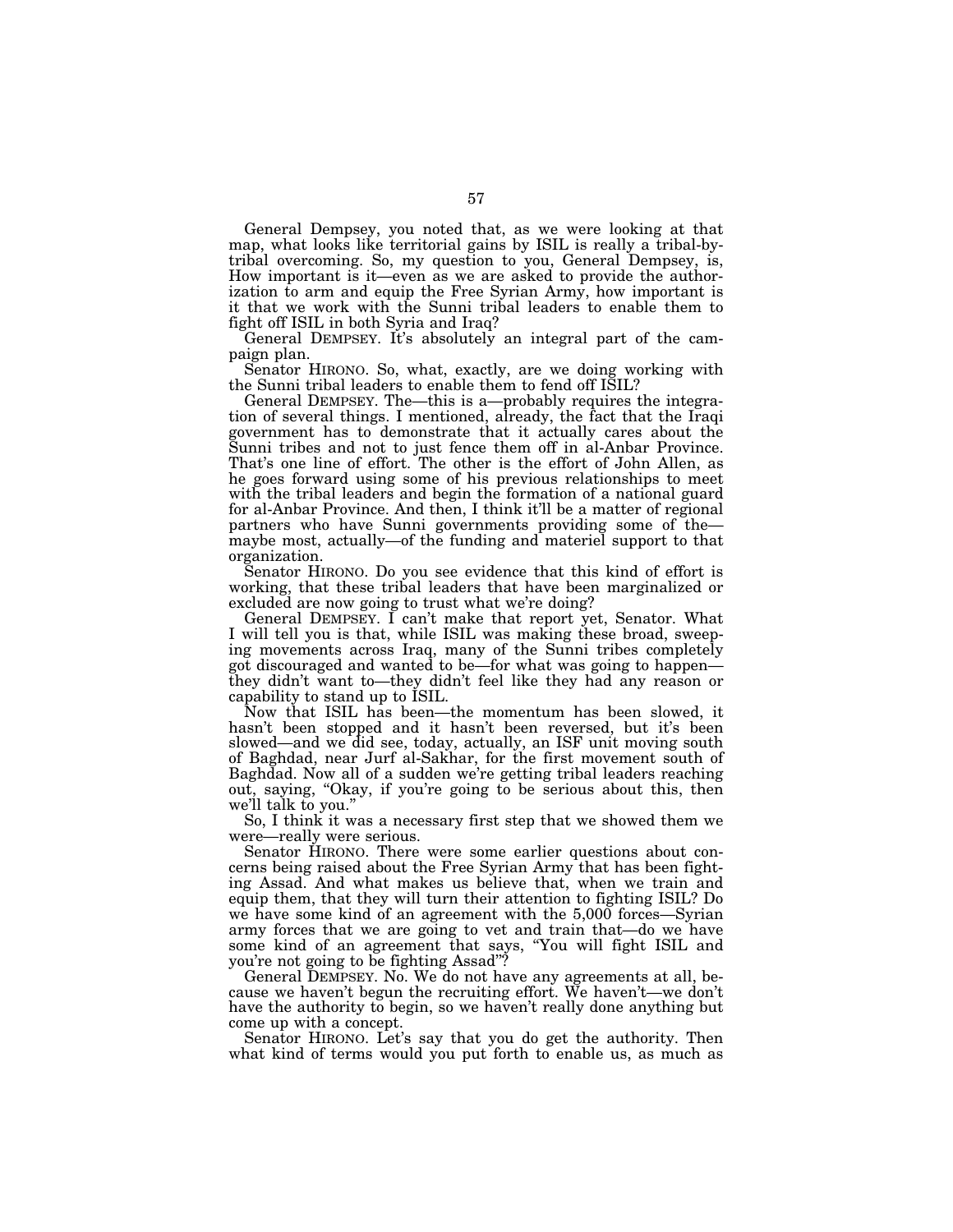possible—we realize there are risks, here—to have us conclude that the people we are recruiting are actually going to fight ISIL and not Assad?

General DEMPSEY. Well, the important part of an overt program is, we'll actually —as—we'll link it to a political structure over which we will have a certain amount of influence because of their dependence upon us for supplies, ammunition, and so forth—as well as the fact that the regional partners, in particular, I think, as long as they're—if the regional partners believe we're just going to ignore Assad and just leave him there in perpetuity, then we're going to have a problem with building a coalition. But, we can, it seems to me, coalesce around the idea that ISIL is the immediate threat and, therefore, should be addressed first.

Senator HIRONO. And, of course, there is the question of, What is Assad going to be doing while the Free Syrian Army is busy attacking ISIL? There are a lot of complexities-

General DEMPSEY. There are.

Senator HIRONO.—involving Syria.

Secretary Hagel, we know that ISIL is attracting recruits from all over the world, including from the United States. And I note, in your testimony, that you said that the Department of Justice, Department of Homeland Security have launched an initiative to partner with local communities to counter extremist recruiting. Can you talk a little bit more about what this constitutes, what this initiative is all about?

Secretary HAGEL. First, thank you for pointing that out, because it's—as I noted in one of my earlier answers, it's a very important component of the overall strategy here to deal with ISIL. Since I'm not involved in that part of the strategy and the operations, I can't go too deep into how they're doing it, exactly. But, the point being is to enlist local communities' law enforcement awareness of who's in their communities, who's coming in and out of their communities, just be more alert of things that are out there that will help our homeland security people, our law enforcement individuals be more aware of things that are—may be occurring, shouldn't occur, and then also working with our international partners as we trade information on individuals who are flowing in and out of these countries. We know, as you have mentioned, and I think Marty mentioned and I mentioned, that there are thousands of Europeans that we know are in Syria and the Middle East, and these people all have passports which allow them access to our country, to different countries in the world. So, it's a combination of using those sources and coordinating that effort.

Chairman LEVIN. Thank you, Senator Hirono.

Senator HIRONO. Thank you.

Chairman LEVIN. Senator Kaine.

Senator KAINE. Thank you, Mr. Chairman.

And thank you, to the witnesses, for your helpful testimony today.

I believe the President's four-pillar plan, announced last Wednesday night, is generally reasonable, but I have one significant point of disagreement that I want to spend some time on, and that is the question of whether the President has the authority, without addi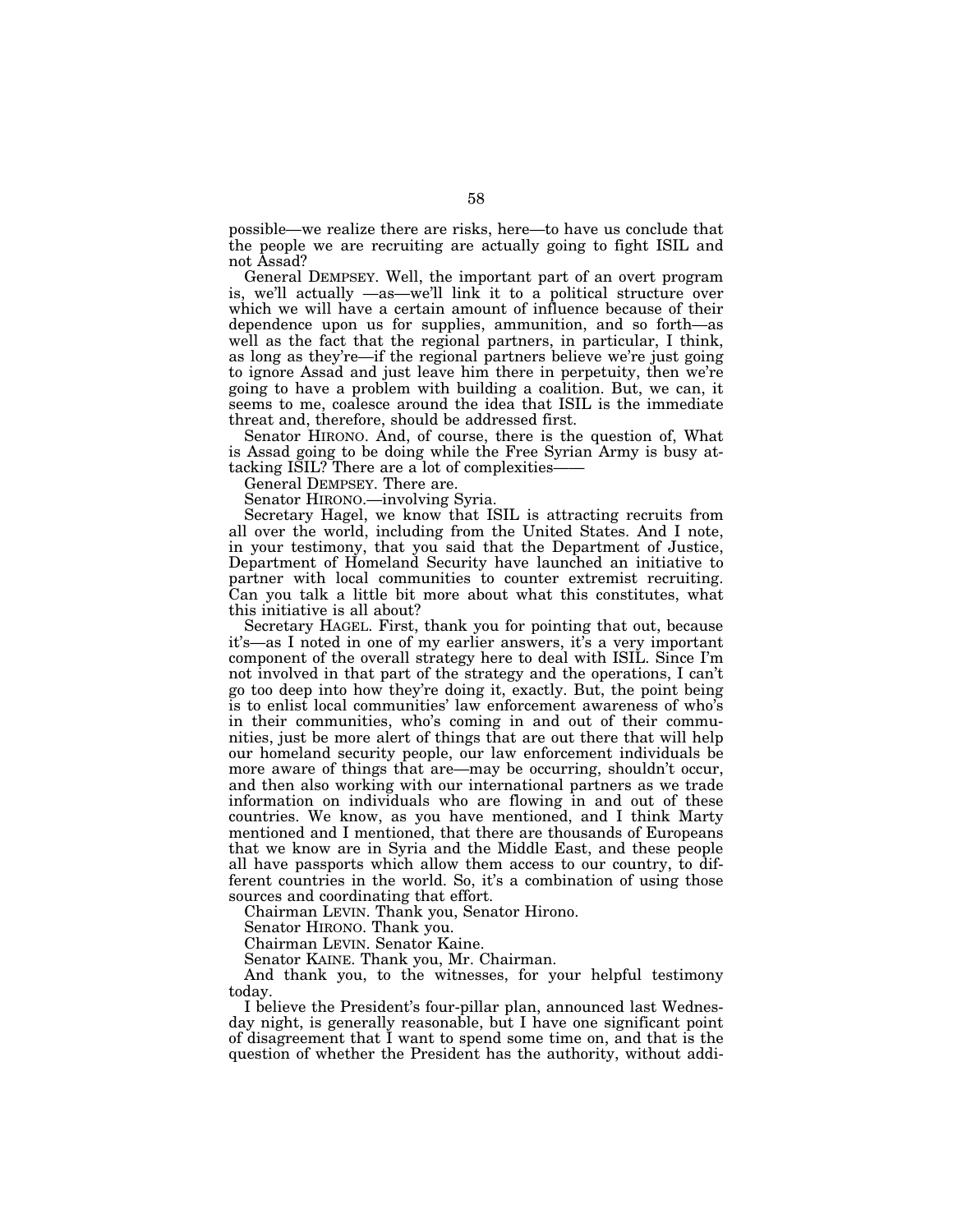tional congressional authorization, to carry out the mission, as described.

Secretary Hagel, you have used the phrase ''war against ISIL'' today, and others in the administration have used that phrase. And, General Dempsey, you have talked about a multiyear effort, and others of—in the administration have expressed the same concern. And I believe very strongly—and I don't think that it's just a theoretical or law-professor argument, that the President does need the authority of Congress to conduct the mission that he described and you've discussed today.

The President's power is basically—in a matter like this, is composed of two kinds of powers—and you've alluded to them—constitutional or statutory. The constitutional power is under Article 2, as powers Commander in Chief. While there's some gray area that's been debated often since 1787, the general understanding of the power of a Commander in Chief under Article 2 is to defend the Nation. An offensive military action then triggers the need to go into Article 1 and have Congress declare war. That was first tested by a Virginia President, Thomas Jefferson, when fighting a terrorist organization of his day in the same general region, the Barbary pirates. He had the authority, and believed he did, to repel attacks, one after the next. But, when he decided he need to go on offense, ''Well, let's wipe out this threat so we don't have to just keep repelling attacks,'' he stated plainly that, ''I can't do that. I can't go on offense without Congress.''

Senator Obama said a—made the same point very clearly in 2007, ''The President does not have power under the Constitution to unilaterally authorize a military attack in a situation that does not involve stopping an actual ongoing or imminent threat against the Nation.'' Within the last 2 weeks, the head of—the Director of National Counterterrorism Center, Matthew Olson, said, ''At this point, there is no credible information that ISIL is planning to attack the United States.'' I understood the President's comments last week, and other comments, to suggest that ISIL is a significant threat, a serious threat, a growing threat, but, in terms of an imminent threat to attack the United States that would trigger the Article 2 defense powers, it does not seem to exist at this point.

Then there are statutory powers. And the White House has cited both the 2001 and 2002 AUMFs. 2001 AUMF, it's important to remember not only what Congress authorized, but what Congress refused to authorize. The Bush administration approached Congress and said, ''We would like the power to undertake military action against terrorist groups in order to prevent terrorist attacks on the United States." If Congress had granted that AUMF, it clearly would have covered this threat. But, Congress overwhelmingly rejected that wording of the AUMF, did not believe in a preemptive war doctrine, did not want to hand the power to an executive to unilaterally determine who to go after. Instead, Congress narrowed the AUMF to have it be with respect to the perpetrators of the attacks of September 11. ISIL was formed after September 11. There's been an administrative gloss by both administrations, the Bush and Obama administration, to go beyond the perpetrators of September 11 to talk about associated forces with al Qaeda. Has there been a time which ISIL has been associated with al-Qaeda?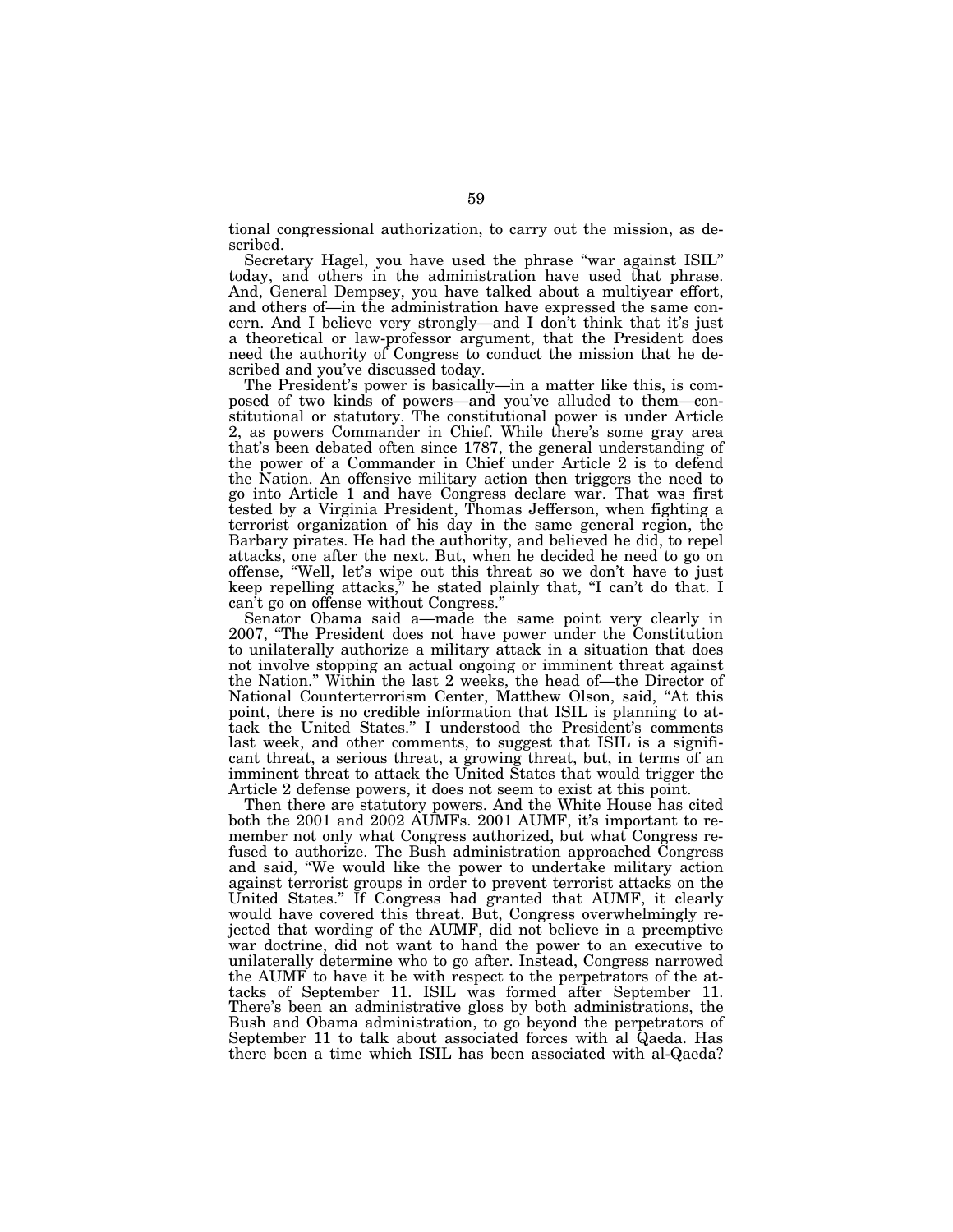There was a time. But, they are not associated now. They've disclaimed each other. They're even battling in some theaters.

Could a lawyer make a broad argument, a really creative argument the—that the ONAUMF covered ISIL? I suppose. I'm a lawyer, I've made creative arguments. But, this President spoke at the National Defense University in May 2013, and he argued against broadening the open-ended AUMF and said, instead, what we should be doing as a Nation, and what he was committed to, was not broadening the open-ended AUMF, but trying to refine it, narrow it, and ultimately repeal it. I don't know why we would take an open-ended AUMF and try to broaden it further when the President has made a commitment that it should be narrowed and refined.

Finally, there was the AUMF with respect to Iraq that was passed in 2002. It was designed to topple a government that is long gone. There have been many successive governments since the Hussein government was toppled. I think—and the administration testified, in a Foreign Relations Committee hearing here in May, that the 2002 AUMF was obsolete and should be repealed. Again, to try to take these two statutory elements and stretch them so broadly, I think is a significant problem, and it will create a precedent that, if we go along with it in Congress, we will live to regret, and possibly regret very soon.

That said, I think the mission, as described, is reasonable. But, I think Congress is necessary. And the President, last week, and you, today, have said, obviously, you would welcome Congress, because we're stronger if we do it together, not just as an institution. We're stronger in the support we provide to the men and women that we ask to bear the risk of battle. If we ask them to bear the risk of battle in a war that may take a number of years, that will have aspects that we can't currently predict, some will be hurt, some will lose their lives, some will see bad things happen to their comrades in arms. If we're going to ask them to risk that, then we should do our job to bless the mission and say that it's worth it. And if we're not willing to do our job as Congress, bless the mission and say that it's worth it, we shouldn't be asking people to risk everything.

It is my hope that this body will grapple with this four-point plan, will ask tough questions, will refine it, but will give our imprimatur to it so that we are not asking men and women to serve and potentially risk everything without us doing the job that we're supposed to do in order to demonstrate the National support for the mission that we're asking them to carry out.

Thank you, Mr. Chairman.

Chairman LEVIN. Thank you very much, Senator Kaine.

Senator King.

Senator KING. I'm in complete agreement with Senator Kaine, and I'm glad he went before me, because he articulated it much more clearly and forcefully than I would have.

I would only touch a bit on the history. The Constitution is very clear, and it wasn't an afterthought or a minor comma here or there, "Congress shall declare war." In fact, the interesting thing is, the first draft of the Constitution said, ''Congress shall make war.'' And they had an—they argued about an amendment to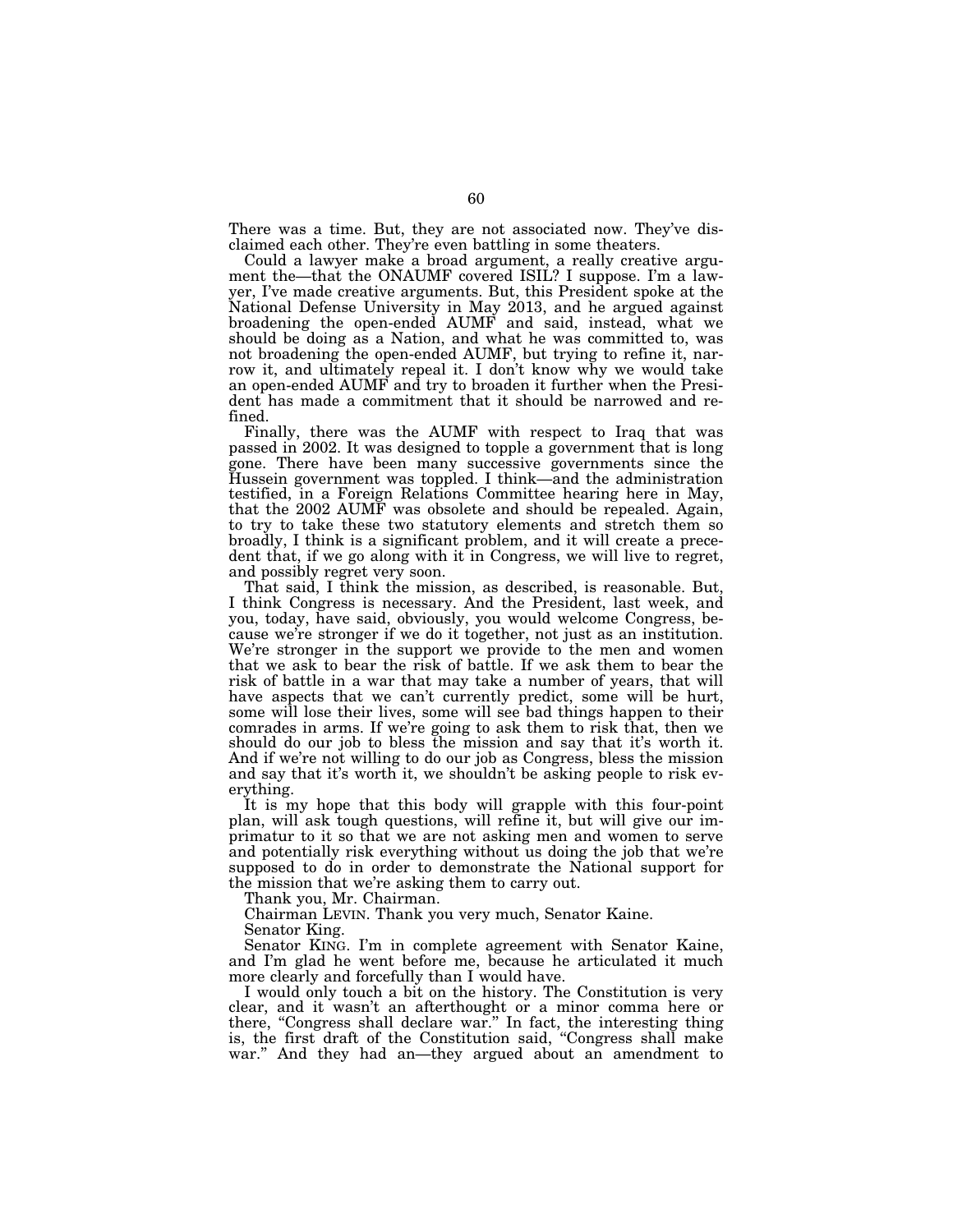change "make" to "declare," because they realized it was impractical for Congress to execute the war, so they changed it to ''declare'' to leave the power of execution to the President. But, they were very explicit about why they did that. If you look at the 69th Federalist, it talks about the differences between the President and the King or other executives—and this is one of the principal things they pointed to—and the risk of having the power of war exclusively vested in the executive.

In Madison's notes to the Constitution on—I think it's August 17th, 1787—Madison talks about this discussion of the declaration of war, and George Mason used a wonderful phrase. He said, ''It is our intention—it is our goal—our goal here is clogging rather than facilitating war.'' That's an interesting term. They wanted it to be a deliberate decision.

And I believe, along with Senator Kaine, that stretching the AUMF from 2001 or 2002 to cover this situation renders the constitutional clause a nullity. And I just believe, both for—and the danger here is, as this happens year by year, war by war, conflict by conflict, eventually there's nothing left of that provision, and we have, in fact, transferred to the executive the unilateral power to commit American forces. That's not good for this country, and they're going to—there may—we may like this President. There may be a President down the road we don't like and we don't want to have this power. And the more precedent we establish—and it started with Harry Truman in Korea, where there was no declaration—I think the more—the stronger that precedent becomes embedded, the more dangerous it is for the country.

And I think it's significant that the administration is now using the word ''war.'' I won't go further, but I think it's an important point. And I totally agree that Congress has to act, and it's our responsibility to act. It's our responsibility to act. And it will strengthen the President's hand, it will strengthen the coalition, it will strengthen our ability to draw coalition partners if we are a unified country and we're not—Congress isn't doing what it usually does, which is criticize and second-guess, and instead is a participant in the decision.

Second point. We need to be thinking about three levels of strategy here, it seems to me. One is the plan the President articulated, which I believe was a coherent, thoughtful, and strong position. The President has articulated a plan. The question is, as General Dempsey has alluded to today, what if we do—what do we do what's Plan B if the coalition doesn't stand up? What do—what happens if Turkey and Saudi Arabia or all the other countries decide that they're just not going to participate, and then we're in a position of the West waging war on Islam?—which is exactly what ISIL wants. We cannot—cannot be in that position. We've already quoted Tom Friedman today. I would—I'll do it again. He had a wonderful phrase, and I'd apply it—paraphrase it applying to Turkey. ''They're with us on Monday, Wednesday, and Friday. They're against us on Tuesday and Thursday. And they take the weekends off.'' These other countries have to get engaged in this struggle. Turkey is one of the prime candidates, because that's the jihadi interstate, that's how the people are getting into Syria and getting to ISIL. So, we've got to—the question—the strategic question is,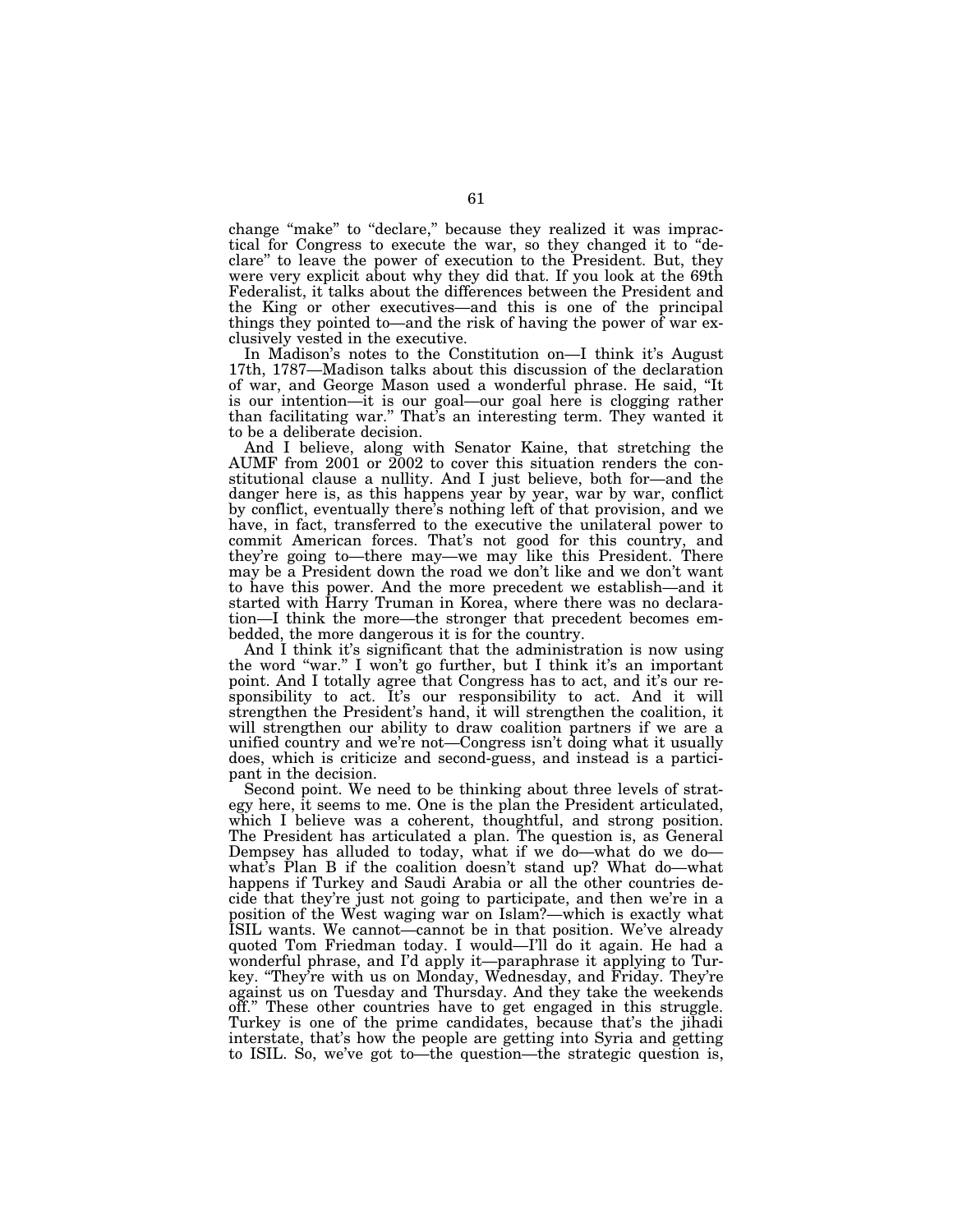What if they don't stand up? Are we going to do it by ourselves? I think the answer has to be, we can't, not only because the American people aren't interested in it, but also because it isn't going to work. It has to—this war has to have a coalition face.

And the third strategic question, forgetting about this current battle, this is a battle in a long-term war. The real question, to me, is, What is our strategy for dealing with radical jihadism, generally, not just ISIL? I-you know, we've got al-Qaeda, ISIL, al-Shabaab, Boko Haram, AQAP, al-Nusra. This is geopolitical whacka-mole, and we've got to have a strategy to get to the bottom of, Why are young people joining these organizations? What's motivating them? What—how do we counter their message that is attracting people into this radical death-oriented philosophy?

And so, I think I would urge the administration—you've got to deal with the current crisis, I understand that. And I think ISIL is a threat. But, we also have to deal with, okay, what happens if the Iraqi army can't—doesn't stand up adequately? And what happens if we're—our troops that we train in Syria are unable to really take the fight to ISIL?

The third question which I think is important is, we've got to have a longer term, more broad strategy to deal with this threat. Otherwise, this is going to be a 100-year war. And I just don't think it's in anyone's interest to contemplate such a terrible outcome.

Again, I want to thank you, gentlemen, and your testimony has been very helpful today, both of you.

Chairman LEVIN. Thank you, Senator King.

Senator Gillibrand.

Senator GILLIBRAND. Thank you, Mr. Chairman.

And thank you both for your service and being here today.

Secretary Hagel, much has been talked about the role of Turkey and concerns about foreign fighters using their territory to cross in to aid the fighting. When you were in Turkey last week, what can you tell us about our engagement with Turkey to help stream the tide of the foreign fighter flow? And also, Turkey really hasn't committed publicly to what it will do as part of the core coalition. What can you tell us about their intentions with regard to this effort?

Secretary HAGEL. Thank you, Senator. And I know, as you have expressed it, other Senators, the importance of Turkey, here. And we agree.

First, you know that ISIL is currently holding 46 Turkish diplomats hostage. In my conversations with President Erdogan and the new Prime Minister, Davutoglu, all their senior leaders, this obviously was at the top of their priority list, which it would be. Secretary Kerry was there a few days after I was there.

Now, that said, Turkey recognizes, as much as any country, the threat that ISIL poses as other extremist groups. They are working with us now, will continue to work with us. Obviously, in an open hearing, I have to be careful that—I can't go too far down into this. We'd be glad to, in a closed session, give you more. But, the

Senator GILLIBRAND. And also, the oil on the black market. Because

Secretary HAGEL. That's another issue that——

Senator GILLIBRAND.—it's a huge financing stream for them.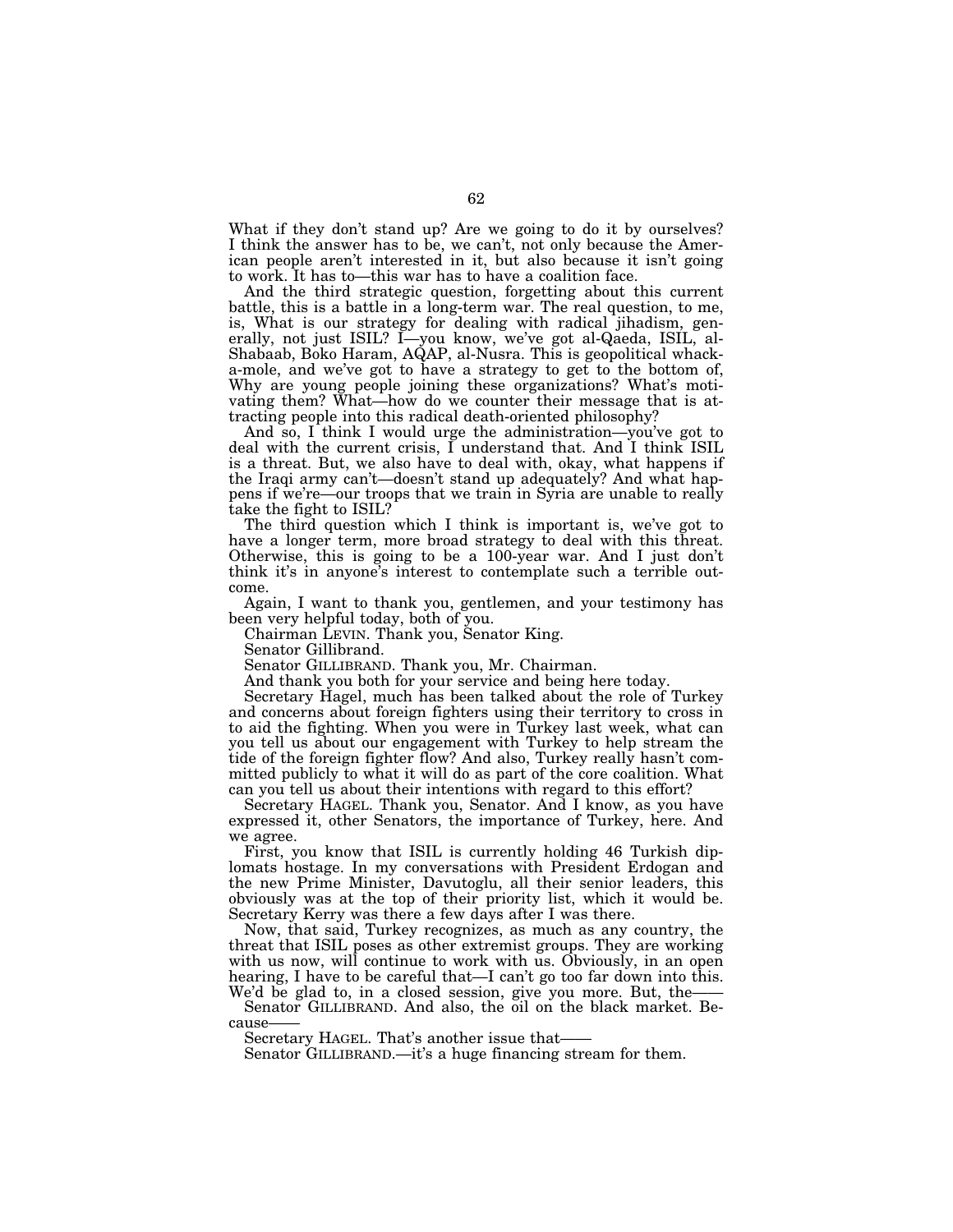Secretary HAGEL.—it's another issue that we talk to them about. They're not unaware of that. They know that it's a threat. They know that it's a major funding source of ISIL. They are moving to deal with the—some of these same issues. Our interests are common and clear. I think it's important to recognize, again, that Turkey has been an invaluable member of NATO, still is. We have a NATO base there. We have a lot going on with Turkey, as do other NATO countries. So, their interests are clear, and they understand that in this fight.

Senator GILLIBRAND. Many of the members of this committee have talked about the effectiveness of arming the moderate rebels. Senator Hirono just had a line of questioning about, What agreements do they have with them? The Sotloff family have made certain questions about what information the moderates may have given to ISIL about their son. So, I'm concerned about how we assess their abilities, their effectiveness, how we can—you know, when I met some of these opposition fighters in—the last time I was overseas, they wouldn't even agree to locking down and securing chemical weapons, when they were found, and turning them over to an international body. And so, how can you engage them? How can you truly vet them? And how can we have any hope that, if they do agree to fight ISIL on some level, not just Assad, that they will continue to do so and not align themselves with ISIL when they feel like Assad is in their sights?

Secretary HAGEL. I think a couple of points need to be reemphasized to answer your question. And General Dempsey has talked about it today. I have. In both our testimonies. First, it goes back to a couple of recent questions that were asked here in the last few minutes. The United States cannot do any of this alone. This is why the local people—the local efforts, local organization has to be involved in this.

Second, confidence and trust in their governments. When you really look at—with some intensity here, what's going on in Syria, how did this happen, why was it allowed to happen in Iraq, how did the Sunni tribes just walk away from the government, three divisions of the Iraqi Security Forces dropping their weapons and running—why did all that happen? Well, General Dempsey—I know it's complicated, but he made a very important point. When people are disenfranchised, they don't trust their government, they don't have confidence in their government, their will to fight and to do the things that you're talking about won't be there. So, to reestablish trust and confidence coming from the locals, helping the locals—helping sustain them, build them, development—is really the—I think, is much the answer to the question as anyone thinks.

Senator GILLIBRAND. But, the moderate fighters, specifically, their goals are to unseat Assad. That is their primary reason for fighting. So, if we add this additional mission to them, ''We are going to help you, but you must help defeat ISIL,'' I don't know what makes them trade off one mission for the other. I don't know what hook you have that says, ''You have to help us defeat ISIL, and we'll assist in this'' in a way that they don't, at some point, say, ''No, our goal is to defeat Assad, and the way to defeat Assad is give all the weapons you just gave us to these better fighters that are represented by ISIL.''